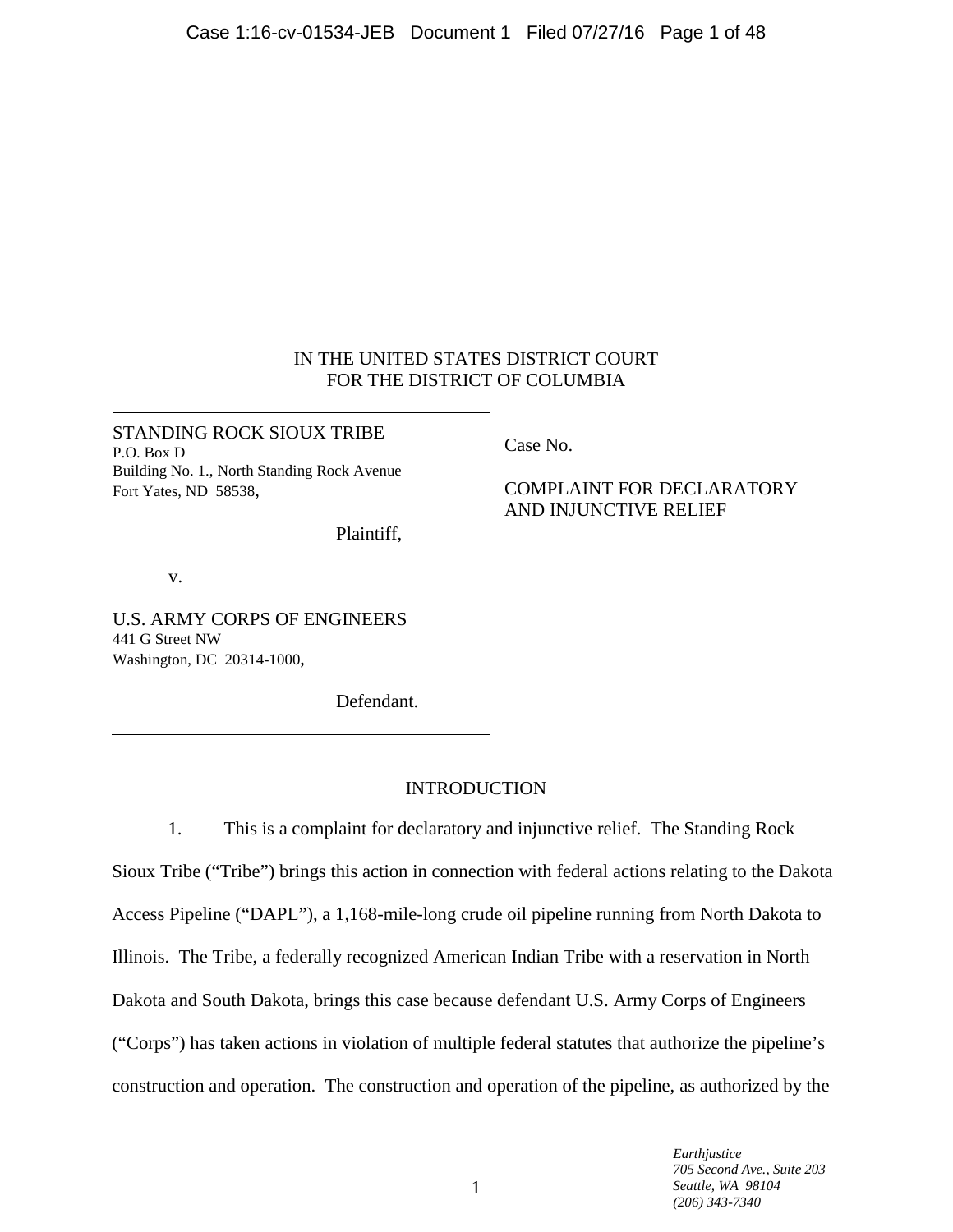# Case 1:16-cv-01534-JEB Document 1 Filed 07/27/16 Page 2 of 48

Corps, threatens the Tribe's environmental and economic well-being, and would damage and destroy sites of great historic, religious, and cultural significance to the Tribe.

2. This complaint involves two kinds of claims. First, the Tribe brings an as-applied challenge to Nationwide Permit 12 ("NWP 12"), issued by the Corps in 2012 pursuant to the federal Clean Water Act ("CWA") and Rivers and Harbors Act ("RHA"). DAPL crosses hundreds if not thousands of federally regulated rivers, streams, and wetlands along its route. The discharge of any fill material in such waters is prohibited absent authorization from the Corps. Federal authorization under these statutes, in turn, triggers requirements under the National Historic Preservation Act ("NHPA"), intended to protect sites of historic and cultural significance to Tribes like Standing Rock. In issuing NWP 12, however, the Corps authorized discharges into federal waters without ensuring compliance with the NHPA. In essence, in enacting NWP 12, the Corps pre-authorized construction of DAPL in all but a handful places requiring federal authorization without any oversight from the Corps. In so doing, the Corps abdicated its statutory responsibility to ensure that such undertakings do not harm historically and culturally significant sites.

3. Second, on July 25, 2016, the Corps issued multiple federal authorizations needed to construct the pipeline in certain designated areas along the pipeline route. One such authorization allows DAPL to construct the pipeline underneath Lake Oahe, approximately half a mile upstream of the Tribe's reservation. Others authorize the DAPL to discharge into waters of the United States at multiple locations in the Tribe's ancestral lands. The Tribe brings this challenge because these authorizations were made in violation of the CWA and its governing regulations and without compliance with NHPA, and the National Environmental Policy Act ("NEPA").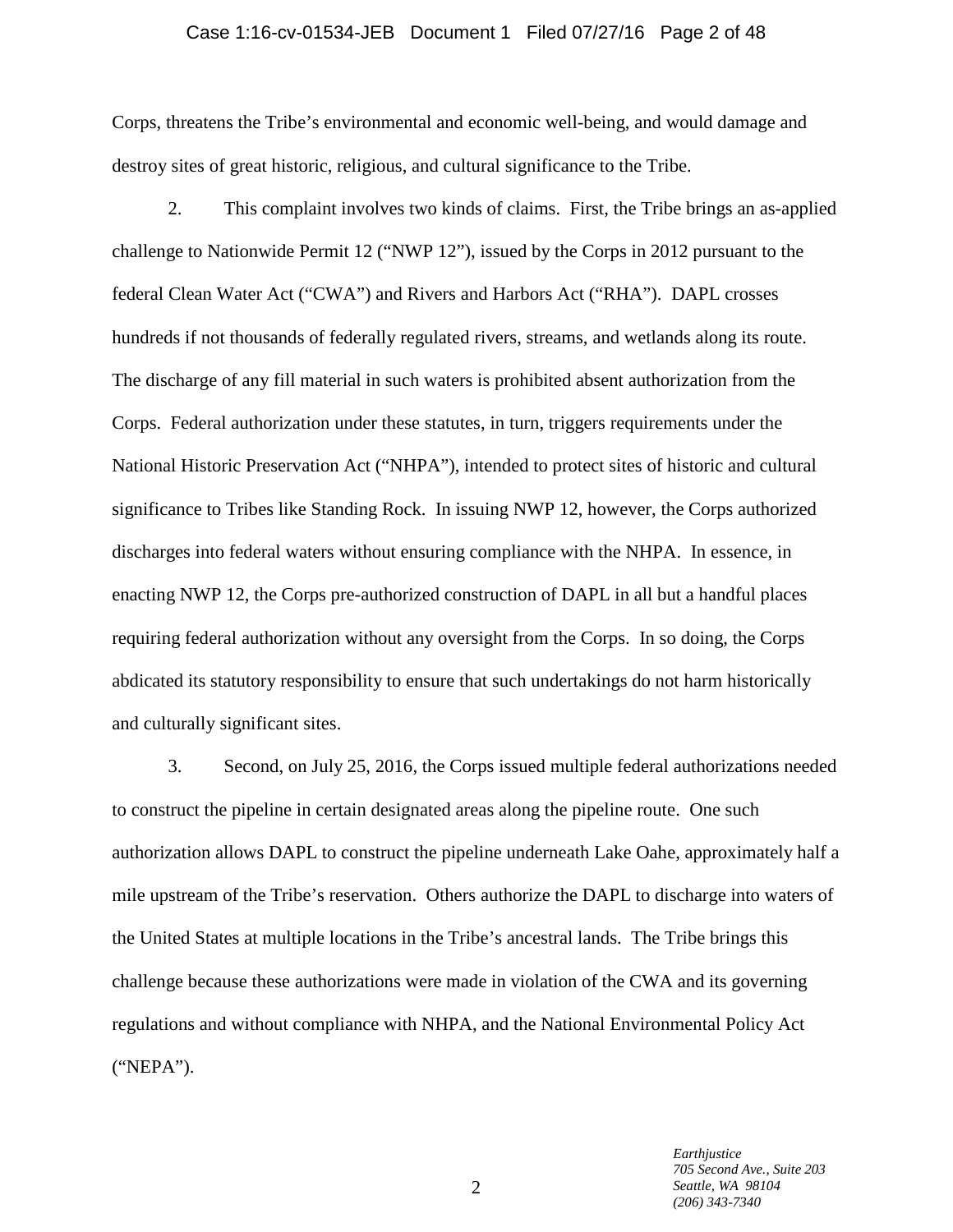#### Case 1:16-cv-01534-JEB Document 1 Filed 07/27/16 Page 3 of 48

4. The Tribe seeks a declaration that the Corps violated the NHPA in issuing NWP 12, and an injunction preventing the Corps from using NWP 12 as applied to DAPL and directing the Corps to ensure full compliance with § 106 at all sites involving discharges into waters of the United States. The Tribe further seeks a declaration that the July 25, 2016 authorizations were made in violation of the CWA, NEPA, and NHPA, and an order vacating all existing authorizations and verifications pending full compliance with the CWA, NEPA, and NHPA.

#### JURISDICTION AND VENUE

5. This case states a claim under the Administrative Procedures Act, 5 U.S.C. § 701 et seq. ("APA"), which authorizes a federal court to find unlawful and set aside any final agency action that is "arbitrary and capricious, an abuse of discretion, or otherwise not in accordance with law." *Id.* § 706. Jurisdiction arises under 28 U.S.C. § 1362 ("district courts shall have original jurisdiction all civil actions, brought by any Indian Tribe or band with a governing body duly recognized by the Secretary of the Interior, wherein the matter in controversy arises under the Constitution, laws, or treaties of the United States"); § 2201 (declaratory relief); § 2202 (injunctive relief).

6. Venue in this district is appropriate under 28 U.S.C. § 1391(e) because it is the district in which the defendant resides and in which "a substantial part of the events or omissions giving rise to the claim occurred."

# PARTIES

7. The Standing Rock Sioux Tribe is a federally-recognized Indian tribe with a governing body recognized by the Secretary of the Interior. The Tribe is a successor to the Great Sioux Nation, a party to the two Treaties of Fort Laramie in 1851 and 1868. In those Treaties, the Sioux ceded a large portion of their aboriginal territory in the northern Great Plains, but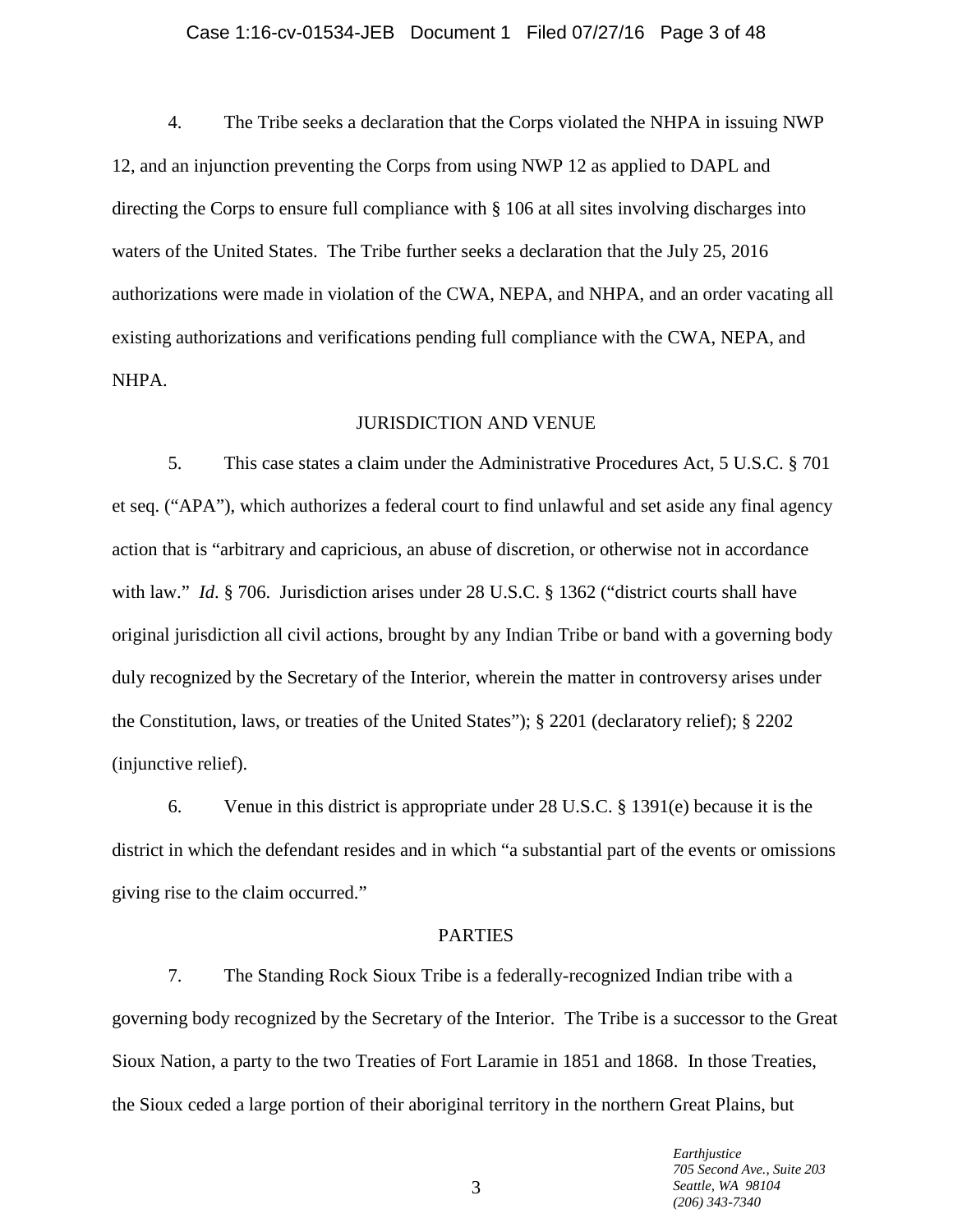#### Case 1:16-cv-01534-JEB Document 1 Filed 07/27/16 Page 4 of 48

reserved land rights "set apart for the absolute and undisturbed use and occupation" of the Indians.

8. The reservation established in the 1851 Treaty of Fort Laramie included extensive lands that would be crossed by the proposed pipeline. The Tribe has a strong historical and cultural connection to such land. Despite the promises made in the two Fort Laramie treaties, in 1877 and again in 1889, Congress betrayed the treaty parties by passing statutes that took major portions of this land away from the Sioux. In 1889, Congress stripped large portions of the Great Sioux Reservation that had been promised to the Tribe forever, leaving nine much smaller Sioux reservations, including Standing Rock. In the modern area, the Tribe suffered yet another loss of lands, this time in connection with the same Oahe dam and Reservoir. In 1958, the Corps took 56,000 acres of bottomlands on the Standing Rock reservation for the Oahe project without the Tribe's consent or agreement.

9. Since time immemorial, the Tribe's ancestors lived on the landscape to be crossed by the DAPL. The pipeline crosses areas of great historical and cultural significance to the Tribe, the potential damage or destruction of which greatly injures the Tribe and its members. The pipeline also crosses waters of utmost cultural, spiritual, ecological, and economic significance to the Tribe and its members. The Tribe and its members have been, are being, and unless the relief sought herein is granted, harmed by the Corps' failure to comply with environmental and historic preservation laws.

10. The U.S. Army Corps of Engineers is an agency of the United States government, and a division of the U.S. Army, part of the U.S. Department of Defense. It is charged with regulating any dredging and filling of the waters of the United States under § 404 of the CWA and § 10 of the RHA.

> *Earthjustice 705 Second Ave., Suite 203 Seattle, WA 98104 (206) 343-7340*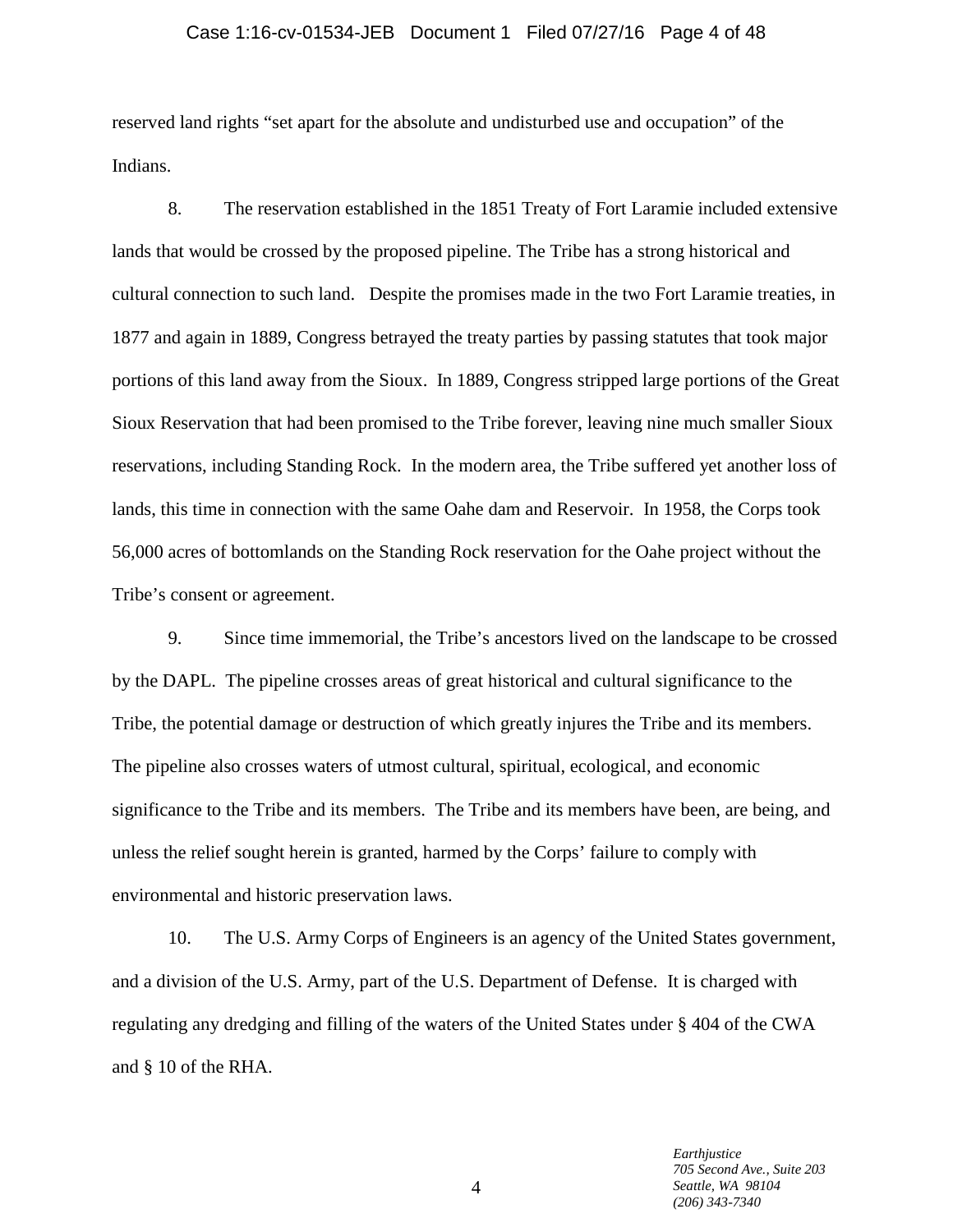#### Case 1:16-cv-01534-JEB Document 1 Filed 07/27/16 Page 5 of 48

11. By filing this action, the Tribe does not waive its sovereign immunity and does not consent to suit as to any claim, demand, offset, or cause of action of the United States, its agencies, officers, agents, or any other person or entity in this or any other court.

#### STATUTORY AND REGULATORY BACKGROUND

#### I. THE CLEAN WATER ACT

12. Congress enacted the CWA in order to "restore and maintain the chemical, physical, and biological integrity of the Nation's waters." 33 U.S.C. § 1251(a). To accomplish this goal, the CWA prohibits the discharge of any pollutant, including dredged spoil or other fill material, into waters of the United States unless authorized by a permit. *Id*., § 1311(a). Unless statutorily exempt, all discharges of dredged or fill material into waters of the United States must be authorized under a permit issued by the Corps. *Id*., §§ 1344(a)–(e).

13. The Corps is authorized to issue two types of permits under § 404: individual permits and general permits. *Id*. The Corps issues individual permits under § 404(a) on a caseby-case basis. *Id*., § 1344(a). Such permits are issued after a review involving, among other things, site specific documentation and analysis, public notice and opportunity for a hearing, public interest analysis, and formal determination. 33 C.F.R. § 322.3; Parts 323, 325.

14. The CWA also authorizes the Corps to issue "general" permits on a state, regional or nationwide basis. 33 U.S.C. § 1344(e). Such general permits may be issued for any category of similar activities that "will cause only minimal adverse environmental effects when performed separately, and will have only minimal cumulative adverse effect on the environment." *Id*. "No general permit … shall be for a period of more than five years after the date of its issuance." 33 U.S.C. § 1344(e)(2). The purpose of this approach to permitting is to "regulate with little, if any, delay or paperwork certain activities that have minimal impacts." 33 C.F.R. § 330.1(b).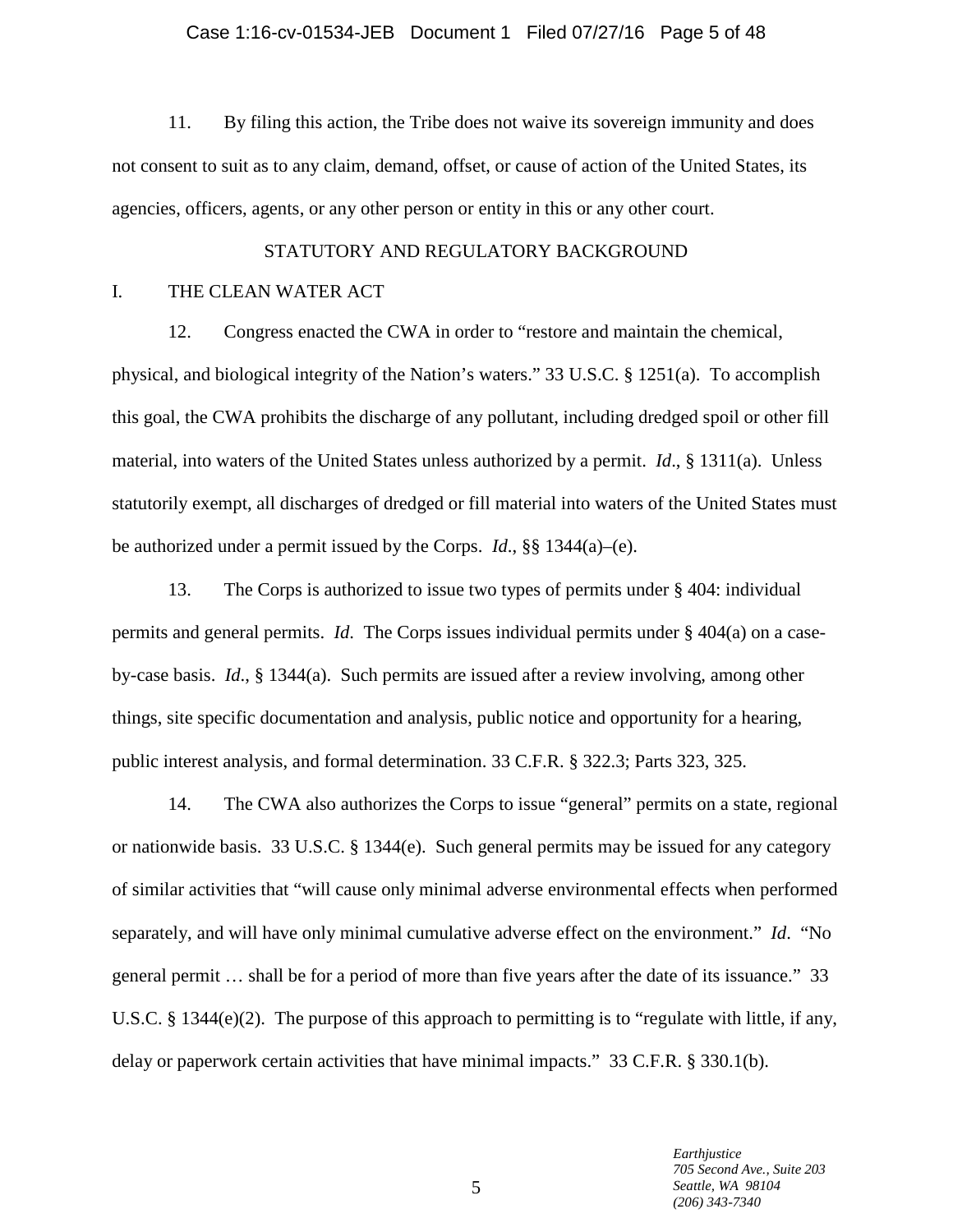#### Case 1:16-cv-01534-JEB Document 1 Filed 07/27/16 Page 6 of 48

15. The Corps issued the current set of 48 nationwide permits ("NWPs") in February of 2012. 77 Fed. Reg. 10184 (Feb. 21, 2012). The 2012 NWPs in "most cases" authorize discharge into regulated waters without any further process involving the Corps. In effect, the NWP pre-authorizes certain categories of discharge, without any additional approval from, or even notification to, the Corps. 33 C.F.R. § 330.1(e)(1). In other instances, discharges cannot occur until the proponent of the action files a "pre-construction notification" ("PCN") to the Corps, and receives verification that the proposed action is consistent with the terms of the NWP. *Id.* § 330.6(a). The specifics of whether or not a PCN is required are spelled out in each individual NWP as well as a series of "general conditions" accompanying the NWP. 77 Fed. Reg. at 10282 (listing 31 general conditions).

#### II. THE RIVERS AND HARBORS ACT

16. The Rivers and Harbors Act of 1899 is the nation's oldest environmental law. The statute prohibits a number of activities that impair ports, channels and other navigable waters. Unlike the CWA, which applies in all waters of the United States, the RHA applies only in "navigable" waters, defined as waters subject to the ebb and flow of the tides, or waters that are "presently used, or have been used in the past, or may be susceptible for use to transport interstate or foreign commerce." 33 C.F.R. § 329.4.

17. Section 10 of the RHA, 33 U.S.C. § 403, among other things, makes it unlawful "to excavate or fill, or in any manner to alter or modify the course, location, condition, or capacity of" any navigable water without a permit from the Corps. Like § 404 permits, § 10 permits may be issued as individual permits or pursuant to the NWP program and are generally subject to many of the same regulations.

18. Tunneling under a navigable water requires a section 10 permit from the Corps, even without any discharge into navigable waters. 33 C.F.R. § 322.3(a) ("For purposes of a

> *Earthjustice 705 Second Ave., Suite 203 Seattle, WA 98104 (206) 343-7340*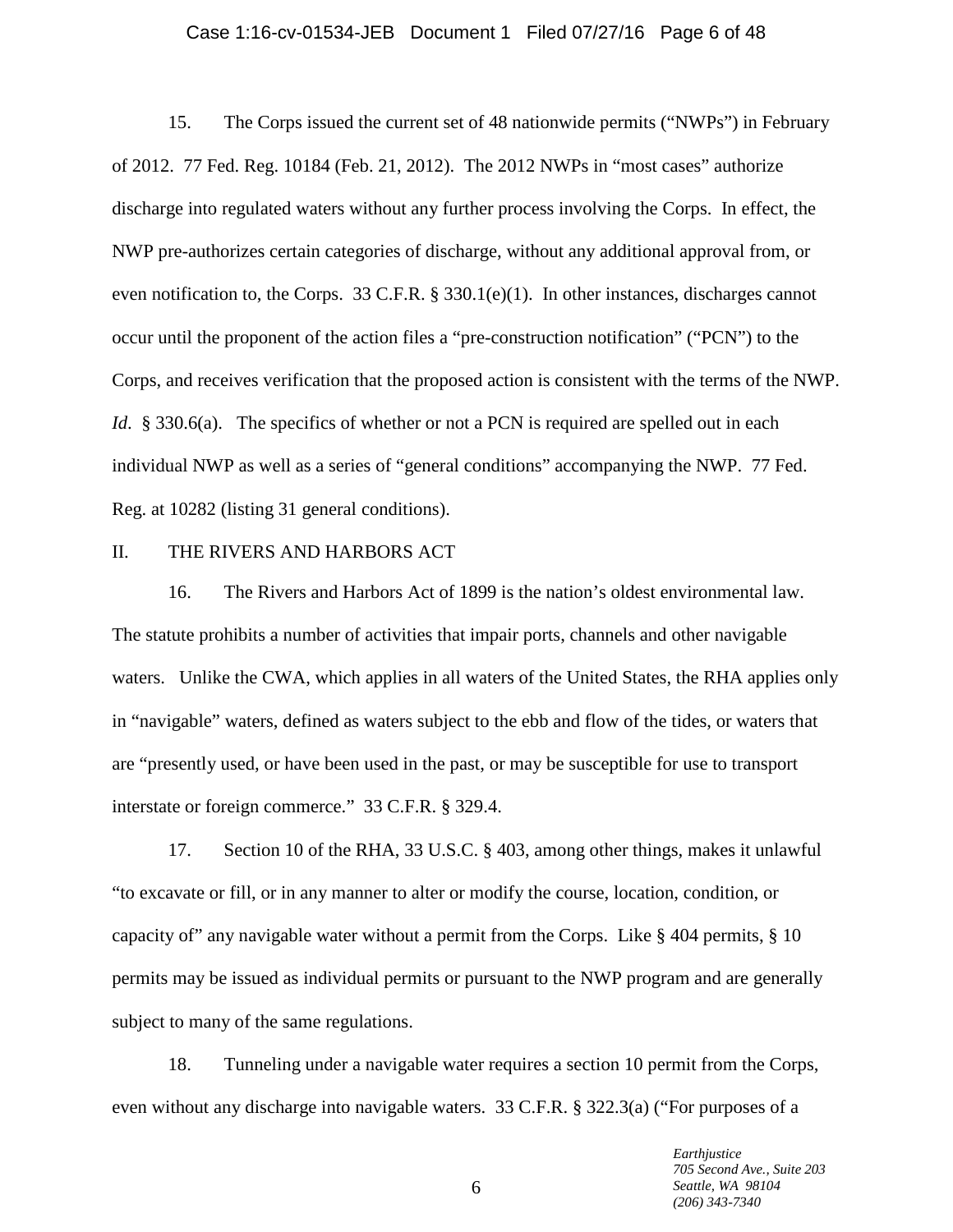#### Case 1:16-cv-01534-JEB Document 1 Filed 07/27/16 Page 7 of 48

section 10 permit, a tunnel or other structure or work under or over a navigable water of the United States is considered to have an impact on the navigable capacity of the waterbody.").

19. A separate provision of the RHA, known as "Section 408," makes it unlawful to "build upon, alter, deface, destroy, move, injure, obstruct by fastening vessels thereto or otherwise, or in any manner whatever impair the usefulness of any sea wall, bulkhead, jetty, dike, levee, wharf, pier, or other work built by the United States" without a permit from the Corps. 33 U.S.C. § 408. Unlike Section 10 permits, § 408 permits cannot be issued pursuant to the NWP program but are only issued as individual permits. Prior to issuance of a § 408 permit, the Corps must determine whether the use or occupation will be injurious to the public interest or impair the usefulness of the project.

# III. THE NATIONAL HISTORIC PRESERVATION ACT

20. Section 106 of the National Historic Preservation Act ("NHPA") requires that, prior to issuance of a federal permit or license, federal agencies shall take into consideration the effects of that "undertaking" on historic properties. 54 U.S.C. § 306108. Agencies "must complete the section 106 process prior to the approval of the expenditure of any Federal funds on the undertaking or prior to the issuance of any license." 36 C.F.R. § 800.1.

21. The NHPA defines undertaking as "a project, activity, or program funded in whole or in part under the direct or indirect jurisdiction of a Federal agency, including— (1) those carried out by or on behalf of the Federal agency; (2) those carried out with Federal financial assistance; (3) those requiring a Federal permit, license, or approval; and (4) those subject to State or local regulation administered pursuant to a delegation or approval by a Federal agency." 54 U.S.C. § 300320; 36 C.F.R. § 800.16(y).

22. Early in the NHPA process, an agency must determine the area of potential effects ("APE") of a federal undertaking. 36 C.F.R. § 800.4(1)(1). The APE is defined by regulation to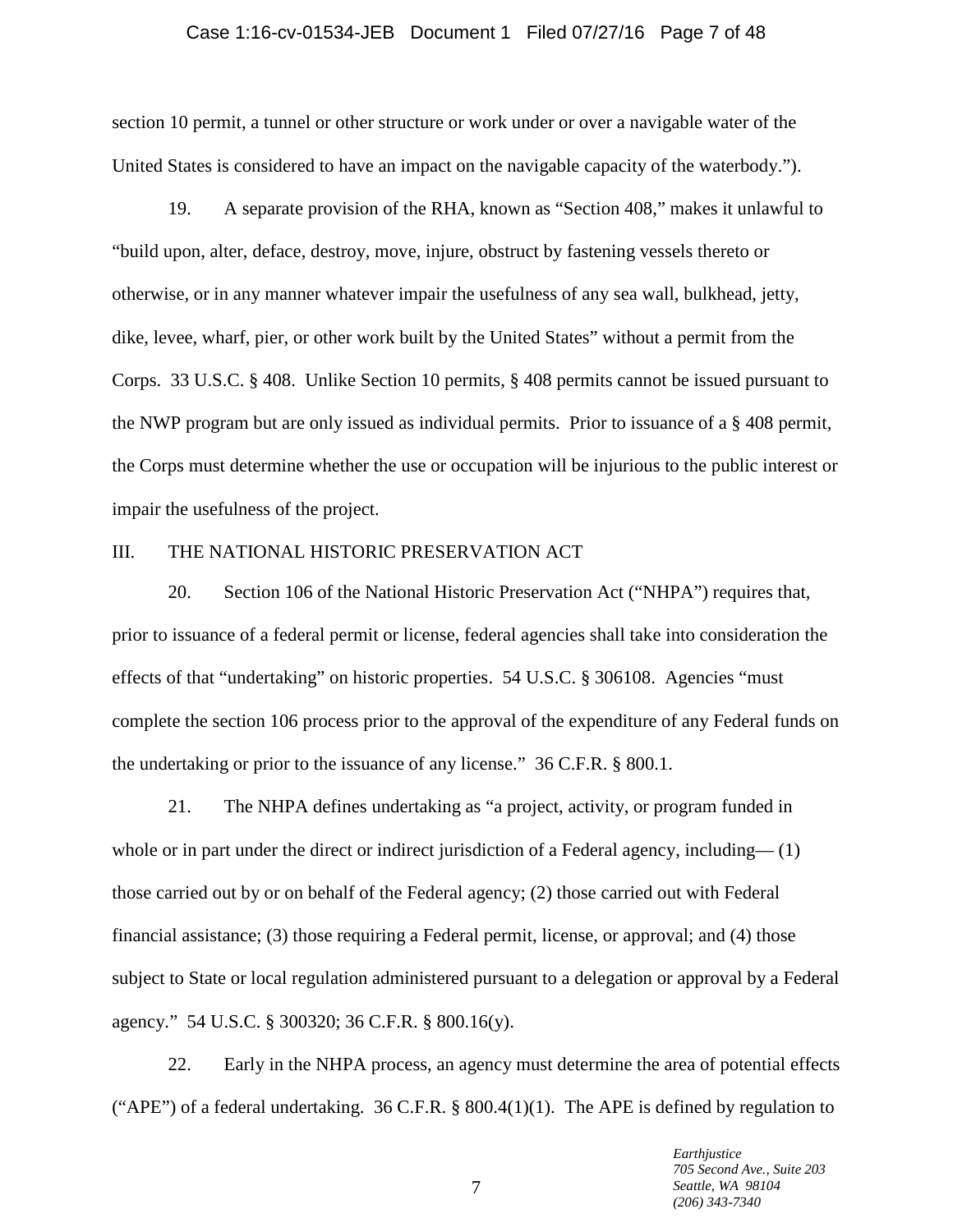#### Case 1:16-cv-01534-JEB Document 1 Filed 07/27/16 Page 8 of 48

include the area "within which an undertaking may directly or indirectly cause alterations in the character or use of historic properties…. The [APE] is influenced by the scale and nature of an undertaking and may be different for different kinds of effects caused by the undertaking." *Id*. § 800.16(d).

23. The Section 106 process requires consultation with Indian Tribes on federal undertakings that potentially affect sites that are culturally significant to Indian Tribes. 36 C.F.R. § 800.2(c)(2); 54 U.S.C. § 302707 (properties "of traditional religious and cultural importance to" a Tribe may be included on the National Register, and federal agencies "shall consult with any Indian Tribe…that attaches religious or cultural significance" to such properties). Consultation must occur regarding sites with "religious and cultural significance" even if they occur on ancestral or ceded land. *Id*. § 800.2(c)(2)(II)(D).

24. Under the consultation regulations, an agency official must "ensure" that the process provides Tribes with "a reasonable opportunity to identify its concerns about historic properties, advise on the identification and evaluation of historic properties….articulate its views on the undertaking's effects on such properties, and participate in the resolution of adverse effects." *Id.* § 800.2(c)(ii)(A). This requirement imposes on agencies a "reasonable and good faith effort" by agencies to consult with Tribes in a "manner respectful of tribal sovereignty." *Id*.  $§ 800.2(c)(2)(II)(B).$ 

25. Acting "in consultation with … any Indian tribe … that might attach religious and cultural significance to properties within the area of potential effects, the agency official shall take steps necessary to identify historic properties within the area of potential effects." *Id*. §800.4(b). The agency must evaluate the historic significance of such sites, and determine whether they are potentially eligible for listing under the National Register. *Id*. § 800.4(c).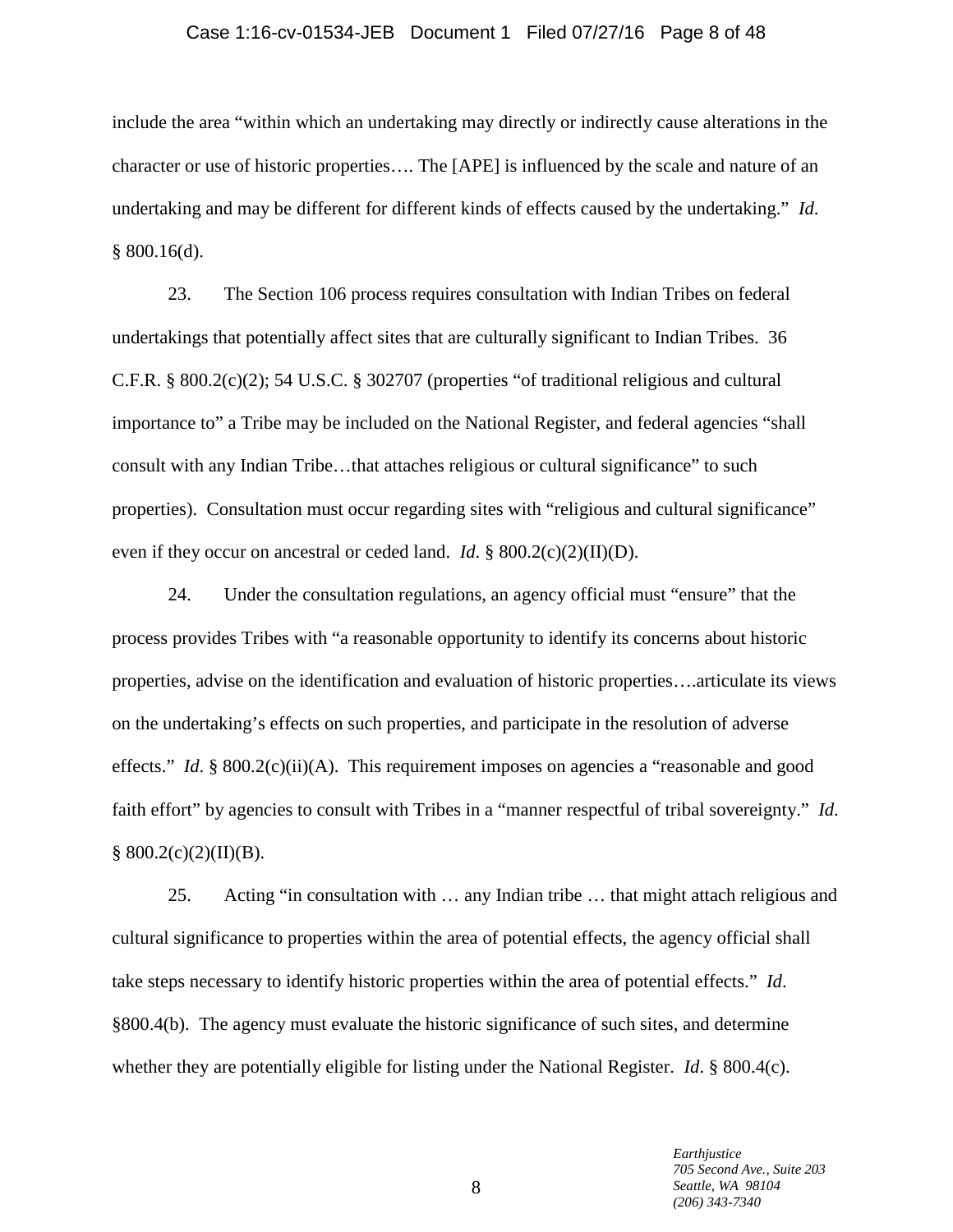# Case 1:16-cv-01534-JEB Document 1 Filed 07/27/16 Page 9 of 48

26. If the agency determines that no historic properties will be affected by the undertaking, it must provide notice of such finding to the state and tribal historic preservation offices, and the Advisory Council on Historic Preservation ("ACHP"), which administers the NHPA. *Id.* § 800.4(d). The regulations give those parties the opportunity to object to such a finding, which elevates the consultation process further. *Id*.

27. If the agency finds that historic properties are affected, it must provide notification to all consulting parties, and invite their views to assess adverse effects. *Id*. Any adverse effects to historic properties must be resolved, involving all consulting parties and the public. *Id*. § 800.6. If adverse effects cannot be resolved, the process is elevated again to the ACHP and the head of the agency undertaking the action. *Id*. §800.7. Until this process is complete, the action in question cannot go forward.

28. The ACHP authorizes agencies to adopt their own regulations for implementing its § 106 obligations. Such regulations must be reviewed and approved by the ACHP in order to be valid. *Id*. § 800.14.

29. The Corps has adopted procedures intended to satisfy its § 106 obligations. *See* App. C to 33 C.F.R. Part 325. Those procedures, which predate amendments to the NHPA that significantly broaden the role of Tribes in the § 106 process, have never been approved by the ACHP. Several courts have concluded that the Corps' NHPA procedures are legally invalid. However, the Corps continues to follow these procedures for purposes of § 106 consultation, including in the process surrounding DAPL.

30. Section 106 regulations also provide an alternative compliance mechanism under which agencies can negotiate a "programmatic agreement" with the ACHP to resolve "complex project situations or multiple undertakings." 36 C.F.R. § 800.14(b). Such agreements are

> *Earthjustice 705 Second Ave., Suite 203 Seattle, WA 98104 (206) 343-7340*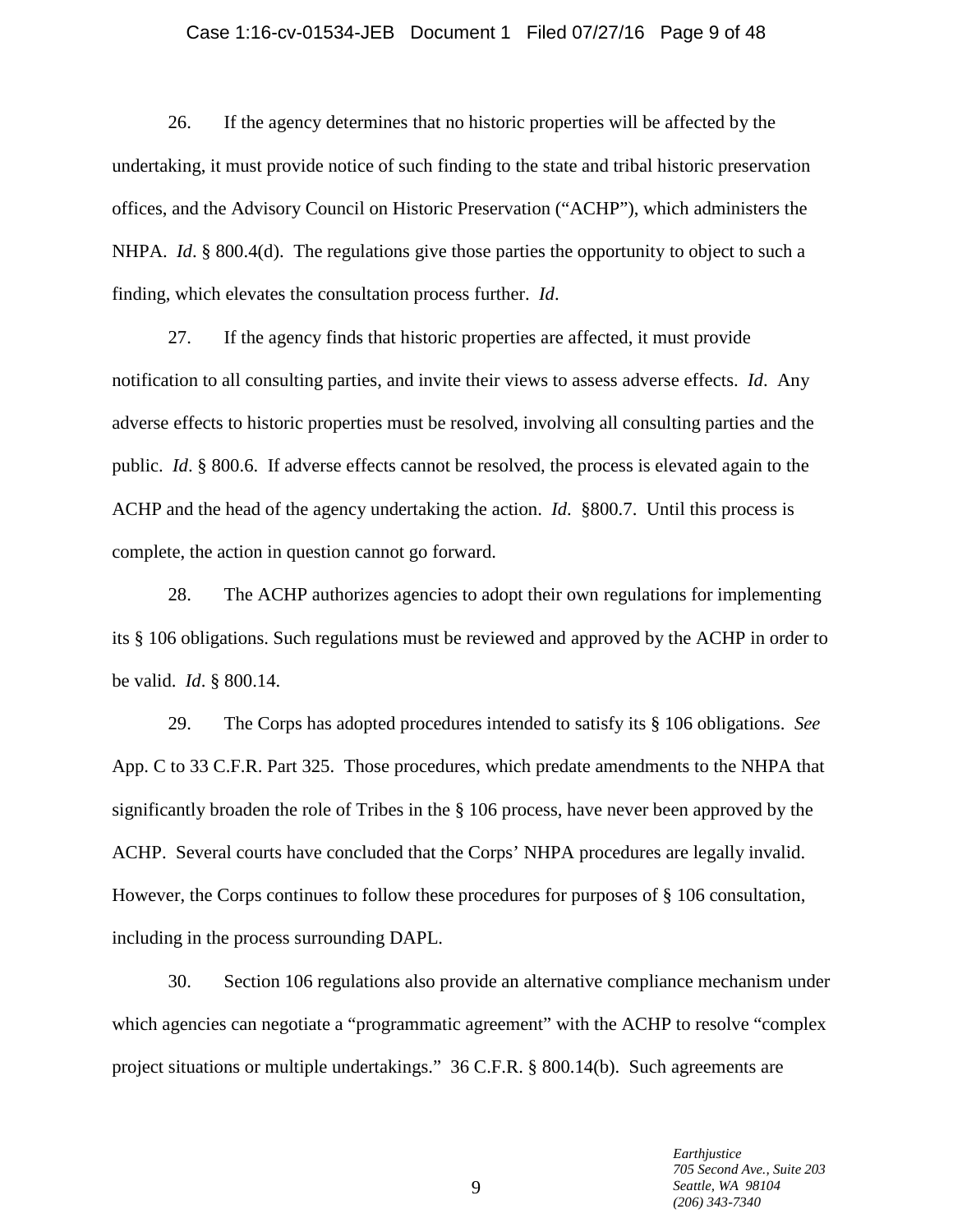#### Case 1:16-cv-01534-JEB Document 1 Filed 07/27/16 Page 10 of 48

suitable for "when effects on historic properties are similar and repetitive or are multi-State or regional in scope;" "when effects on historic properties cannot be fully determined prior to approval of an undertaking;" or when "nonfederal parties are delegated major decisionmaking responsibilities," among other situations. *Id*. § 800.14(b)(1). Programmatic agreements require consultation with Tribes, among others, as well as public participation.

31. The Corps has never adopted a programmatic agreement with the ACHP regarding its CWA/RHA permits or any other activity.

### IV. THE NATIONAL ENVIRONMENTAL POLICY ACT

32. NEPA, 42 U.S.C. §§ 4321–4370f, is our "basic national charter for protection of the environment." 40 C.F.R. § 1500.1(a). It makes environmental protection a part of the mandate of every federal agency. 42 U.S.C. § 4332(1).

33. NEPA seeks to ensure that federal agencies take a "hard look" at environmental concerns. One of NEPA's primary purposes is to ensure that an agency, '"in reaching its decision, will have available, and will carefully consider, detailed information concerning significant environmental impacts.'" *Robertson v. Methow Valley Citizens Council,* 490 U.S. 332, 349 (1989). NEPA also "guarantees that the relevant information [concerning environmental impacts] will be made available to the larger audience," including the public, "that may also play a role in the decisionmaking process and the implementation of the decision." *Id.*

34. NEPA requires agencies to fully disclose all of the potential adverse environmental impacts of its decisions before deciding to proceed. 42 U.S.C. § 4332(C). NEPA also requires agencies to use high quality, accurate scientific information and to ensure the scientific integrity of the analysis. 40 C.F.R. §§ 1500.1(b), 1502.24.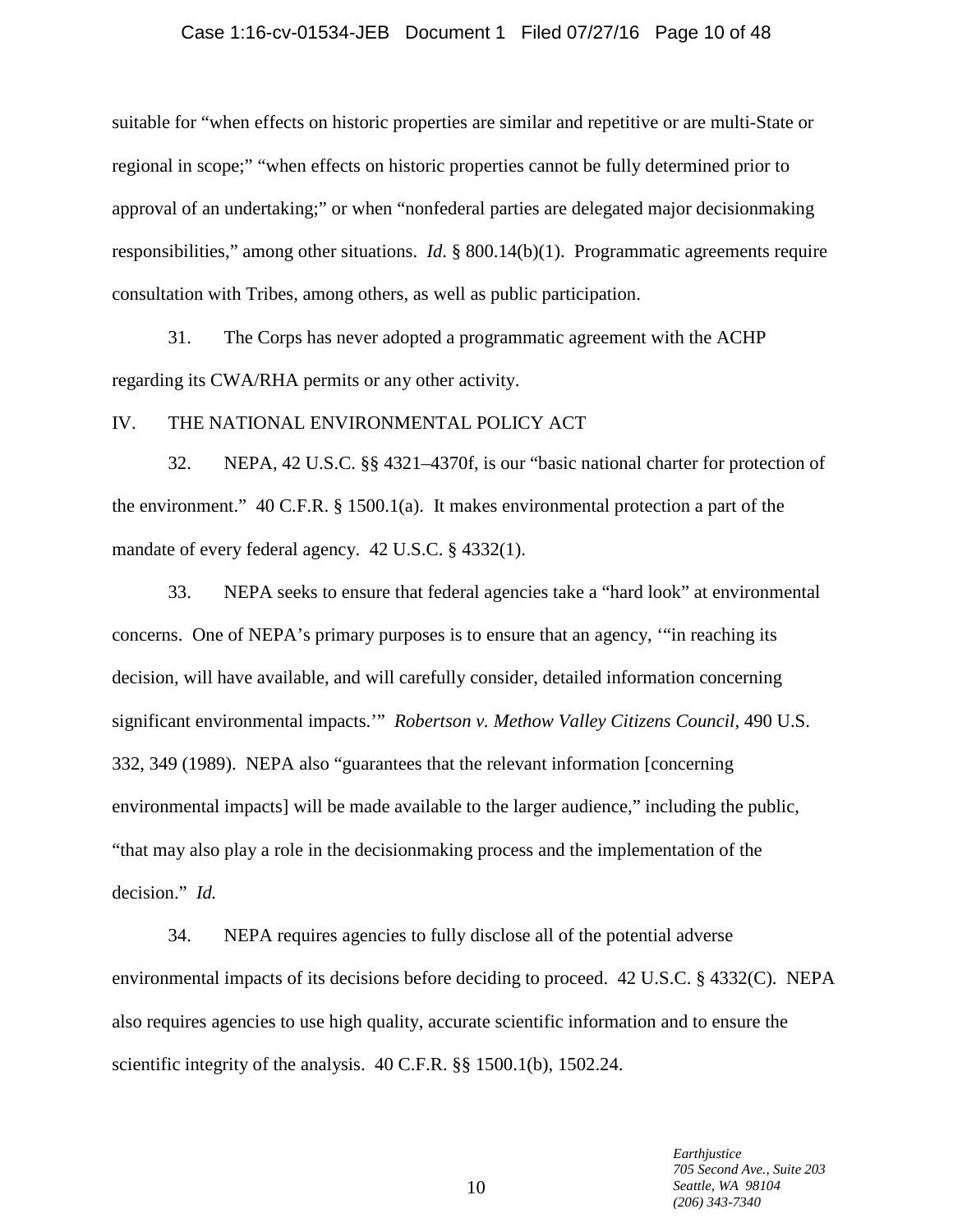# Case 1:16-cv-01534-JEB Document 1 Filed 07/27/16 Page 11 of 48

35. If an agency action has adverse effects that are "significant," they need to be analyzed in an environmental impact statement ("EIS"). 40 C.F.R. § 1501.4. If it is unclear whether impacts are significant enough to warrant an EIS, it may prepare an "environmental assessment" ("EA") to assist in making that determination. *Id*. If the agency determines that no EIS is required, it must document that finding in a "finding of no significant impact" ("FONSI").

36. NEPA's governing regulations define what "range of actions, alternatives, and impacts [must] be considered in an environmental impact statement." 40 C.F.R. § 1508.25. This is in part what is known as the "scope" of the EIS. The EIS must consider direct and indirect effects. The direct effects of an action are those effects "which are caused by the action and occur at the same time and place." 40 C.F.R. § 1508.8(a). The indirect effects of an action are those effects "which are caused by the action and are later in time or farther removed in distance, but are still reasonably foreseeable." 40 C.F.R. § 1508.8(b).

37. An agency must also analyze and address the cumulative impacts of a proposed project. 40 C.F.R. § 1508.25(c)(3). Cumulative impacts are the result of any past, present, or future actions that are reasonably certain to occur. Such effects "can result from individually minor but collectively significant actions taking place over a period of time." 40 C.F.R. § 1508.7.

#### FACTUAL ALLEGATIONS

# I. INTERESTS OF THE STANDING ROCK SIOUX TRIBE

38. Since time immemorial, the Tribe's ancestors—the Oceti Sakowin, also known as the Great Sioux Nation—used and occupied a broad area throughout the northern Great Plains, including much of the area that DAPL proposes to traverse with its pipeline. Within this broad region, tribal members followed migrating buffalo herds and traversed a landscape filled with cultural and historical significance central to the Tribe's identity.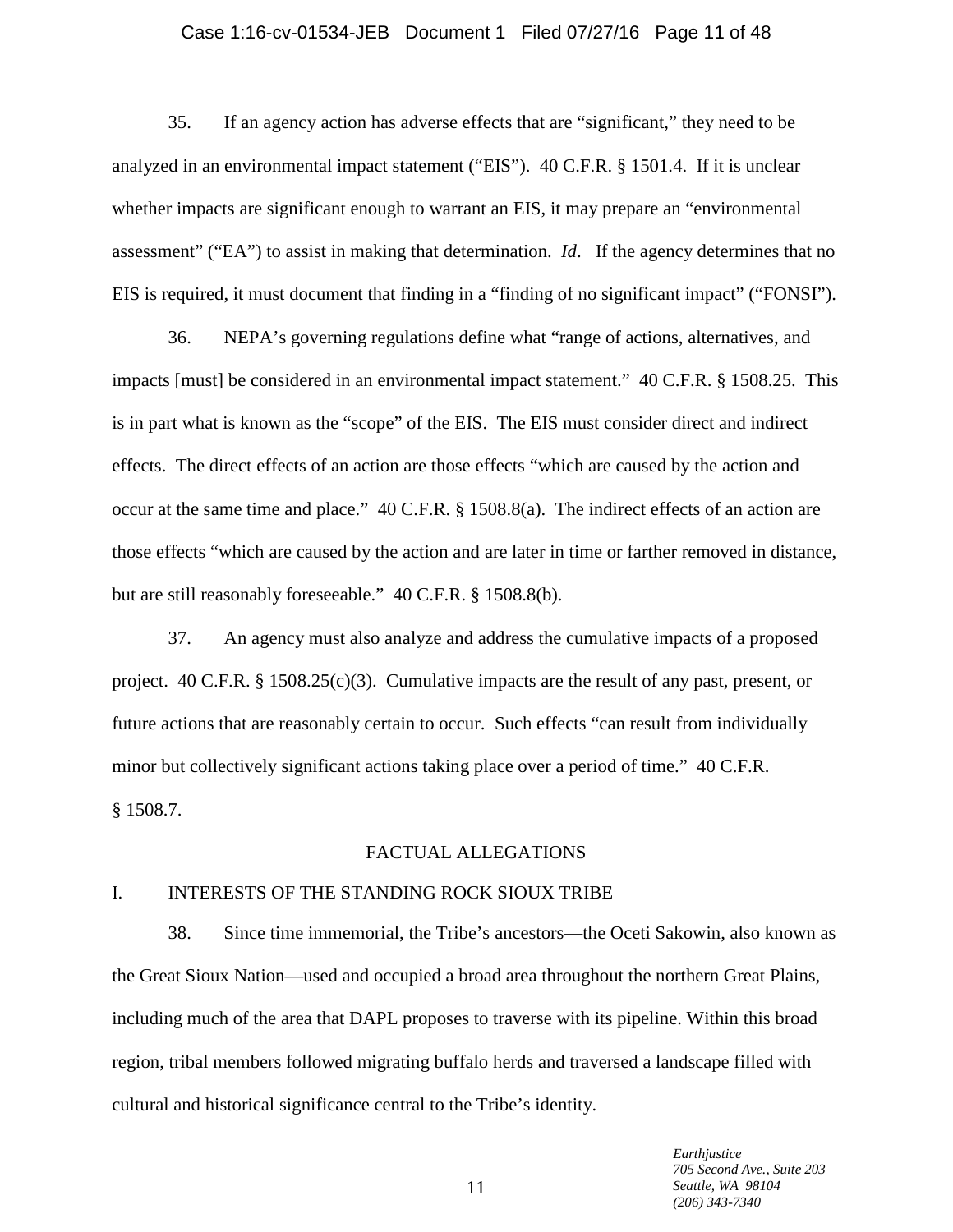# Case 1:16-cv-01534-JEB Document 1 Filed 07/27/16 Page 12 of 48

39. The Tribe's traditional and ancestral territory extends well beyond the current Reservation's exterior boundaries, encompassing lands that are the subject of this action. The Corps and other federal agencies have repeatedly acknowledged the traditional use of lands within and around the DAPL route by the Tribe's ancestors.

40. The Tribe's cultural resources are historically and culturally interrelated over the entirety of the land within the Tribe's traditional territory, within and outside of the exterior boundaries of the Reservation. Protection of the Tribe's cultural heritage is of significant importance to the Tribe. Destruction or damage to any one cultural resource, site, or landscape contributes to destruction of the Tribe's culture, history, and religion. Injury to the Tribe's cultural resources causes injury to the Tribe and its people.

41. Cultural resources of significance to the Tribe are located on the lands that are the subject of this action and adjacent lands. In addition to specific archaeological sites that have been identified to date, there are numerous significant culturally important sites that have not been identified. The lands within the pipeline route are culturally and spiritually significant.

42. The Tribe and its members also have a cultural interest in preserving the quality of the land, water, air, fauna, and flora within the Tribe's traditional territory, within and outside the Reservation. For example, the Tribe is concerned with impacts to the habitat of wildlife species such as piping plovers, least tern, Dakota skipper, and pallid sturgeon, among others. The Tribe has a particular concern for bald eagles, which remain federally protected and play a significant role in the Tribe's culture, and which would be adversely affected by the proposed pipeline. The Tribe is greatly concerned with the possibility of oil spills and leaks from the pipeline should it be constructed and operated, particularly into waters that are of considerable economic, religious, and cultural importance to the Tribe.

> *Earthjustice 705 Second Ave., Suite 203 Seattle, WA 98104 (206) 343-7340*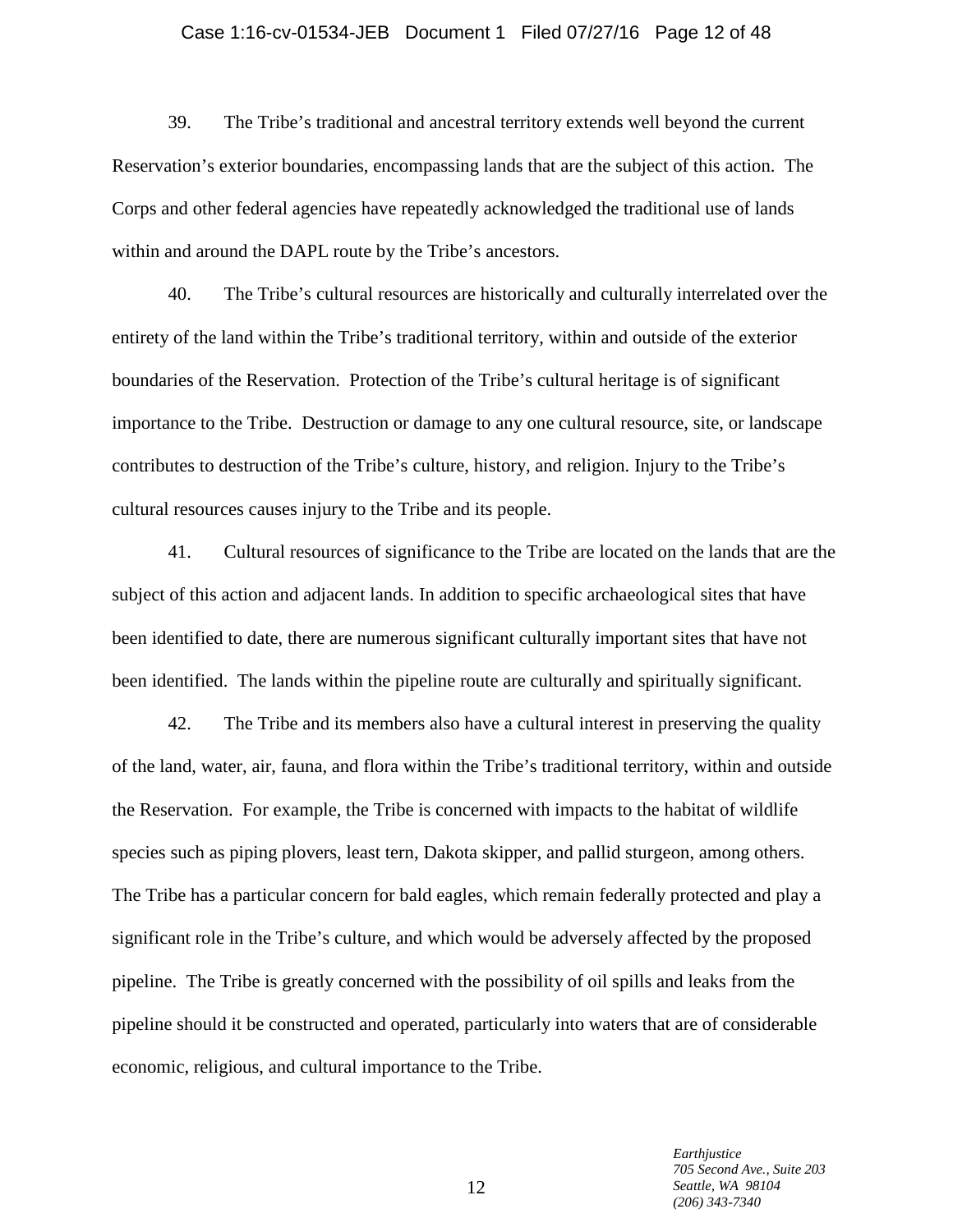# II. THE CORPS' ISSUANCE OF NWP 12

43. The Corps issued the current suite of 48 NWPs, covering a wide array of potential activities involving discharges into regulated waters, in February of 2012. 77 Fed. Reg. 10184 (Feb. 21, 2012). Of relevance here, NWP 12 governs "utility line activities." *Id*. at 10271. NWP 12 authorizes the "construction, maintenance, repair and removal of utility lines and associated facilities" in waters of the United States, providing that the activity does not result in the loss of greater than a ½ acre of waters "for each single and complete project." Counterintuitively, a "single and complete project" in the case of linear projects like utility lines is any crossing of a separate waterbody. 33 C.F.R. § 330.2(i). Under this definition, a pipeline like DAPL is made up of hundreds if not thousands of "single and complete projects."

44. The NWP defines "utility line" to include "any pipe or pipeline for the transportation of any gaseous, liquid, liquescent, or slurry substance, for any purpose." 77 Fed. Reg. at 10271. The Corps considers pipelines carrying crude oil to be covered by NWP 12.

45. Under NWP 12, preconstruction notification ("PCN") to the Corps by a nonfederal project proponent, and a verification from the Corps, is required if any one of several criteria is met. *Id*. at 10272. If none of the criteria are met, the proponent is authorized by NWP 12 to proceed with the work in regulated waters without additional notification to, or approval from, the Corps. None of the NWP 12-specific criteria relates to historic or cultural preservation.

46. The NWP program also includes a set of general conditions that are applicable to all NWPs, include NWP 12. General Condition 20 ("GC 20") addresses historic properties. Under GC 20, a non-federal permittee must submit a PCN "if the authorized activity may have the potential to cause effects to any historic priorities listed on, determined to be eligible for listing on, or potentially eligible for listing on the National Register of Historic Places, including previously unidentified properties." *Id*. at 10284. If a PCN is provided, the Corps purports to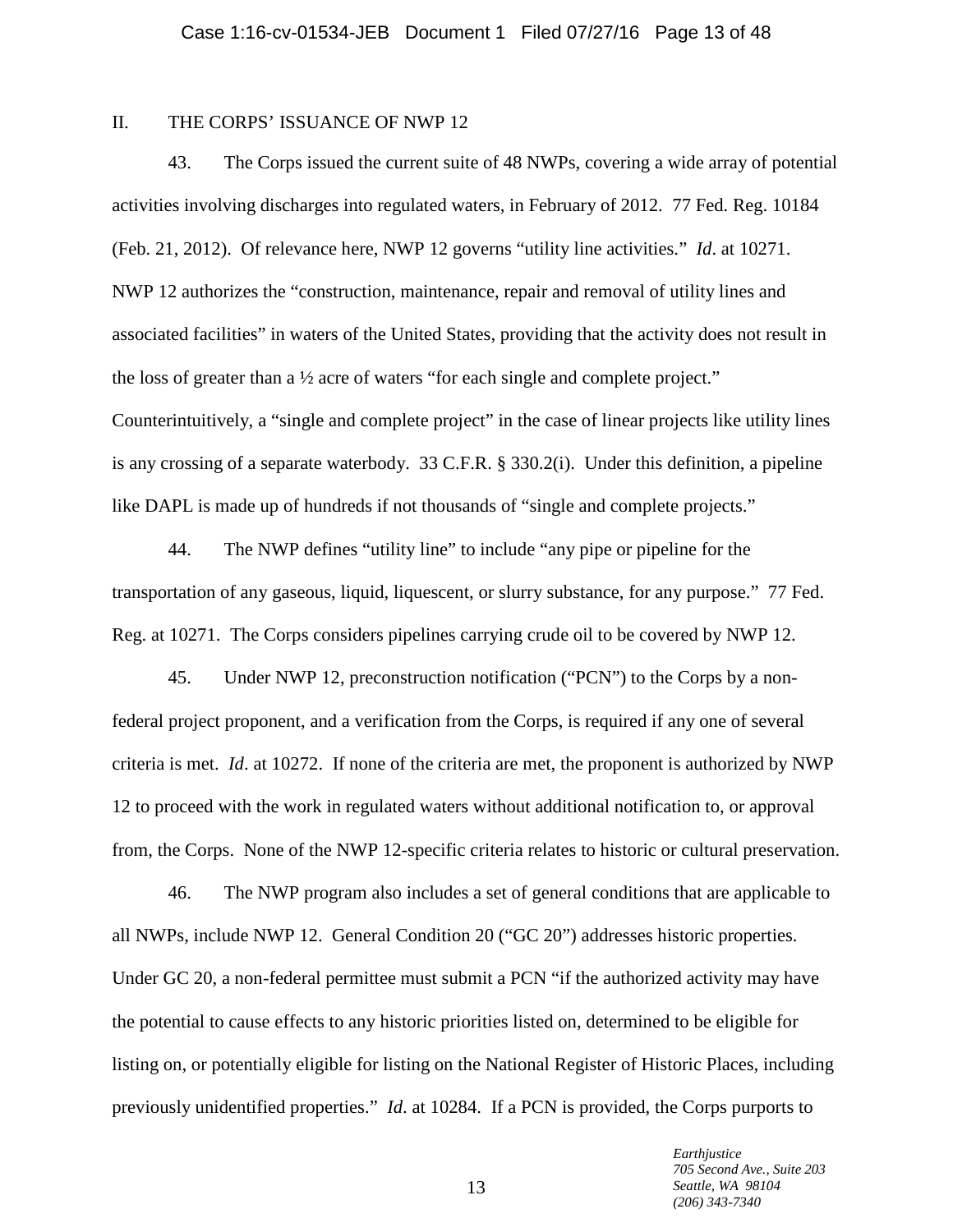#### Case 1:16-cv-01534-JEB Document 1 Filed 07/27/16 Page 14 of 48

comply with § 106 of the NHPA prior to verifying that the NWP is applicable, and work may not commence until such verification is provided. 33 C.F.R. § 330.5(g)(2). Conversely, if no PCN is provided, no § 106 process occurs.

47. GC 20 puts the responsibility on the proponent, not the Corps, to determine whether historic or culturally significant properties are present, and requires Corps' verification only if the proponent finds such sites and reports them to the Corps via a PCN.

48. NWP 12 was formally adopted by the Corps in a "Decision Document" signed by Major General Michael J. Walsh on Feb. 13, 2012. In responding to public comment regarding potential impacts to tribal sites, the Decision Document states that compliance with NHPA on NWP implementation is carried out via GC 20.

#### III. FACTS RELEVANT TO CHALLENGE TO NWP 12

49. The proponent of DAPL proposes to construct a major crude oil pipeline across 1,168 miles through North Dakota, South Dakota, Iowa, and Illinois. The pipeline will have a capacity of 570,000 barrels of crude oil per day, making it one of the largest crude oil pipelines in the nation, carrying over half of the current capacity of North Dakota's oil production.

50. DAPL is one of several pipelines that have been proposed for the North Dakota oil production area, some of which have been moving on a slower timeline due to environmental review requirements. DAPL has moved aggressively to get the pipeline constructed as quickly as possible.

51. The pipeline's route passes through the Tribe's ancestral lands, and areas of great cultural, religious and spiritual significance to the Tribe. Construction of the pipeline includes clearing and grading a 100-150 foot access pathway nearly 1200 miles long, digging a trench as deep as 10 feet, and building and burying the pipeline. Such work would destroy burial grounds,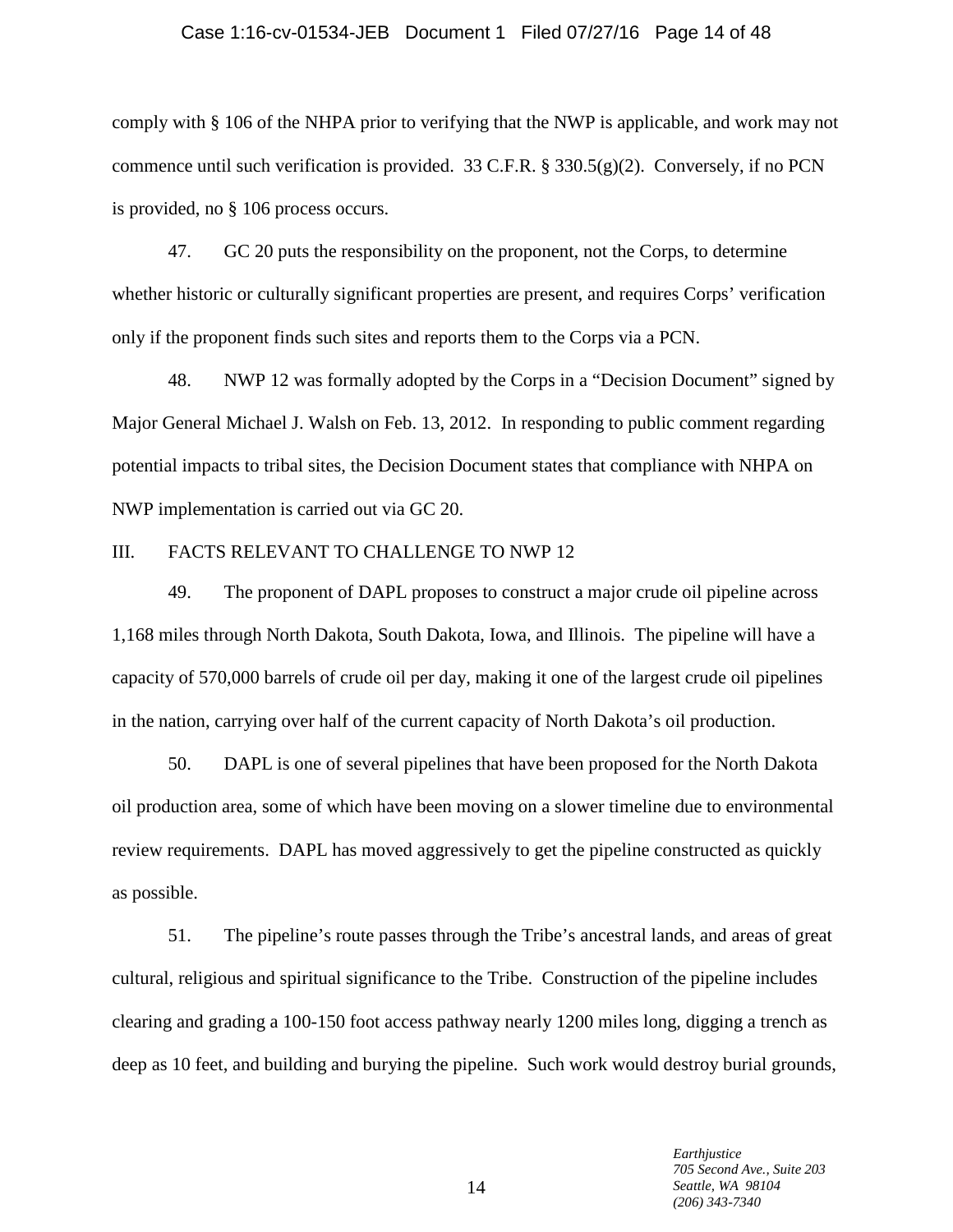#### Case 1:16-cv-01534-JEB Document 1 Filed 07/27/16 Page 15 of 48

sacred sites, and historically significant areas in its path. These sites carry enormous cultural importance to the Tribe and its members.

52. DAPL claims to have completed cultural resource surveys along the entire pipeline length. However, the out-of-state, non-Tribal consultants hired by DAPL to do cultural surveys are unable to assess the potential cultural significance of sites in this area to the Tribes. Only Tribally trained and approved consultants have the ability to assess such sites. The Tribe has never had the opportunity to discuss protocols for cultural surveys, or participate in the surveys that were conducted. Instead, it was provided copies of partial surveys after they were completed.

53. Compared to other pipelines, DAPL has taken a highly unusual approach to Corps permitting for activities involving discharges into regulated waters. Rather than seek Corps' verifications on all waters of the U.S. in which pipeline construction would cause a discharge, as has been typical, DAPL has only sought Corps' verification for a tiny minority of the impacts to federally regulated waters.

54. For example, DAPL's route through North Dakota is 359 miles. A 2015 "Wetlands and Waterbodies Delineation Report" provided to the state Public Service Commission identifies 263 waterbodies and 509 wetlands that would be impacted by the pipeline. However, this information was never provided to the Corps. Instead, DAPL submitted PCNs for only two of these sites, at crossings of the Missouri River. Neither of these PCNs was submitted based on potential impacts to historic sites.

55. In South Dakota, DAPL would cross 273 miles. DAPL's state Public Utilities Commission filings reveal 288 waterbody crossings and 102 acres of wetlands impacts.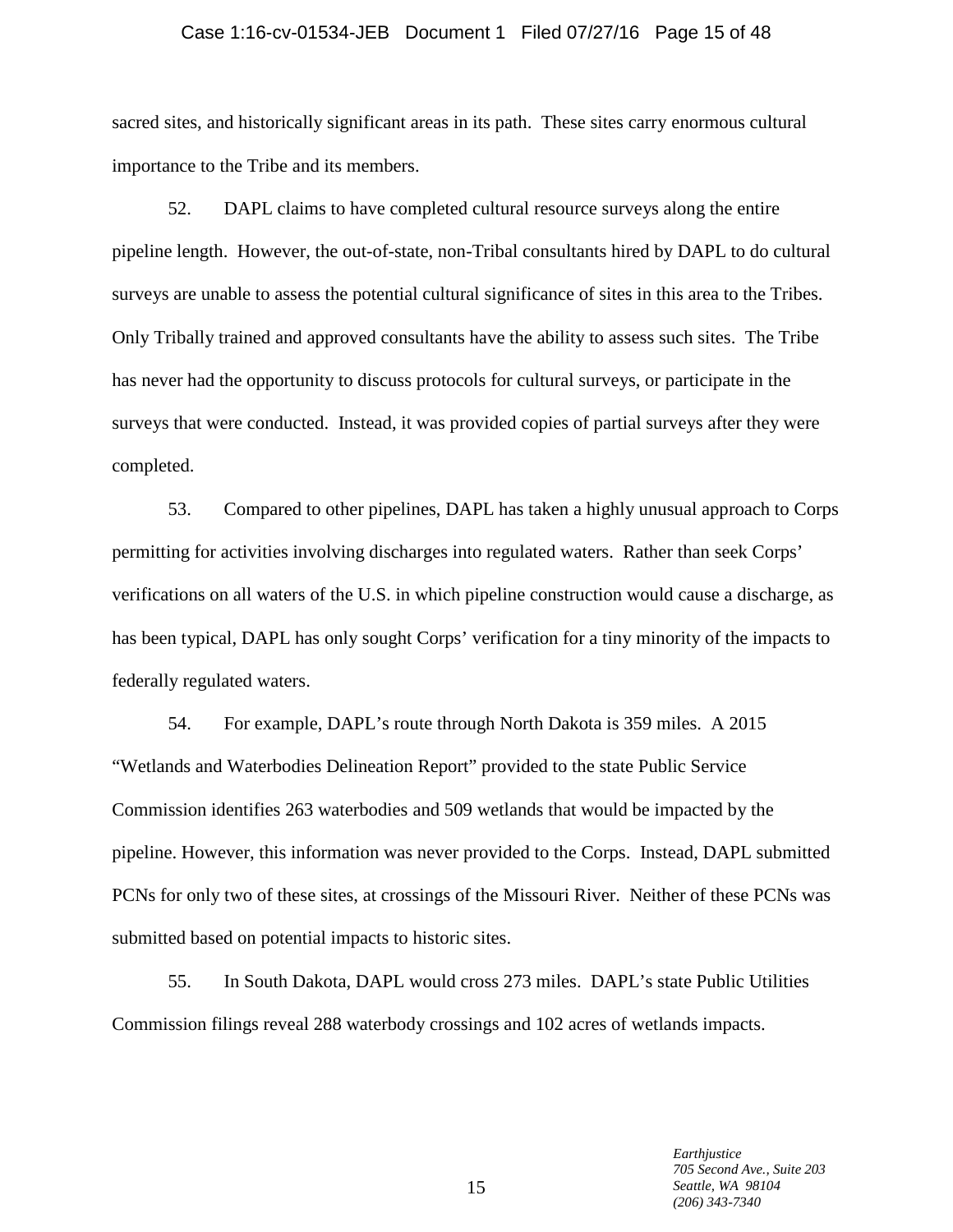# Case 1:16-cv-01534-JEB Document 1 Filed 07/27/16 Page 16 of 48

However, DAPL only provided the Corps with PCNs for 10 of these sites. None of the PCNs in South Dakota was triggered by impacts to historic sites.

56. In both states, this delineation of waterbody impacts was only partially complete, as DAPL did not have landowner access to all sites along the pipeline route. Accordingly, some of the features were estimated through desktop analysis. The ultimate number of waterbody and wetland impacts remains unknown.

57. One of the two places in North Dakota where Corps authorization is required is at Lake Oahe, where the pipeline would cross underneath the Lake (a dammed section of the Missouri River) immediately upstream of the Tribe's reservation.

58. Due to its concerns about the configuration of the pipeline and inadequacies in the regulatory process, the Tribe has participated extensively in the public process associated with the permits, including filing numerous formal technical comments on the Lake Oahe crossing, meeting with Corps' leadership and staff, and communicating with elected representatives and agency officials to express concerns. The Tribe has repeatedly conveyed to the Corps and other government officials the significance of its concerns and the risks to the Tribe about moving ahead with the pipeline in its current configuration. The Tribe has in particular highlighted the inadequacies of the Corps' § 106 consultation process with regard to historic and cultural impacts at the Lake Oahe site.

59. On July 25, 2016, the Corps issued the NWP 12 verification and other authorizations required at the roughly 204 sites in the four states for which verification has been requested along the pipeline's entire length. However, prior to that time, construction started along the remainder of the route, including construction involving discharges into the hundreds if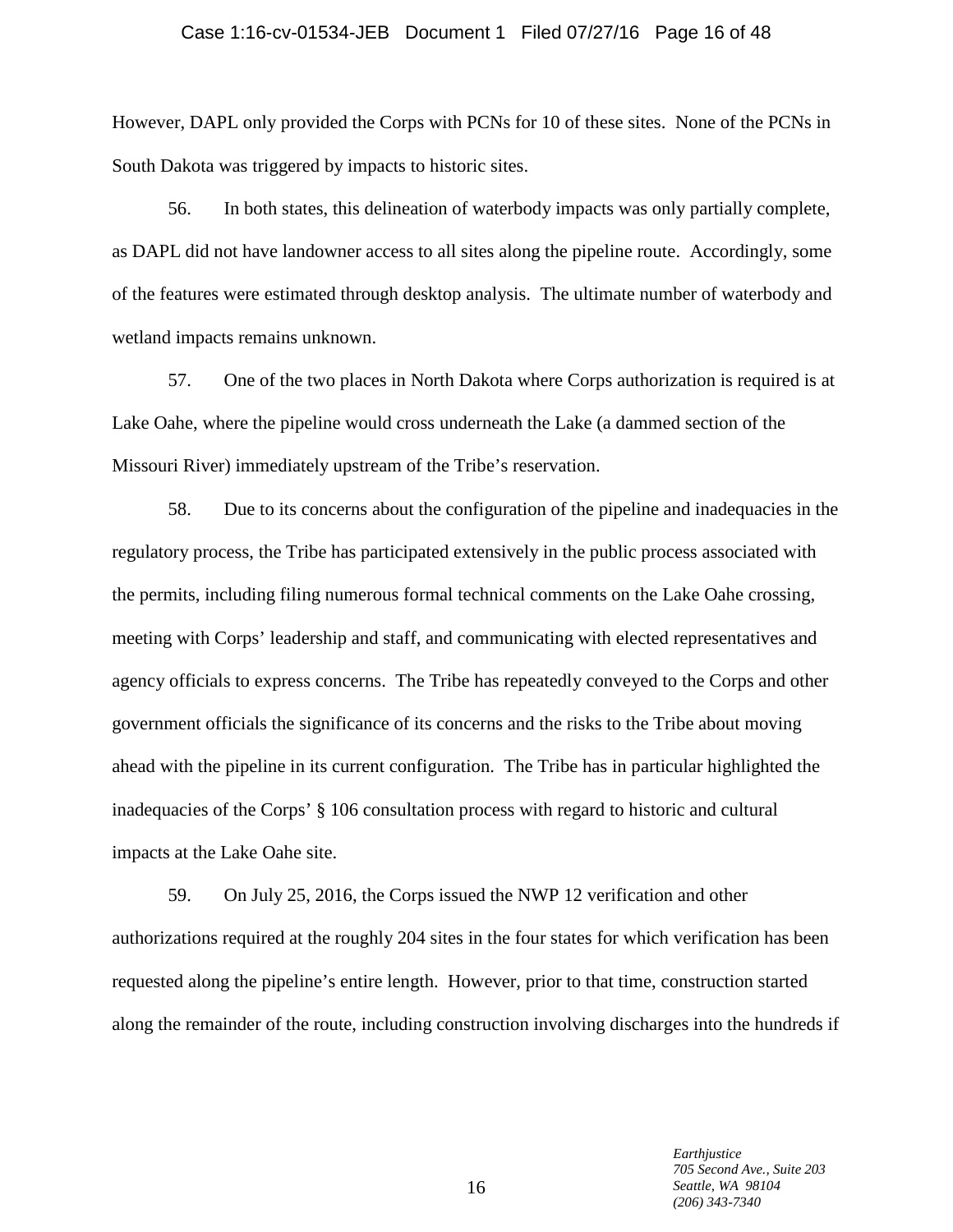#### Case 1:16-cv-01534-JEB Document 1 Filed 07/27/16 Page 17 of 48

not thousands of sites where pipeline construction involves discharges into waters of the United States, but for which no PCN is required.

60. The Tribe has repeatedly expressed concerns to the Corps regarding construction in waters of the United States pursuant to NWP 12 without any section 106 consultation on historic impacts. On June 30, 2016, the Standing Rock Tribal Historic Preservation Officer, Jon Eagle Sr., wrote to the Corps District Commander regarding the extensive work proceeding without any § 106 consultation under NWP 12. This letter explained that non-Tribal archaeologists were unable to appreciate the cultural significance of Tribal historic sites, and that his office had found the DAPL cultural surveys, conducted by out-of-state archaeologists with no training in the cultural practices of the Oceti Sakowin to be "gravely deficient."

61. The letter requested that the Corps declare that all impacts to waters of the United States had potential historic impacts and requested that the Corps require PCNs from all such crossings, so that full § 106 consultation could occur.

62. In response, the regulatory branch chief of the Corps' Omaha district invited Mr. Eagle's office to participate in "monitoring" for "post construction discoveries of cultural resources and/or burials" at six sites subject to PCNs in North and South Dakota. The Corps did not respond to the issue to which Mr. Eagle's letter was actually addressed, specifically, cultural impacts at sites that are not subject to a PCN.

63. The Tribe's concerns were highlighted in June of 2016 when archaeologists working on behalf of Upper Sioux Tribe discovered a site of great religious and cultural significance to Oceti Sakowin in the pipeline's route in Iowa. The site was not discovered by DAPL during its cultural resource surveys, even though it lay directly in the pipeline's route.

> *Earthjustice 705 Second Ave., Suite 203 Seattle, WA 98104 (206) 343-7340*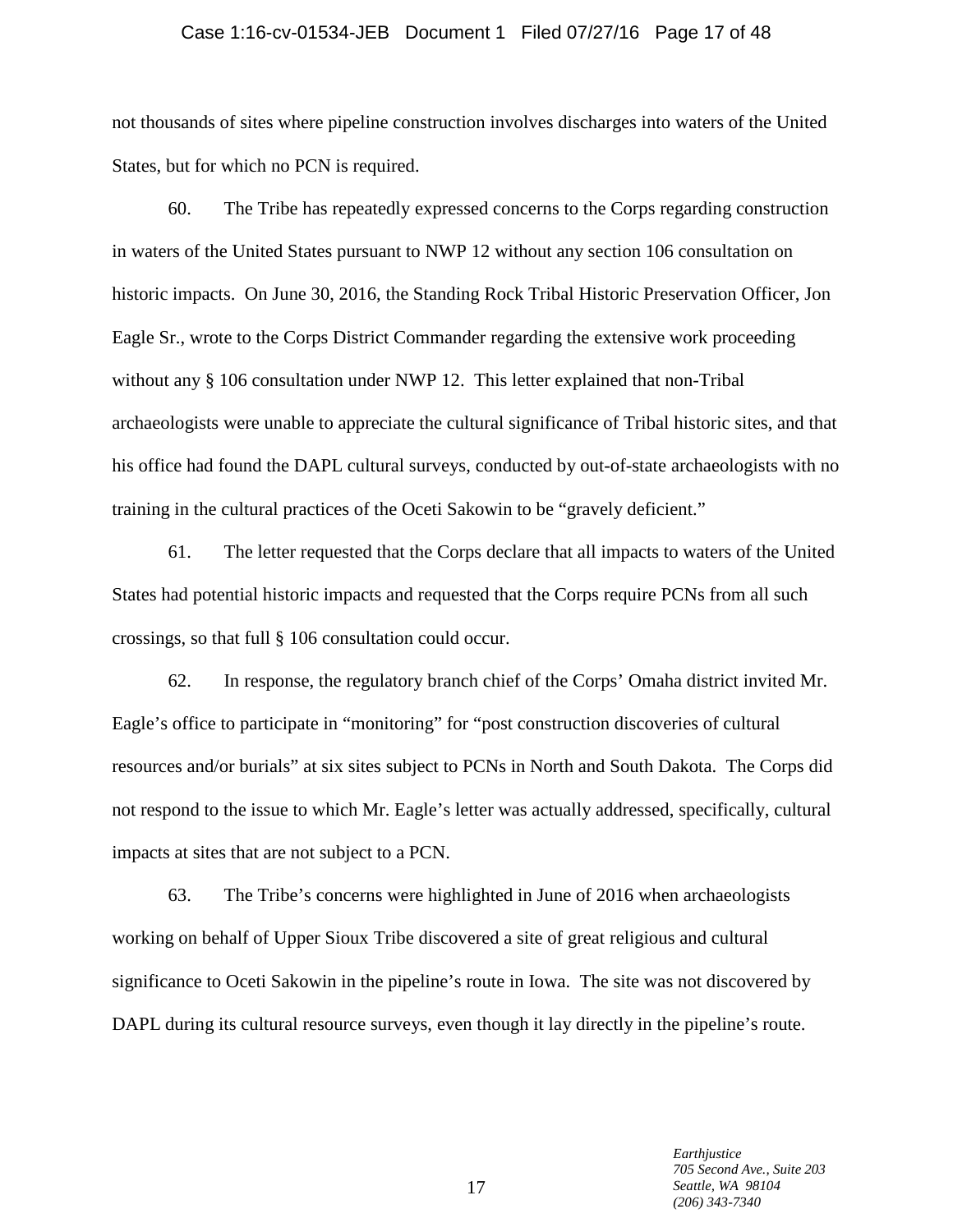# Case 1:16-cv-01534-JEB Document 1 Filed 07/27/16 Page 18 of 48

64. The pipeline will also impact historic and culturally significant sites in uplands along the pipeline's route in between areas of Corps' jurisdiction. The Corps views any impacts to such uplands sites as outside of its responsibility under § 106, as the Corps interprets §106 to apply only within the immediate area of CWA jurisdiction.

65. The ACHP regulations take a different approach. In a May 6, 2016 letter to the Corps regarding DAPL, the ACHP explained that its regulations "define the undertaking as the entire project, portions of which may require federal authorization or assistance." Even where the jurisdiction is limited to particular portions of a project, the ACHP explained, "the federal agency remains responsible for taking into account the effects of the undertaking on historic properties." The letter concluded that given the close relationship between the project and multiple federal approvals, "a greater effort to identify and evaluate historic properties" was required.

66. In a May 19, 2016, letter, the ACHP formally objected to the Corps' finding of "no effect" at the site of the Lake Oahe crossing, one of only two sites in the entire state of North Dakota for which the Corps even purported to engage in § 106 consultation. The ACHP asserted that the Corps misapplied § 106 by considering only historic properties within its areas of jurisdiction, when it should consider indirect impacts to historic sites in uplands that could not occur but for the Corps' authorization to discharge into waters of the United States.

67. At the time of filing this complaint, DAPL has not executed agreements with all landowners, and eminent domain proceedings are underway in several states. Additionally, several lawsuits have been filed against DAPL and state regulatory agencies which challenge the legality of DAPL approvals, and seeking the remedy of vacating such approvals, which would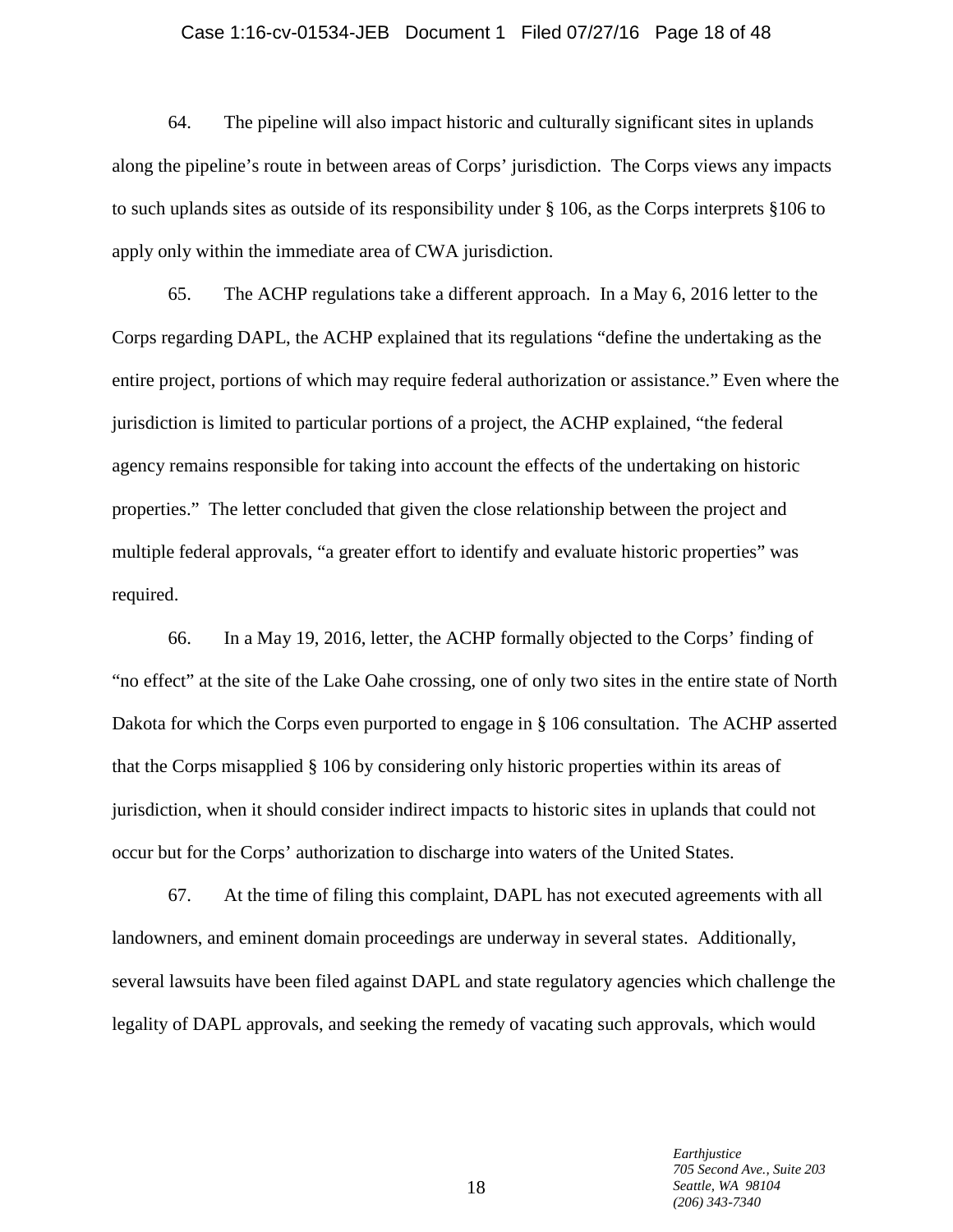# Case 1:16-cv-01534-JEB Document 1 Filed 07/27/16 Page 19 of 48

require DAPL to stop work. However, DAPL has chosen to move ahead with construction in places where regulatory approval is secured and where landowner consent has been obtained.

68. DAPL has been repeatedly told by state regulatory agencies that any construction prior to the completion of the regulatory and eminent domain process is at its own risk. DAPL has repeatedly acknowledged that it bears the risk of starting construction prior to the completion of the regulatory and legal process.

# IV. GENERAL FACTS REGARDING THE CORPS' ISSUANCE OF THE § 408 PERMITS AND CWA VERIFICATIONS

69. On July 25, 2016, the Corps' issued authorizations pursuant to § 408 of the RHA for DAPL to cross federally managed or owned lands on the Missouri River in two places, at Lake Sakakawea and Lake Oahe, roughly 230 miles apart. Accompanying this authorization, the Corps released a final environmental assessment ("EA") and "finding of no significant impact" ("FONSI") with respect to two components of the DAPL in North Dakota. The EA and FONSI concluded that these two small segments of the pipeline did not have sufficient adverse environmental impact to warrant preparation of an environmental impact statement ("EIS"), which would have triggered substantially broader environmental review, a closer comparison of alternatives, and greater public engagement.

70. This decision authorizes DAPL proponents to begin drilling a pipeline path underneath each of the two reservoirs, install the pipeline, and begin operating it to transport crude oil in the Tribe's culturally significant ancestral lands, and adjacent its reservation. DAPL has notified Tribes that construction at the site is scheduled to begin on July 30, 2016.

71. Also on that date, the Corps issued verifications pursuant to the CWA and RHA finding that 204 crossings of jurisdictional waters of the United States, for which PCNs had been filed, met the terms of NWP 12. The verifications include federally protected waters in four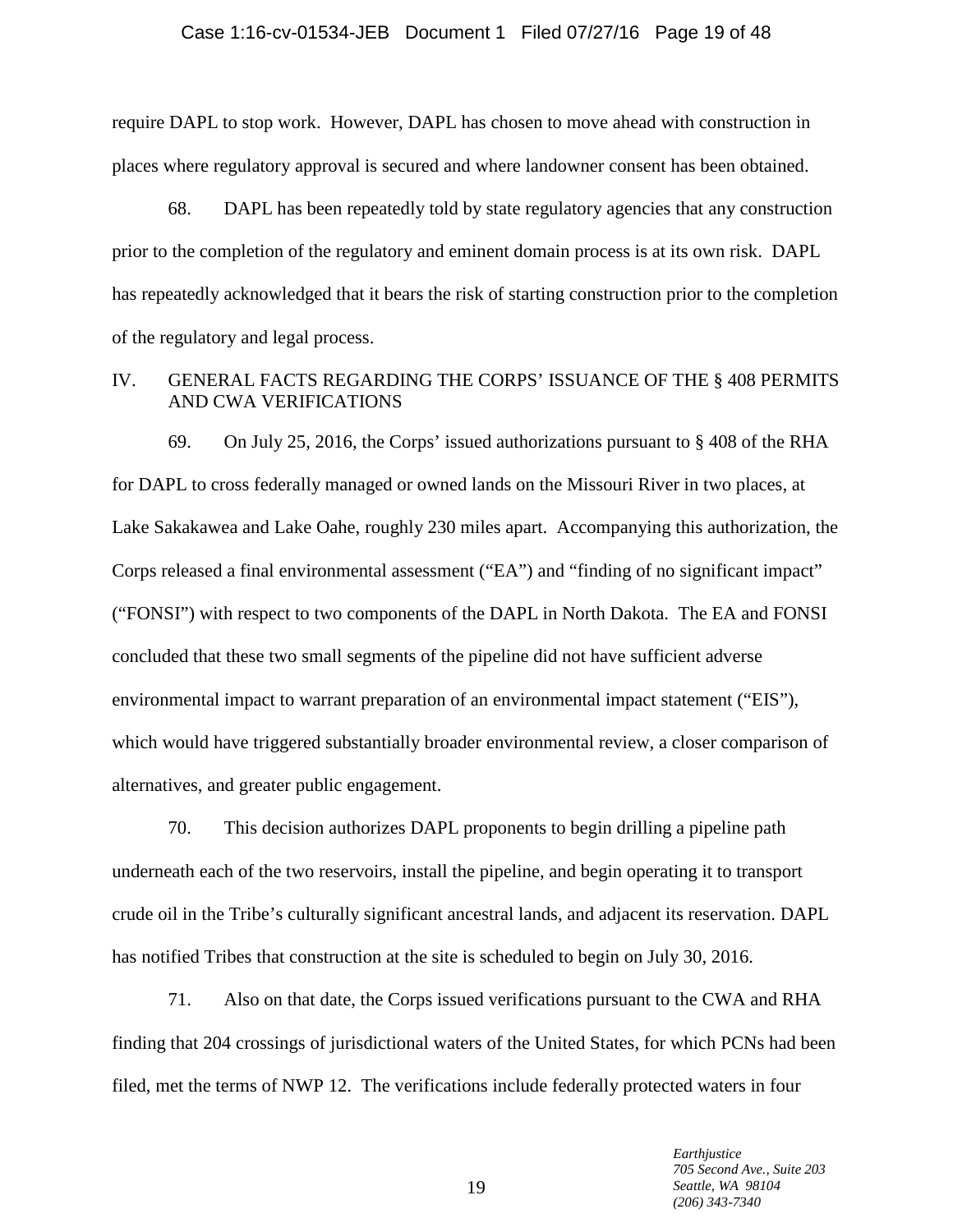# Case 1:16-cv-01534-JEB Document 1 Filed 07/27/16 Page 20 of 48

states: North Dakota (2 verifications), South Dakota (10 verifications), Iowa (61 verifications), and Illinois (45 verifications). The verifications authorize DAPL proponents to begin construction of the pipeline through federally regulated streams, rivers, and wetlands, and operate the pipeline to transport crude oil in the Tribe's culturally significant ancestral lands, and adjacent its reservation. DAPL has notified Tribes that construction is set to begin at such many of these sites on or before August 1, 2016.

72. On January 5, 2016, the St. Louis District of the Corps released a public notice announcing that it intended to authorize another segment of the pipeline under § 408 of the RHA. That segment crossed federal flowage easements and federally managed levees on the Illinois River. To date, no permit or even draft environmental review document has been issued for this segment of the pipeline.

73. On or about December 17, 2015, the U.S. Fish and Wildlife Service ("FWS") released a draft EA for yet another segment of the pipeline. That EA reviewed potential impacts of the pipeline over grassland easements held by FWS and managed for wildlife values. A final EA and FONSI were issued by the FWS on June 22, 2016.

74. The current proposed route crosses Lake Oahe a half of a mile upstream of the Tribe's reservation boundary, where any leak or spill from the pipeline would flow into the reservation. The Tribe and its members have been deeply concerned about the potential impacts of the Lake Oahe crossing since its inception, for two primary reasons. First, the Tribe relies on the waters of Lake Oahe for drinking water, irrigation, fishing, and recreation, and to carry out cultural and religious practices. The public water supply for the Tribe, which provides drinking water for thousands of people, is located a few miles downstream of the proposed pipeline crossing route. Additionally, the cultural and religious significance of these waters cannot be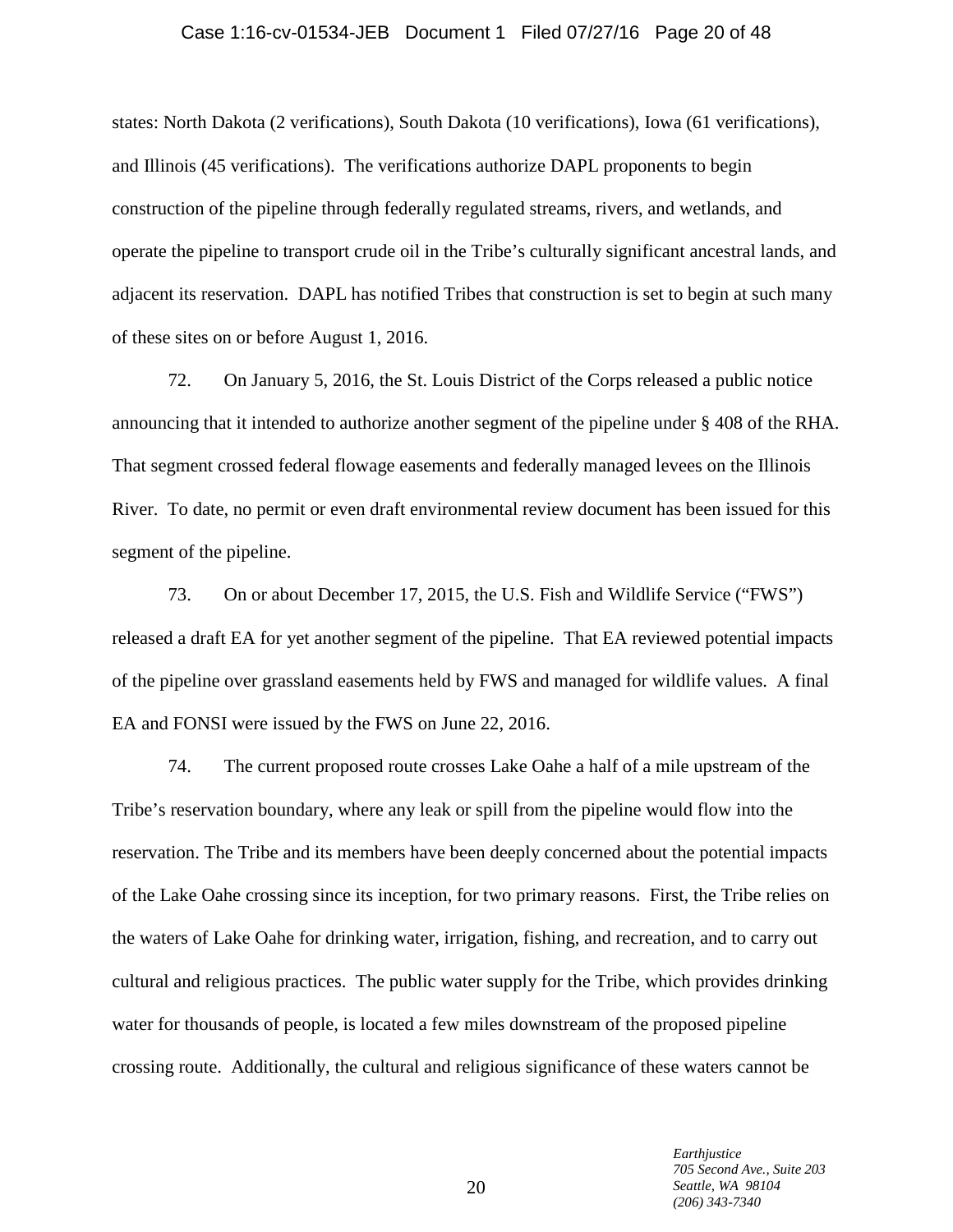#### Case 1:16-cv-01534-JEB Document 1 Filed 07/27/16 Page 21 of 48

overstated. An oil spill from the pipeline into Lake Oahe would cause an economic, public health and welfare, and cultural crisis of the greatest magnitude.

75. Pipeline leaks and spills are routine in both new and old pipelines. A segment of the Keystone pipeline built in 2010 recorded 35 leaks in its first year of operations. A study of North Dakota's pipelines revealed over 300 leaks in two years, most of which were unreported to the public. Major spills from crude oil pipelines have occurred recently on the Kalamazoo and Yellowstone Rivers, with devastating economic and environmental impacts. The Corps does not require, and DAPL does not propose, any technology or mitigation approaches that reduce risk relative to other recent pipelines that have been the source of major and minor spills and leaks in recent years.

76. Second, the Lake Oahe crossing will take place in an area of great cultural, religious and spiritual significance to the Tribe. Construction of the pipeline, which includes clearing and grading a 100-150 foot access pathway nearly 1200 miles long, digging a trench as deep as 10 feet, and building and burying the pipeline, would destroy burial grounds, sacred sites, and historically significant areas on either side of Lake Oahe. These sites carry enormous cultural importance to the Tribe and its members.

77. Construction of pipelines involves other significant environmental impacts, including massive amounts of water required for hydrostatic testing and permanent maintenance of a 50-foot right of way above the pipeline.

78. The confluence of the Cannonball and Missouri Rivers, where the crossing would take place, is a sacred place to the Tribe. It is a place of great historical significance, serving as a place of peace, prayer, and trade where traditional enemies could meet without risk of violence.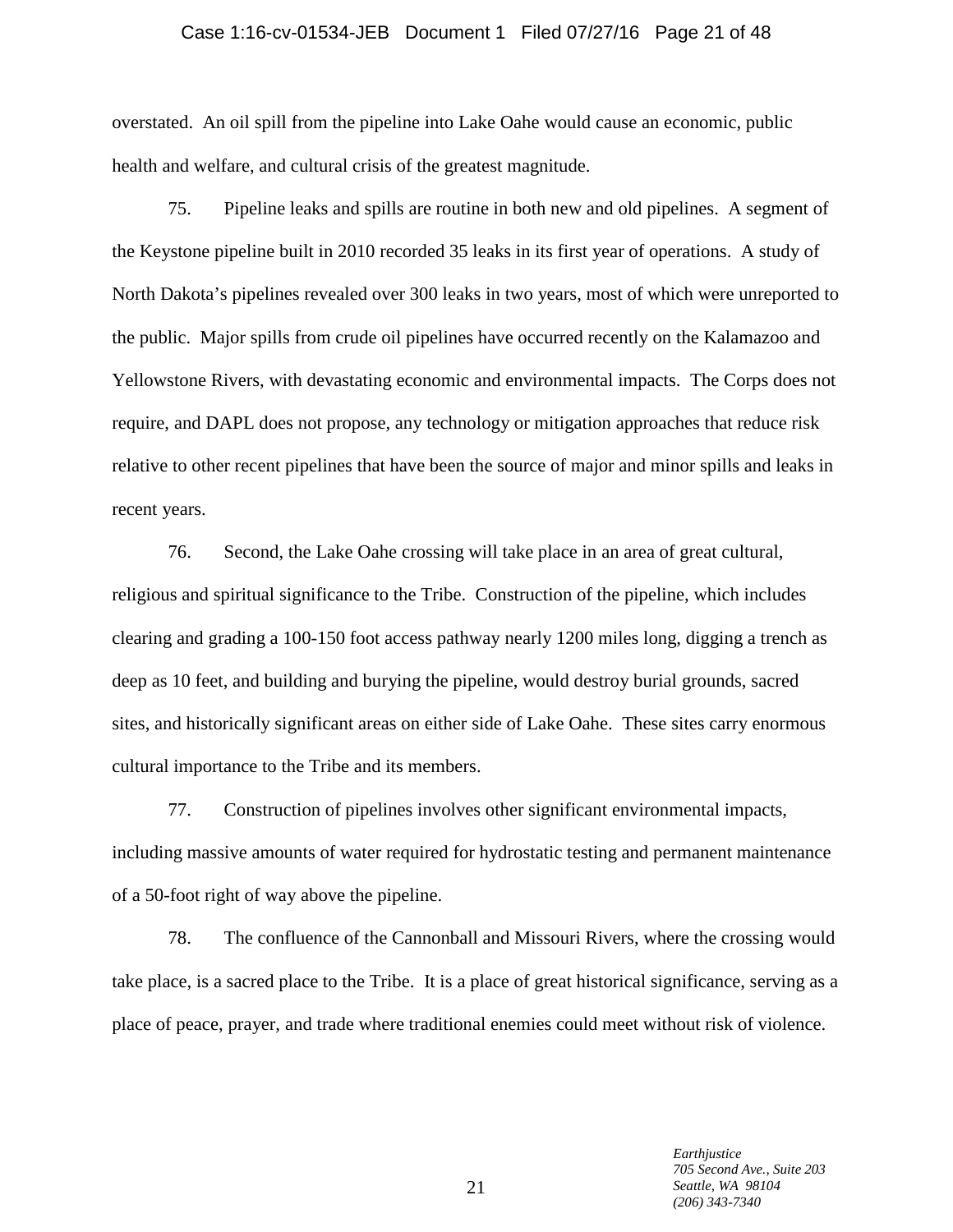# Case 1:16-cv-01534-JEB Document 1 Filed 07/27/16 Page 22 of 48

There are numerous sacred stones and historically important sites in the immediate landscape of the Lake Oahe Crossing, few of which have been fully evaluated by Tribal archaeologists.

79. The Corps operates Oahe dam, downstream of the Lake Oahe crossing, for flood control and other purposes. The result of its management is that water levels fluctuate greatly in the reservoir, with attendant erosion, scouring, and deposition of sediments. The geomorphology of the segment of Lake Oahe to be crossed by the pipeline is highly dynamic.

80. Due to its concerns about the configuration of the pipeline and inadequacies in the regulatory process, the Tribe has participated extensively in the public process associated with the permits, including filing numerous formal technical and legal comments on the Lake Oahe crossing, meeting with Corps' leadership and staff, and communicating with agency officials to express concerns. The Tribe has repeatedly conveyed to the Corps and other government officials the significance of its concerns and the risks to the Tribe about moving ahead with the pipeline in its current configuration.

# V. SPECIFIC FACTS RELATED TO NHPA COMPLIANCE FOR JULY 25, 2016 AUTHORIZATIONS

81. The confluence of the Cannonball and Missouri Rivers is sacred ground to the Standing Rock Sioux people. It is rich in history, and it is rich in cultural and religious significance. Industrial development of that site for the crude oil pipeline has a high potential to destroy sites eligible for listing in the National Register.

82. The Corps undertook a process to consider the impacts of the Missouri River crossing on historic and culturally significant sites that was flawed in multiple respects. It defined the "area of potential effects" ("APE") for the Lake Oahe crossing exceptionally narrowly to include only a tiny parcel immediately surrounding the horizontal directional drilling ("HDD") pits on each side of the river and a narrow strip for an access road and "stringing area"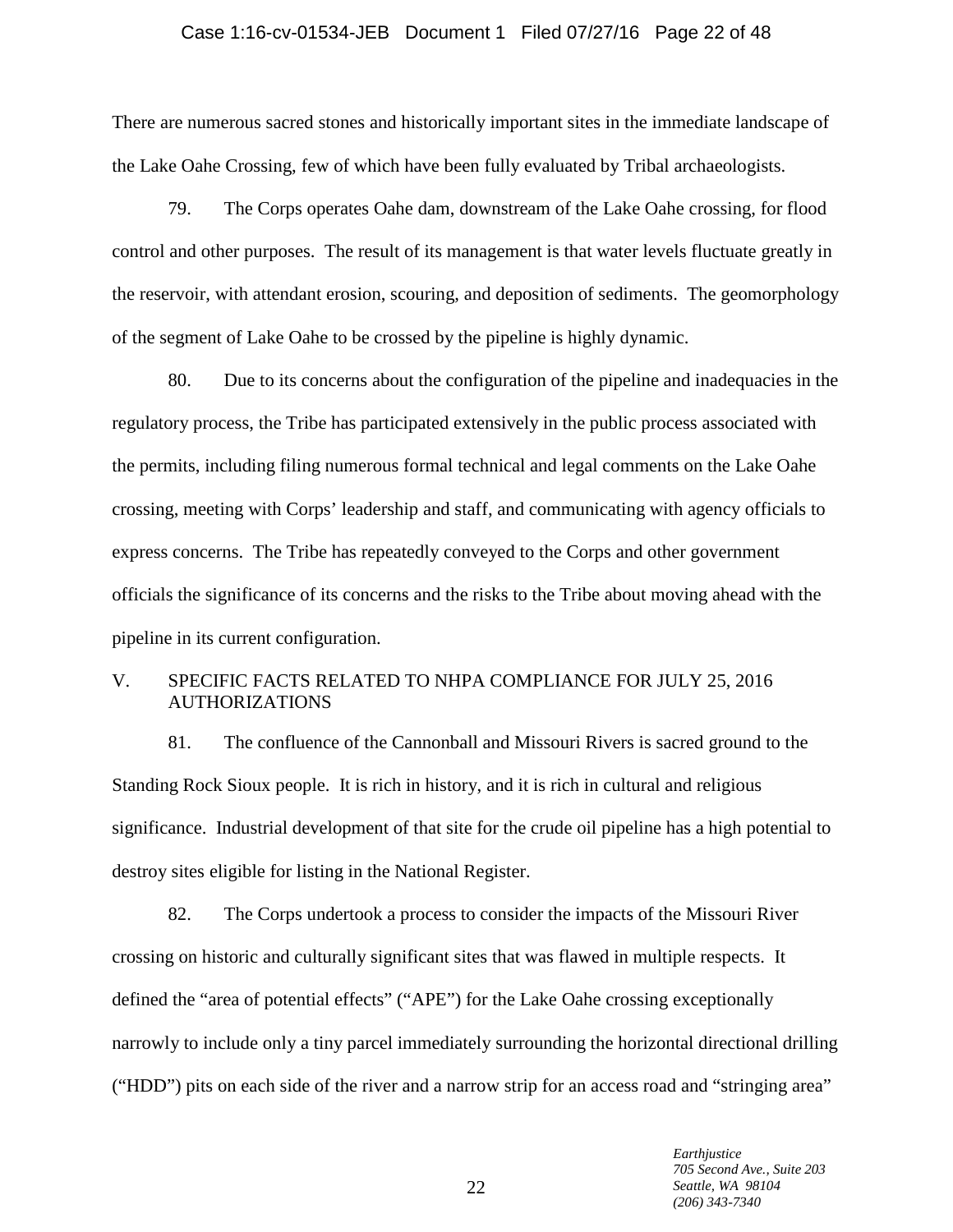#### Case 1:16-cv-01534-JEB Document 1 Filed 07/27/16 Page 23 of 48

on the west side of the crossing. On the east side of the river, the APE is difficult to determine because in some of the Corps' figures, the "project workspace" includes both the access road and stringing area, while in others only the HDD pit is included.

83. The Corps' attempts at § 106 consultation omit the actual pipeline route that will be entering and existing the HDD borehole. The pipeline itself will involve 100-150 yard swath of industrial development—clearing, grading, excavation of a 6 to 10 foot trench, and construction work to shape and place the pipeline.

84. It is likely that such development would destroy any historic or culturally significant sites in its path. There are already known but unevaluated historic sites—in other words, sites that may be eligible for protection under the National Historic Preservation Act ("NHPA")—in the direct path of the pipeline immediately in the area of the HDD crossing. For example, according to the draft EA, several sites are directly in the pipeline's path in the first mile outside of the HDD site.

85. Consultation with the Tribal Historic Preservation Office ("THPO") on the DAPL, which would be routed just outside the reservation boundary, on ancestral land with great cultural and religious importance to the Standing Rock Sioux Tribe, has been profoundly inadequate. The Tribe has never been able to participate meaningfully in assessing the significance of sites that are potentially affected by the project.

86. The non-Tribal consultants hired by DAPL to do cultural surveys are not equipped to suitably assess the potential cultural significance of sites in this area. The Tribe has never had the opportunity to discuss protocols for cultural surveys or participate in the surveys that were conducted.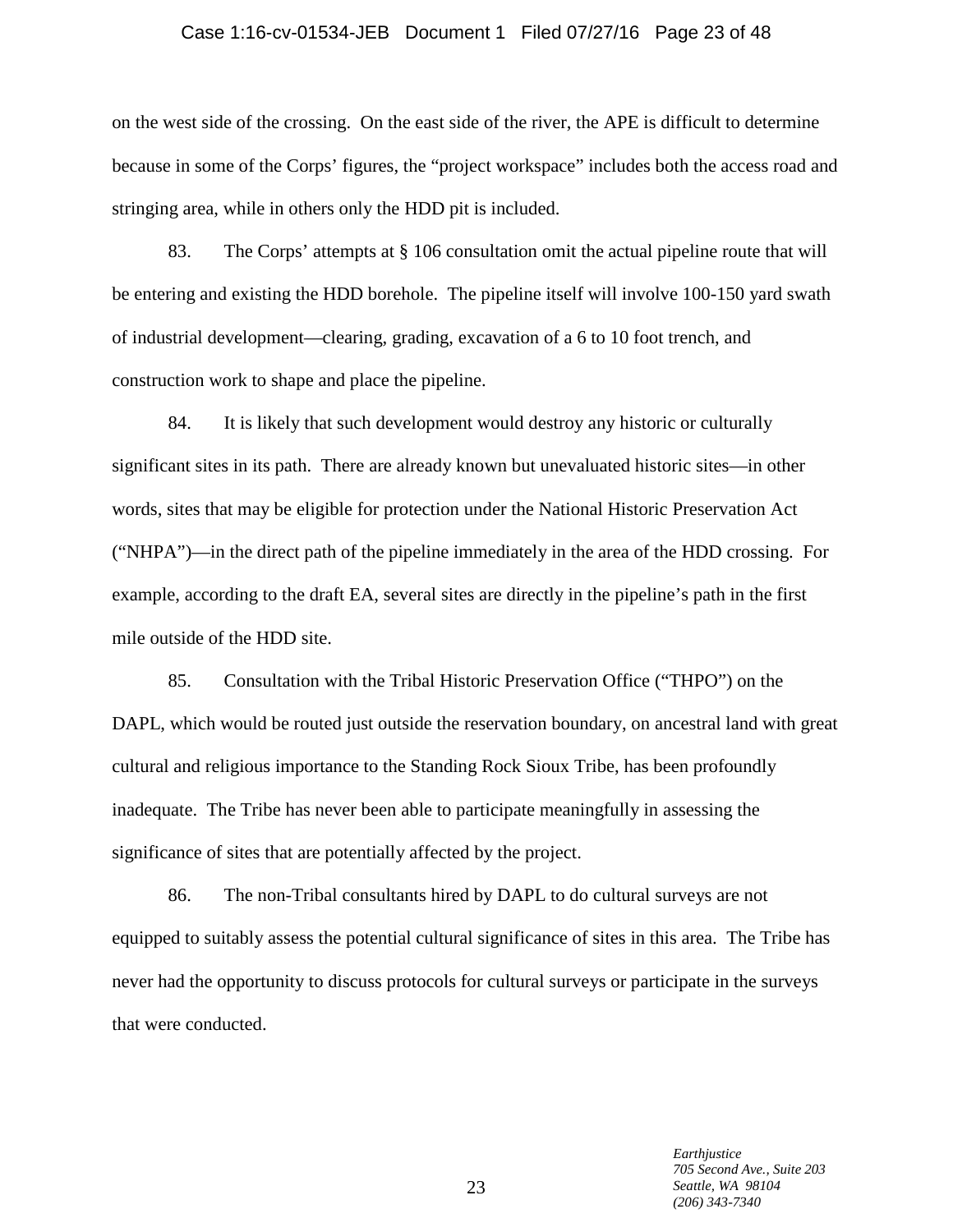#### Case 1:16-cv-01534-JEB Document 1 Filed 07/27/16 Page 24 of 48

87. The Tribe's first record of correspondence from the Corps related to the DAPL is dated February 12, 2015, when a Corps representative emailed the THPO asking if there were concerns related to preliminary bore hole testing to be conducted at the HDD site.

88. The THPO, Ms. Waste'Win Young, wrote back immediately objecting to the Corps' conclusion that no historic properties would be affected by the bore hole drilling, documenting numerous specific important sites that could be affected as well as the cultural significance of the area generally, and requesting a full Class III survey with tribal archaeologists before any work was done.

89. No response to this urgent correspondence was ever provided, despite several follow up requests from the THPO, and the work was done without any additional tribal consultation or process. Many months later, in a September 16, 2015 letter, a Corps official stated that the § 106 process *had ended* on January 18, 2015—nearly a month *prior* to the Corps' initial email about the project.

90. On February 17, 2015, the Corps sent the THPO a generic form letter seeking to initiate consultation under § 106 on the DAPL. The THPO wrote back immediately, committing the SRST to participation in the § 106 process, highlighting the significance of the site, and recommending full Class III surveys with tribal involvement.

91. In the months that followed, both the THPO and the Chairman of the SRST followed up with numerous additional letters to the Corps outlining concerns about cultural impacts, and seeking to engage the Corps in a good-faith consultation process as required by § 106 regulations.

92. However, no response was received from the Corps to this correspondence until September of 2015, when another letter was sent to the Tribal Chairman that again inquired "if

> *Earthjustice 705 Second Ave., Suite 203 Seattle, WA 98104 (206) 343-7340*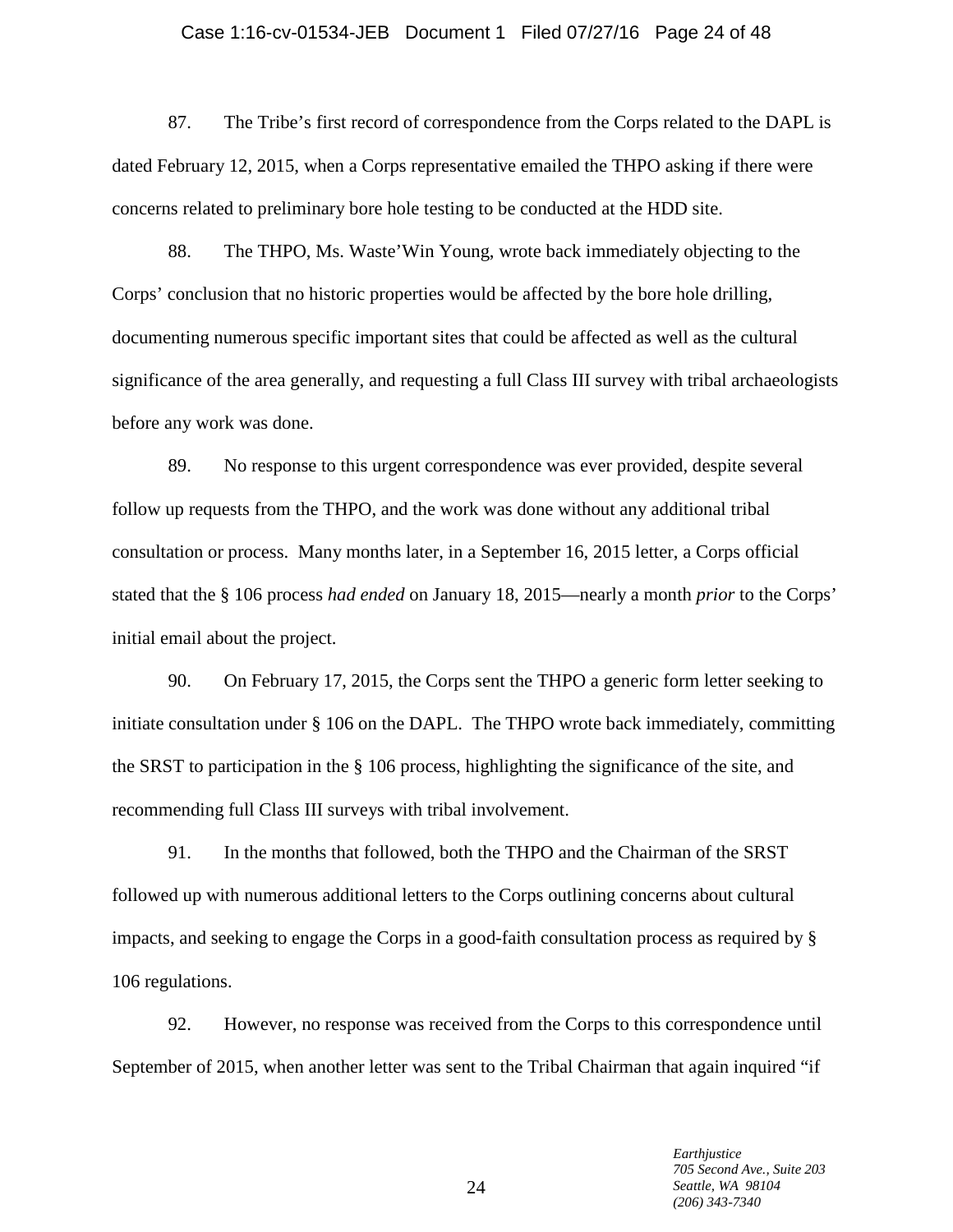#### Case 1:16-cv-01534-JEB Document 1 Filed 07/27/16 Page 25 of 48

you would like to consult" on the pipeline project. The letter asked for any "knowledge or concerns regarding historic properties" that the Tribe wanted the Corps to consider. A deadline of less than a month later was provided.

93. The THPO responded promptly, outlining the Tribe's significant concerns with properties on the site, and its ongoing exclusion from the § 106 process. The THPO observed that "it has become clear that the Corps is attempting to circumvent the Section 106 process" and urged it to broaden its review to include affected areas outside the Corps' jurisdiction, as required by governing regulations. The Corps did not respond to this letter.

94. Instead, the Corps' next action was to publish a draft environmental assessment ("EA") that included not a single mention of the potential impacts of the pipeline project on the SRST or areas of historic and cultural significance to the Tribe. The draft EA also stated incorrectly that the SRST THPO had indicated to DAPL that the Lake Oahe site avoided impacts to tribally significant sites.

95. SRST submitted extensive comments on the EA, on three occasions, highlighting both the flaws in the § 106 consultation process as well as the significant cultural resources that could be harmed by the project.

96. Additionally, the Corps received critical letters from the U.S. Environmental Protection Agency, the U.S. Department of Interior, and the ACHP, all of whom questioned the Corps' approach to consultation with the SRST. The ACHP observed that it had "not been provided evidence that the Corps has met" the requirements of § 106, observing that "there is likely to be significant tribal interest" and that "[t]he Corps' approach to meeting its governmentto-government consultation is extremely important." It later asked to be formally made a party to consultation on the project.

> *Earthjustice 705 Second Ave., Suite 203 Seattle, WA 98104 (206) 343-7340*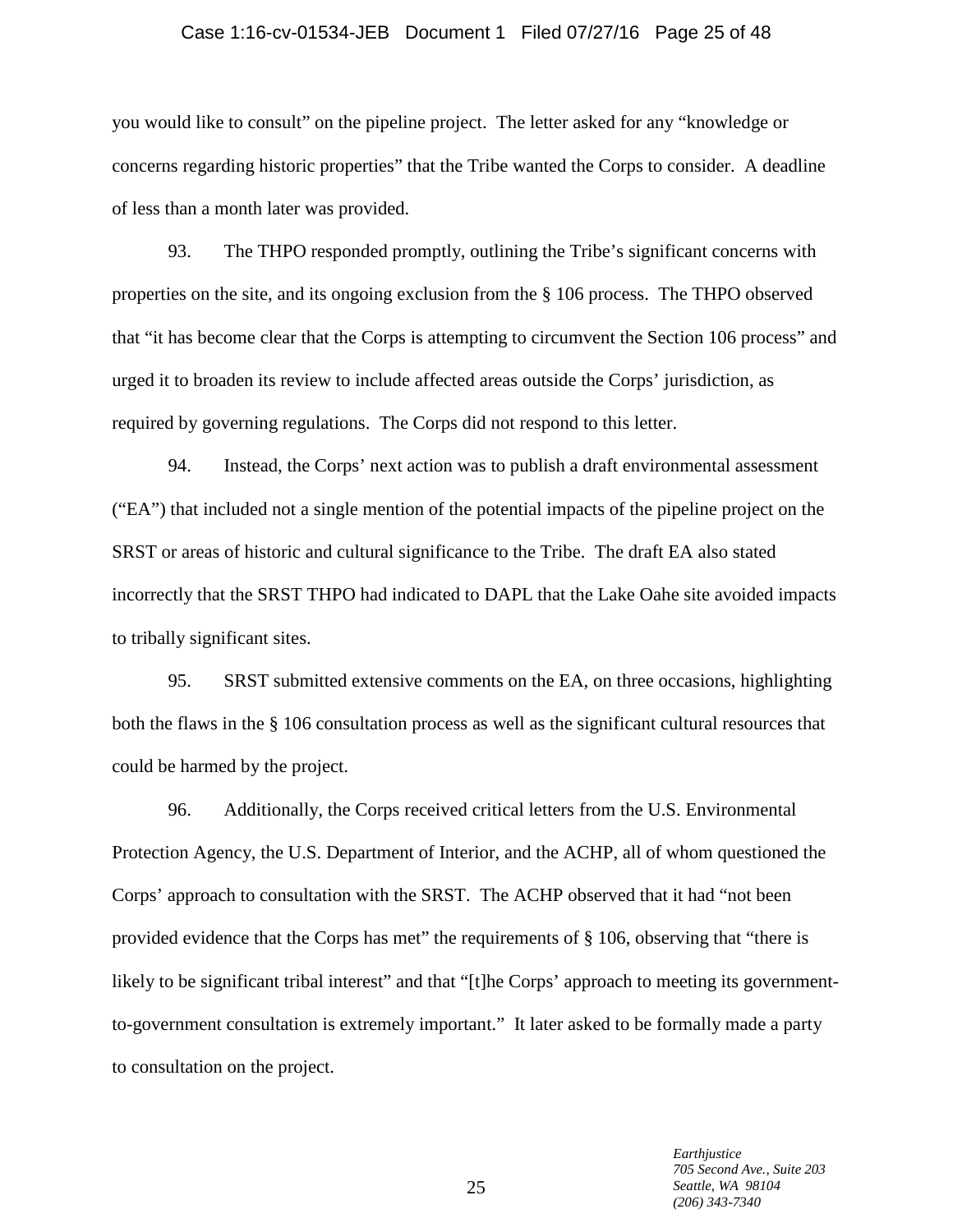# Case 1:16-cv-01534-JEB Document 1 Filed 07/27/16 Page 26 of 48

97. Around the time of the draft EA, the Tribe also learned that the proponent had conducted cultural surveys at the Lake Oahe site and along the pipeline route during 2014 and 2015. Neither the proponent nor the Corps ever consulted with the Tribe about the protocols for those assessments or the area of potential affects, or had invited their participation as the Tribe had repeatedly requested. Instead, the proponent provided the Tribe with a massive quantity of its survey data, after it was complete, and provided an opportunity to comment.

98. During this same time frame, i.e., late 2015 and early 2016, the proponent stated repeatedly in public and private meetings that construction was slated to start in mid-May of 2016, regardless of any additional process requirements or needs.

99. In February of 2016, the Tribe and the commander of the Omaha District, Col. John Henderson, entered discussions about a visit to the reservation and the Lake Oahe crossing site. SRST Chairman Archambault emphasized in a letter to the Colonel that "there can be no meaningful consultation with respect to decisions that have already been made," and urged a reopening of the NEPA process to assess route alternatives.

100. The meeting with the Colonel took place on Feb. 29, 2016, at which time the Colonel and Corps archaeologists toured the site with the Chairman, THPO, and tribal archaeologists. Tribal participants in this meeting emphasized the cultural importance of the site, and demonstrated it with specific evidence.

101. In a follow up letter, the Chairman expressed hope that the visit would constitute a "turning point" in what had been to that point a flawed process, and that the Corps could pursue greater consideration of the Tribe's interests through a full EIS.

102. A follow up visit between Corps and Tribal archaeologists occurred on March 7, 2016, during which SRST staff pointed out places where moles had pushed dirt to the surface,

> *Earthjustice 705 Second Ave., Suite 203 Seattle, WA 98104 (206) 343-7340*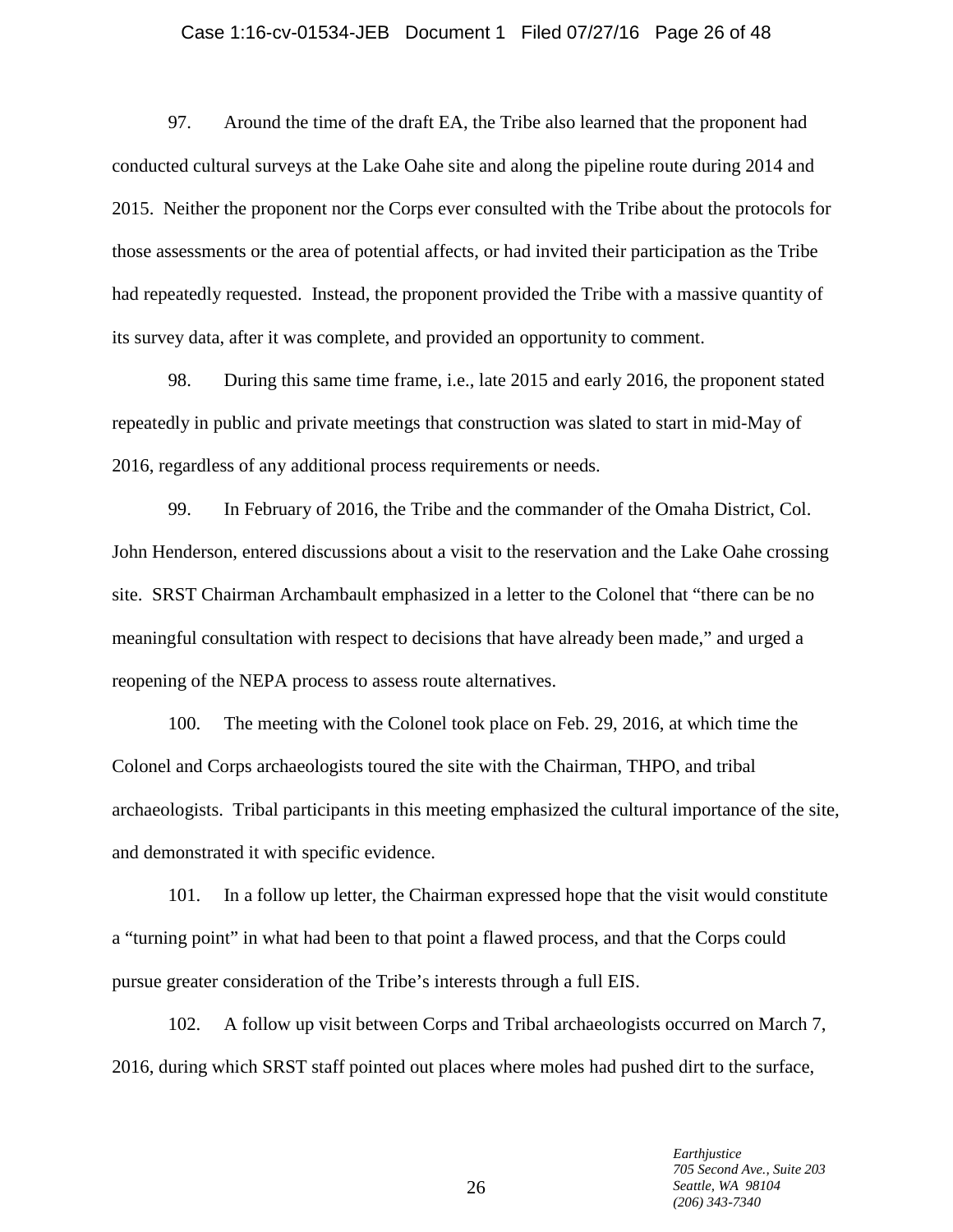#### Case 1:16-cv-01534-JEB Document 1 Filed 07/27/16 Page 27 of 48

carrying prehistoric pottery shards, pieces of bone, flint, and tools. The sites shown to the Corps staff had never been previously assessed or recorded, consistent with the Tribe's repeatedly expressed belief that the site generally was rich in unassessed sites of historic and cultural significance.

103. During this visit Corps archaeologists stated that they were unaware of many of the sites that they were witnessing and agreed with Tribal staff that additional study was required.

104. On March 15, 2016 the ACHP wrote to the Corps again, noting that the agency "remained perplexed" by the Corps' difficulties in consulting with the SRST, pointing out that there was no tribal participation in identification surveys and urging the Corps to look at alternative pipeline alignments as required by ACHP regulations.

105. In later March 2016, Chairman Archambault invited Col. Henderson back to the reservation to continue the dialogue about impacts to historic properties. However, on April 22, 2016, the Corps' next action was to make a formal finding that no historic properties were affected by the Lake Oahe decision.

106. The Tribal THPO requested that the ACHP review the April 22 decision by letter on May 2, 2016.

107. On May 6, 2016, the ACHP sent another letter responding to previous correspondence between the Corps and ACHP. The letter laid out a number of significant criticisms of the Corps' compliance with § 106 and made recommendations for additional steps that Corps should take.

108. The Chairman of the SRST sent a letter to the Corps formally objecting to the "no historic properties effected" on May 18, 2015. The THPO also sent an objection letter on May

> *Earthjustice 705 Second Ave., Suite 203 Seattle, WA 98104 (206) 343-7340*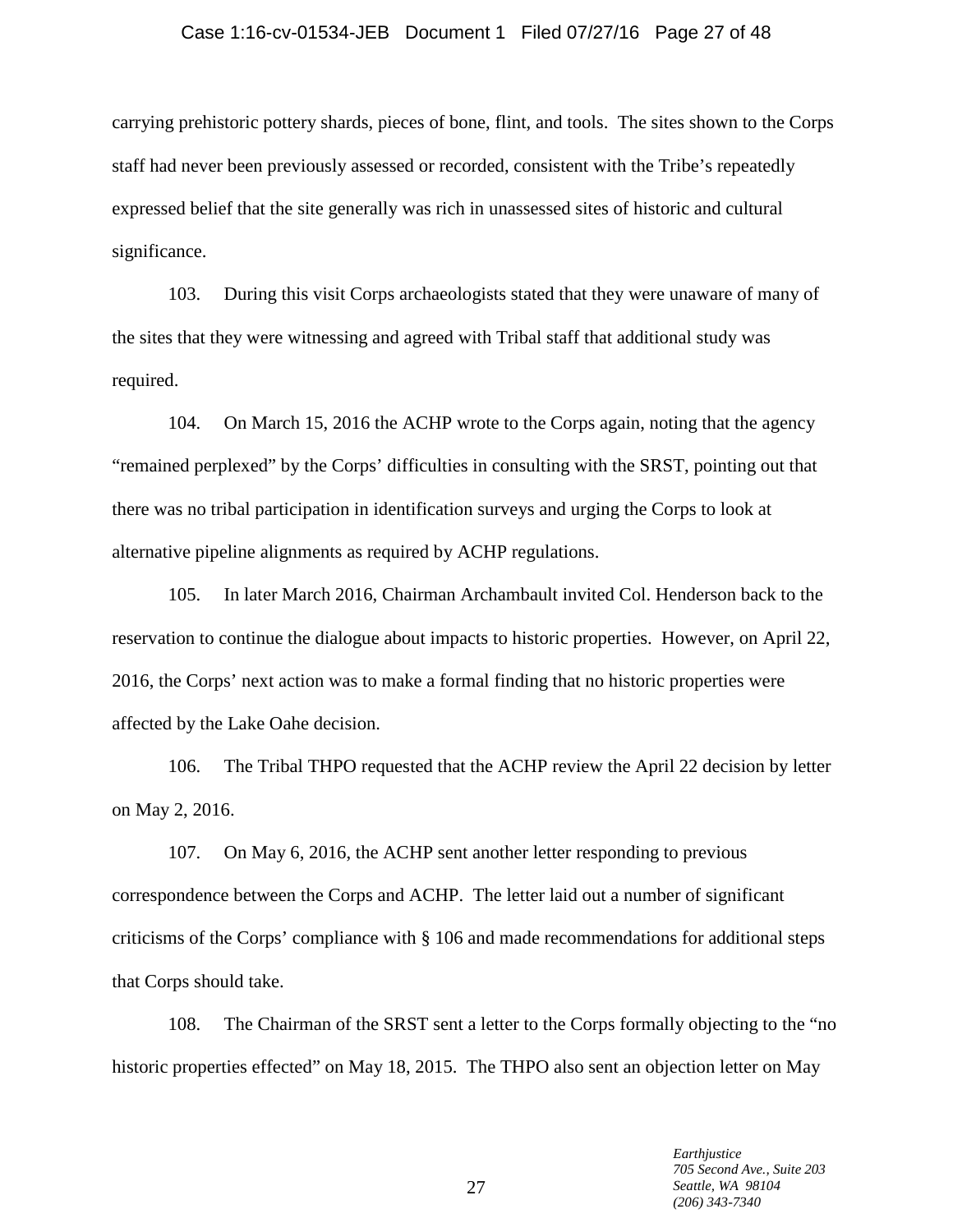#### Case 1:16-cv-01534-JEB Document 1 Filed 07/27/16 Page 28 of 48

17, 2016. Neither the Chairman nor the THPO received any response to these formal objections besides additional general information from the Corps on their permitting process.

109. On May 19, 2016, the ACHP formally objected to the effects determinations made by the Corps for DAPL. The ACHP outlined several fundamental flaws with the Corps § 106 compliance, including a failure to properly define the undertaking and area of potential effects; inadequate Tribal consultation and incomplete identification efforts; and numerous procedural flaws.

110. The April 22, 2016 finding pertains only to the Lake Oahe crossing site. It does not apply to any the other hundreds of NWP 12 verifications along the pipeline's route.

111. Section 106 consultation is required for the Corps' verifications as well. But the Corps has not consulted with the Tribe to evaluate the impacts of PCN verifications on historic sites within its ancestral lands, including sites in South Dakota and Iowa. Instead, in issuing the verifications, it provided for tribal monitoring during construction.

# VI. SPECIFIC FACTS RELATED TO NEPA COMPLIANCE FOR JULY 25, 2016 AUTHORIZATIONS

112. The Corps is evaluating different components of DAPL in multiple separate segments, each following an independent process and on its own timeline. The Corps' documents for each segment fail to acknowledge the existence or impacts of the other segments.

113. One segment is made up of two crossings of Corps-managed or Corps-owned lands in North Dakota, at Lake Sakakawea and at Lake Oahe, roughly 230 miles apart from one another. Another segment is the crossing of Corps-managed and operated land and levees towards the other end of the pipeline, on the Illinois River. Finally, the Corps issued 204 verifications in four states that DAPL can proceed under NWP 12 where they cross jurisdictional waters.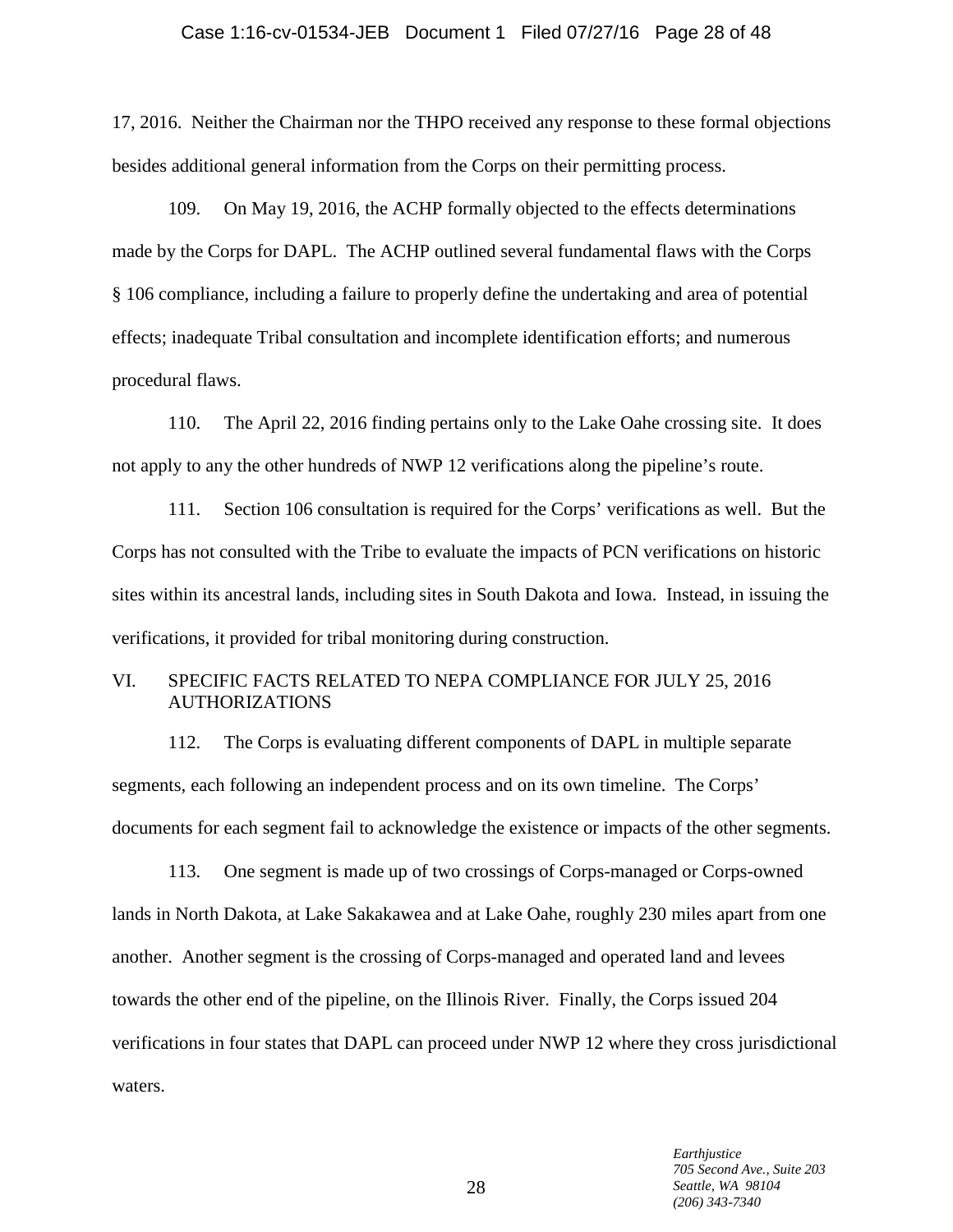# Case 1:16-cv-01534-JEB Document 1 Filed 07/27/16 Page 29 of 48

114. In yet another NEPA process, the FWS reviewed the impacts of providing authorization to cross easements on private land intended to protect wildlife. In June of 2016, FWS released a final EA covering authorization to cross miles of grasslands and wetlands easements in North and South Dakota.

115. The Corps and FWS have pursued a NEPA process for each of these components independently of the other components. For the North Dakota crossings, the Omaha District of the Corps released a draft EA in December 2015 and a final EA and FONSI on July 25, 2016. For the Illinois River crossings, the St. Louis District of the Corps released an EA and FONSI on July 25, 2016, but without having provided a draft EA and any opportunity for public comment. For the FWS easements, an EA was issued in June of 2016. For the CWA NWP 12 verifications, the Corps has not taken any action to comply with NEPA, asserting that verifications are not federal actions subject to NEPA.

116. The North Dakota EA looks narrowly at the impacts of pipeline construction at the HDD crossing site only. It does not look at the indirect effect of facilitating pipeline construction to, from, and through the two HDD crossings. Accordingly, the EA is silent on the impacts to the environment associated with pipeline construction outside the immediate confines of the HDD crossing site, including oil spill risks to waters or lands of cultural significance to the Tribe.

117. The North Dakota EA also does not analyze the environmental impacts of the North Dakota crossings in the context of either the CWA verifications for the pipeline, the Illinois River § 408 permit, or the FWS easement crossings, all of which are integrally related to a single pipeline project.

> *Earthjustice 705 Second Ave., Suite 203 Seattle, WA 98104 (206) 343-7340*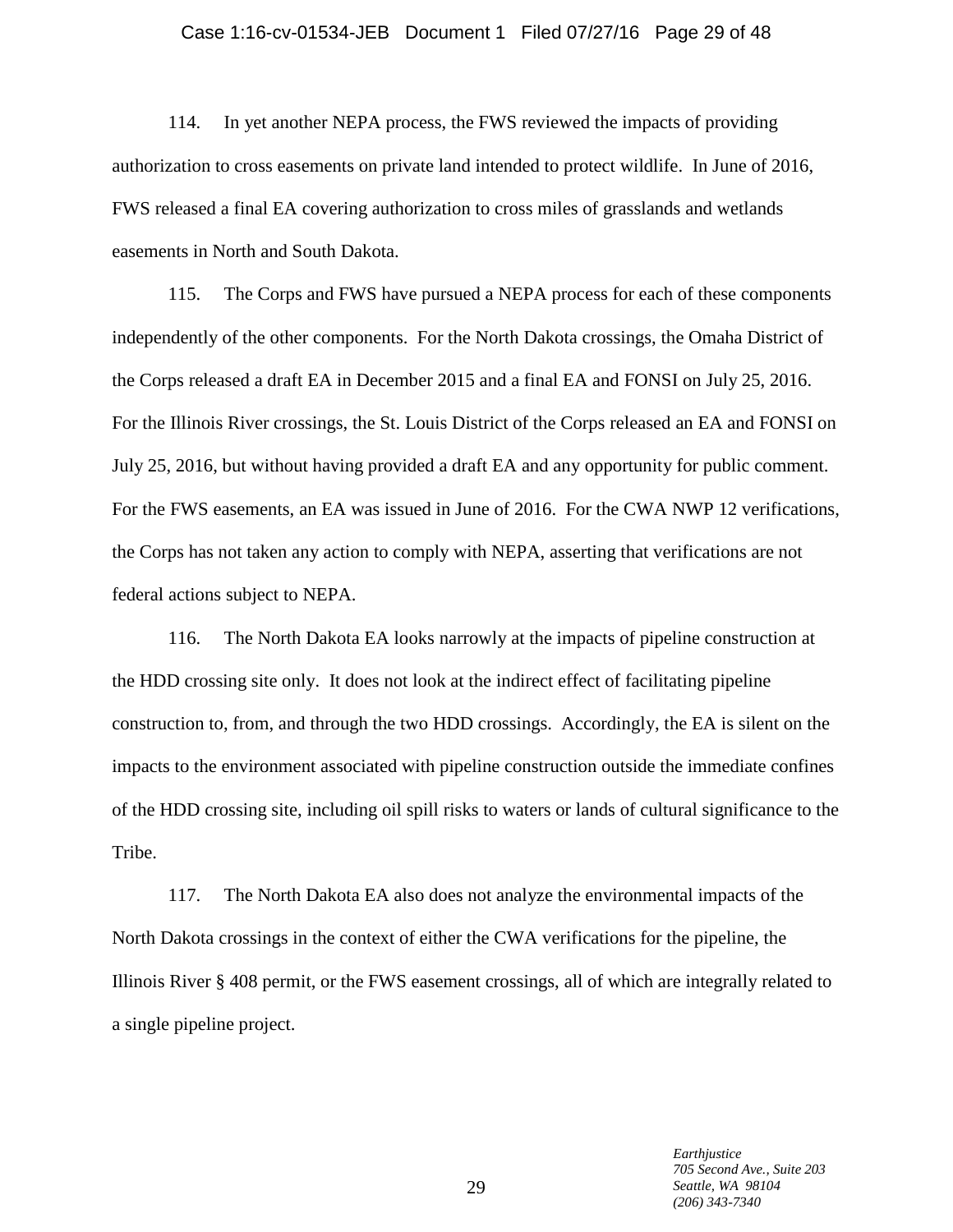#### Case 1:16-cv-01534-JEB Document 1 Filed 07/27/16 Page 30 of 48

118. In multiple sets of legal comments, the Tribe expressed its concerns regarding these and many other issues associated with the NEPA process.

119. On January 8, 2016, the U.S. Environmental Protection Agency ("EPA") sent comments to the Corps on the draft EA saying that the document lacked "sufficient analysis of direct and indirect impacts to water resources," lacks information related to the operation of the pipeline, and that the document is "limited to small portions of the complete project and does not identify the related effects of the entire project segment."

120. EPA sent additional comments on March 11, 2016, highlighting the proximity of the Tribe's drinking water intake to the pipeline crossing. The letter highlighted multiple risks to water resources from the project, recommended additional analysis of emergency preparedness measures, and urged consideration of additional alternatives that reduced potential conflicts with drinking water supplies.

121. On March 29, 2016, the U.S. Department of the Interior sent a comment letter to the Corps urging preparation of a full Environmental Impact Statement ("EIS"). DOI highlighted the risks to the Tribe's reservation and drinking water resources. The letter also observed that the Corps' NEPA analysis should consider more of the pipeline route as a connected action under NEPA.

# VII. SPECIFIC FACTS RELATED TO CWA/RHA COMPLIANCE FOR JULY 25, 2016 AUTHORIZATIONS

122. Construction of the DAPL will involve dredge and/or fill in waters of the United States in hundreds if not thousands of locations. Construction of DAPL will also involve obstructions to the capacity of navigable waters of the United States.

123. The Corps is only issuing individual permits at three locations on the entire length of the pipeline: at the two North Dakota reservoir crossings, and at the Illinois River crossing.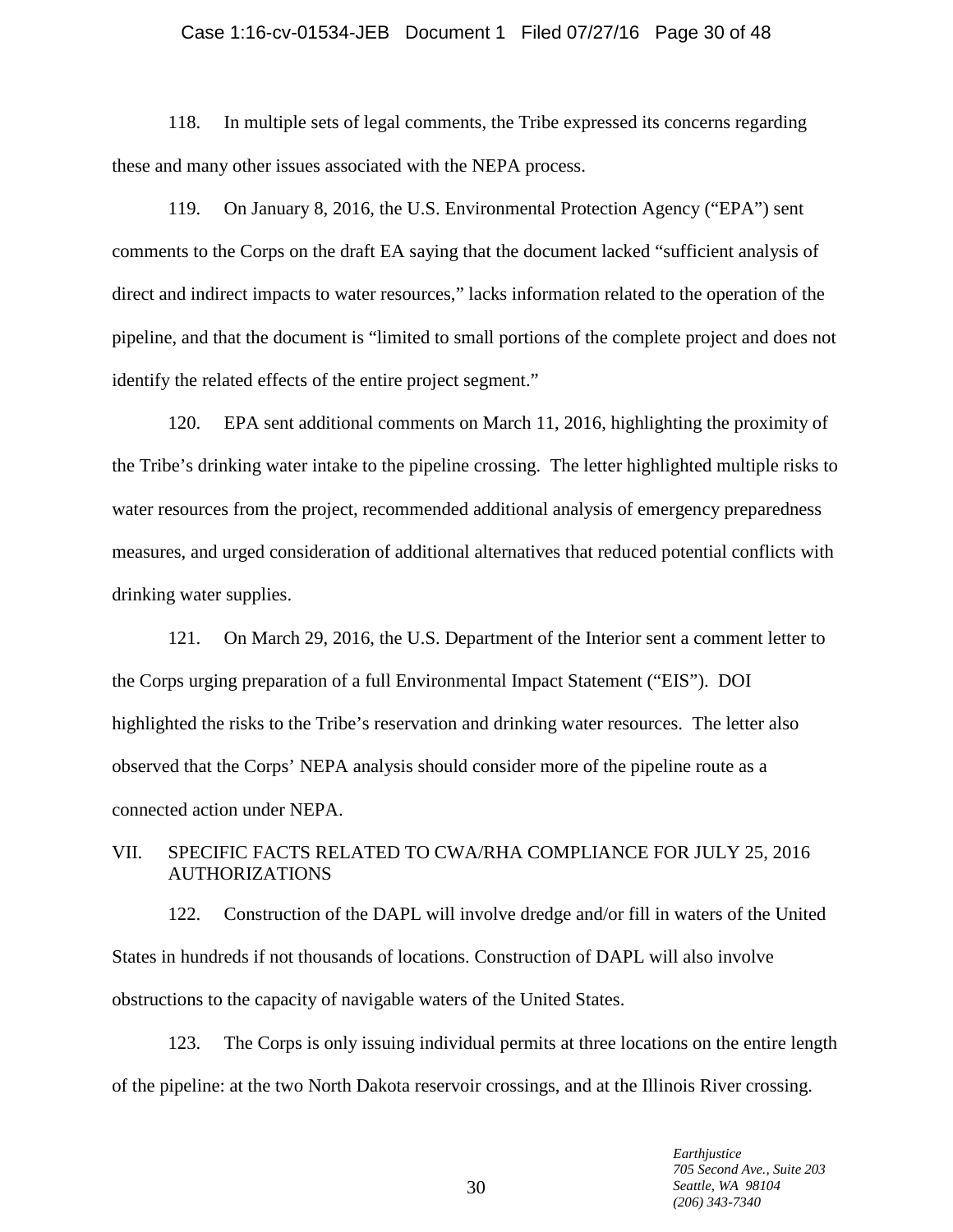# Case 1:16-cv-01534-JEB Document 1 Filed 07/27/16 Page 31 of 48

Those components of the pipeline require a permit under § 408 of the Rivers and Harbors Act and real estate actions because the pipeline will cross federally owned or managed land.

124. The remainder of the pipeline's impacts on jurisdictional waters is being processed under NWP 12, which authorizes certain actions without an individual permit.

125. With respect to PCNs and verifications, the final verifications identify 2 locations in North Dakota, 10 locations in South Dakota, 61 locations in Iowa, and 45 locations in Illinois, for a total of 204 crossings in 1,168 miles of pipeline.

126. Since the purpose of the pipeline is to carry crude oil developed in western North Dakota to sites in Illinois, no component of the pipeline is useful without all of the other components of the pipeline in place

127. The Lake Oahe pipeline crossing will take place in close proximity to the Tribe's public water supply, as well as a number of private water supplies, and irrigation intakes. The crossing will also impair tribal treaty rights on the Standing Rock reservation, including reserved water rights.

#### CLAIMS FOR RELIEF

# I. FIRST CLAIM FOR RELIEF – FAILURE TO CONSULT UNDER § 106 OF THE NHPA

128. Plaintiff reincorporates the allegations in all preceding paragraphs.

129. Issuance of an individual or general § 404 permit is an "undertaking" as defined in the NHPA. As such,  $\S$  106 consultation is required to determine the effect of such undertaking on historic properties.

130. The Corps failed to consider the impacts of NWP 12 on historic or culturally significant properties, or otherwise engage in the § 106 process, prior to issuance of NWP 12 in 2012.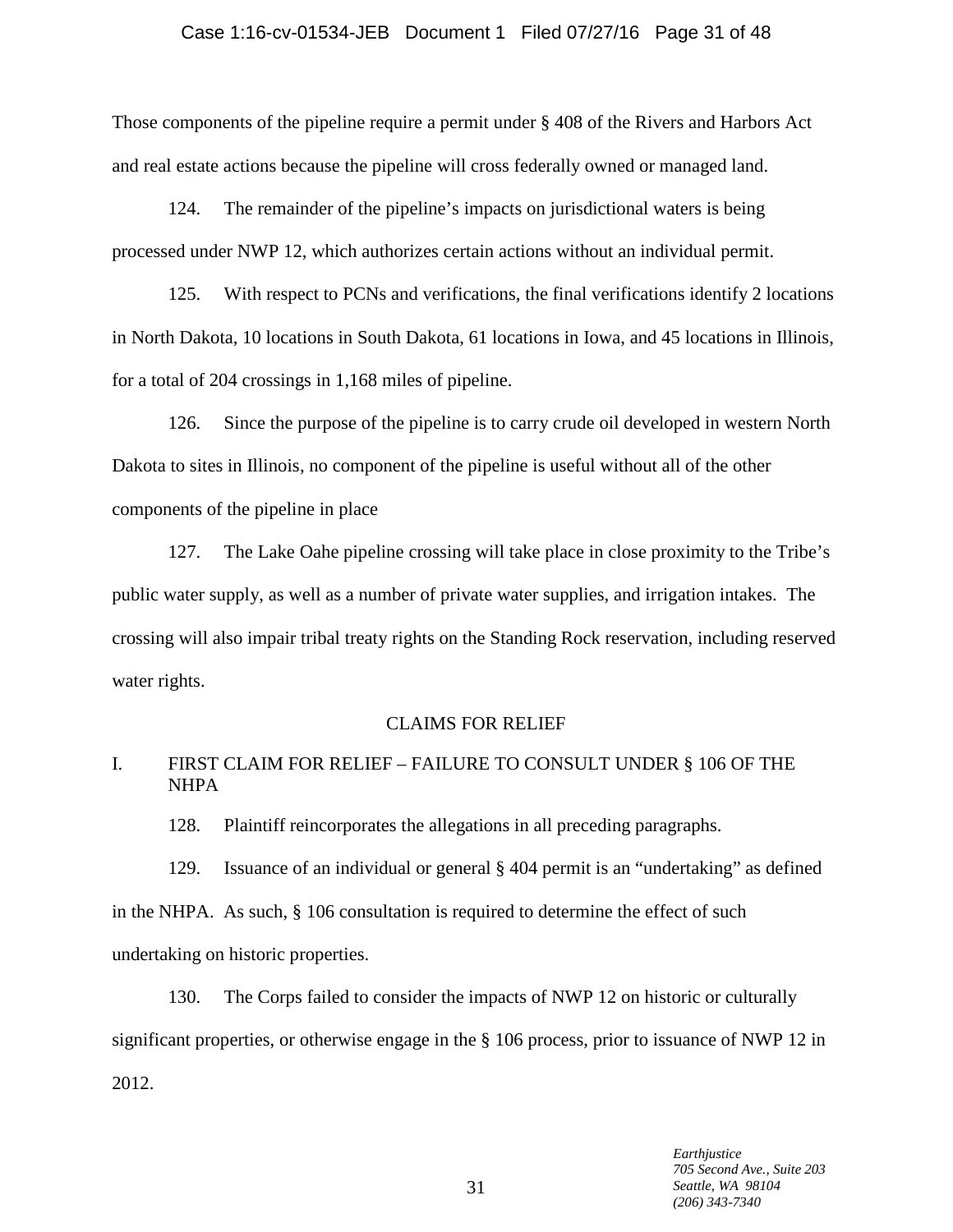#### Case 1:16-cv-01534-JEB Document 1 Filed 07/27/16 Page 32 of 48

131. The Corps has never developed a programmatic agreement with the ACHP with respect to the NWP program.

132. Issuance of NWP 12 is a "final agency action" within the meaning of the APA.

133. The Corps' failure to comply with the requirements of the NHPA and its implementing regulations is arbitrary, capricious, and contrary to law in violation of the APA, 5 U.S.C. § 706.

# II. SECOND CLAIM FOR RELIEF – UNLAWFUL ABDICATION OF § 106 RESPONSIBILITIES

134. Plaintiff reincorporates the allegations in all preceding paragraphs.

135. Section 106 of the NHPA directs federal agency heads to take into account the effect of any undertaking on historic properties, and provide the ACHP and affected parties a reasonable opportunity to comment on such undertaking.

136. Under ACHP regulations, "it is the statutory obligation *of the Federal agency* to fulfill the requirements of section 106 and to ensure that an agency official with jurisdiction over an undertaking takes legal and financial responsibility for section 106 compliance…." 36 C.F.R.  $§ 800.2(a).$ 

137. In issuing NWP 12, however, the Corps does not fulfill the requirements of § 106 or "take legal and financial responsibility" for compliance. Rather, it provided up-front CWA/RHA authorization to discharge fill into waters of the United States, effectively ending its involvement in most situations. In so doing, it improperly abdicated its § 106 responsibility, and delegated to the proponent its NHPA duty to determine whether there would be any potential impact to historic properties. If the proponent determines for itself that no historic properties are affected, the Corps is not notified of the action and provides no verification of NWP 12 authorization. In such circumstances, the Corps does not consider, and does not give the ACHP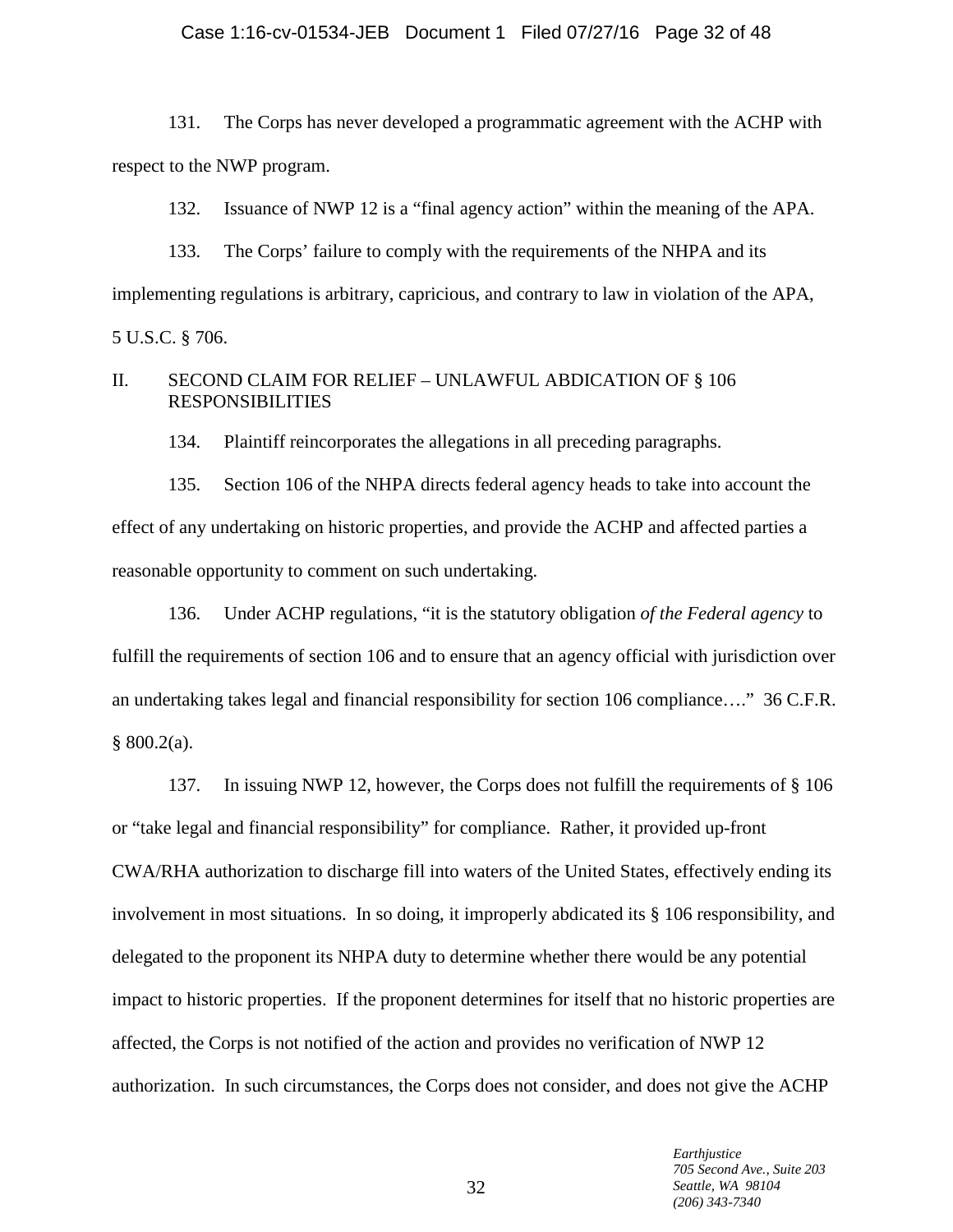# Case 1:16-cv-01534-JEB Document 1 Filed 07/27/16 Page 33 of 48

or interested parties a reasonable opportunity to comment on, the potential impacts to historic sites. In so doing, the Corps abdicated its § 106 duties and/or improperly delegated them to private parties.

138. ACHP regulations direct that agencies "shall involve" consulting parties in findings and determinations made during the  $\S$  106 process. 36 C.F.R.  $\S$  800.2(a)(4). Consulting parties must include Indian Tribes "that attach religious and cultural significance to historic properties that may be affected by an undertaking." *Id.* § 800.2(c)(2). The agency "shall ensure" that the § 106 process provides such Tribe " a reasonable opportunity" to "identify its concerns about historic properties, advise on the identification and evaluation of historic properties, including those of traditional religious and cultural importance, articulate its views on the undertaking's effects on such properties, and participate in the resolution of adverse effects." *Id*.  $§800.2(c)(2)(ii)(A)$ . Further, it is the "responsibility of the agency official to make a reasonable and good faith effort to identify Indian Tribes" to be consulted in the § 106 process. *Id*. §  $800.2(c)(4)$ 

139. Applicants for federal permits are "entitled to participate" as consulting parties in § 106 consultation, and the responsible official may "authorize an applicant … to initiate consultation with" consulting parties, but "remains legally responsible for all findings and determinations charged to the agency official." *Id*. Such authorization requires notice to all state and tribal historic preservation offices, and federal agencies "remain responsible for their government-to-government relationships with Indian Tribes." *Id*. Moreover "the views of the public are essential" to the § 106 process and agencies "shall seek and consider the views of the public" in carrying out its responsibilities. *Id*. § 800.2(d).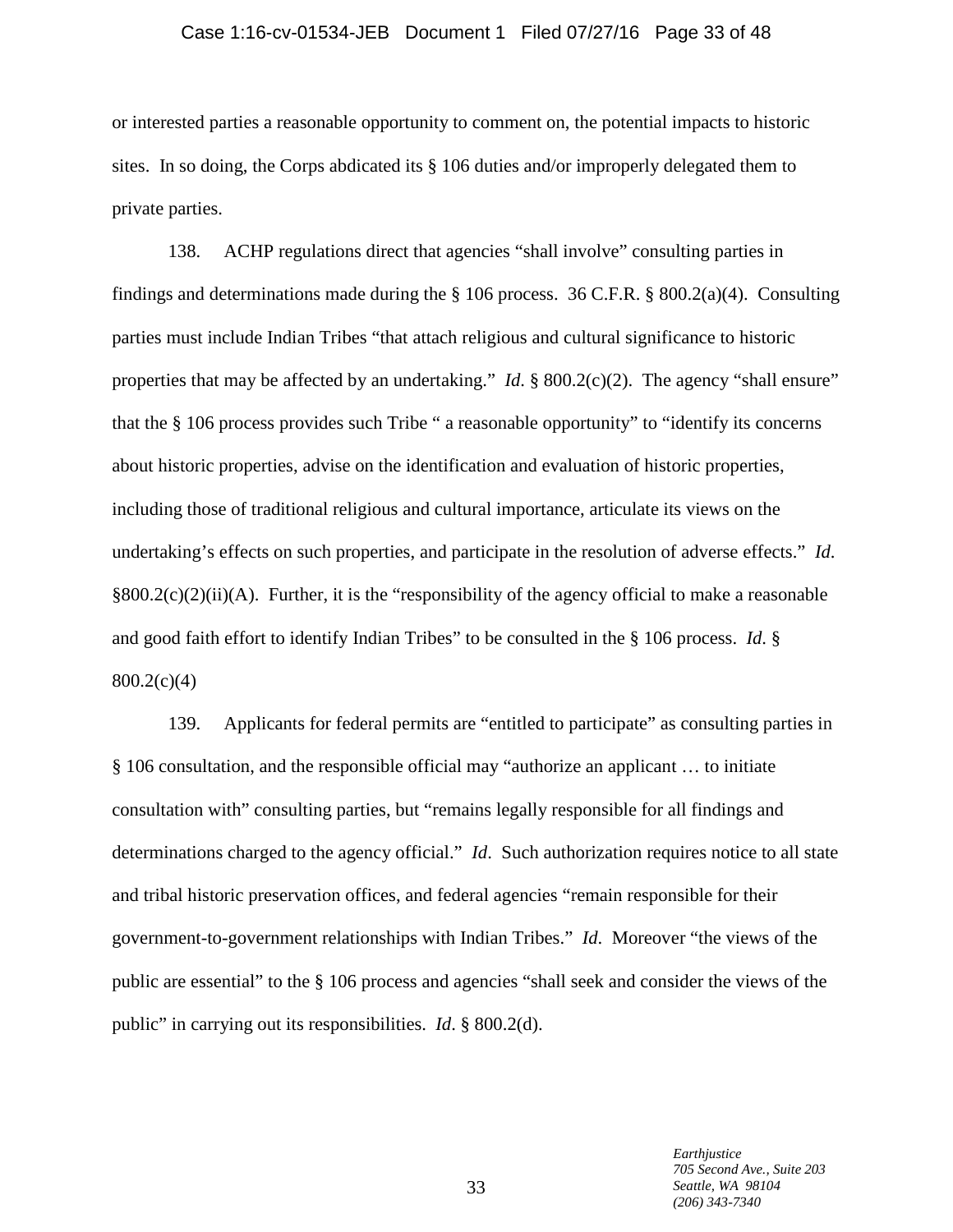# Case 1:16-cv-01534-JEB Document 1 Filed 07/27/16 Page 34 of 48

140. Additionally, ACHP regulations require Federal agencies to "ensure" that all actions taken by employees or contractors "shall meet professional standards under regulations developed by" the ACHP. However, in issuing NWP 12 and GC 20, the Corps did not "ensure" that any standards at all would be used by private parties delegated to make their own § 106 threshold determinations.

141. In enacting NWP 12 and GC 20, the Corps authorized discharges into waters of the United States in a way that sidesteps virtually all of the requirements of the ACHP § 106 regulations. Under NWP 12 and GC 20, private project proponents can make their own determinations as to the effects on tribally significant sites without any involvement of the Tribes. Under NWP 12 and GC 20, Tribes are not provided any opportunity, let alone a reasonable one, to identify their concerns or assist in the identification of historic sites. Under NWP 12 and GC 20, the Corps is not responsible for the findings and determinations regarding adverse effects. Under NWP 12 and GC 20, private project proponents can be made in a vacuum, with no input, no notice, no accountability, and no oversight. Moreover NWP 12 and GC 20 do not establish definitions or standards to be used by private project proponents on how to make determinations of historic impacts, leaving it up to the proponents' unfettered discretion to determine whether a PCN is required or not.

142. NWP 12 and CG 20 are being applied to DAPL to authorize discharges into waters of the United States with no verification or oversight by the Corps, and no accompanying § 106 process. Through NWP 12 and GC 20, the Corps is violating non-delegable duties: there is no consultation process, there are no standards governing determinations made by private parties, and the Corps has no mechanism to "ensure" compliance with its legal responsibilities.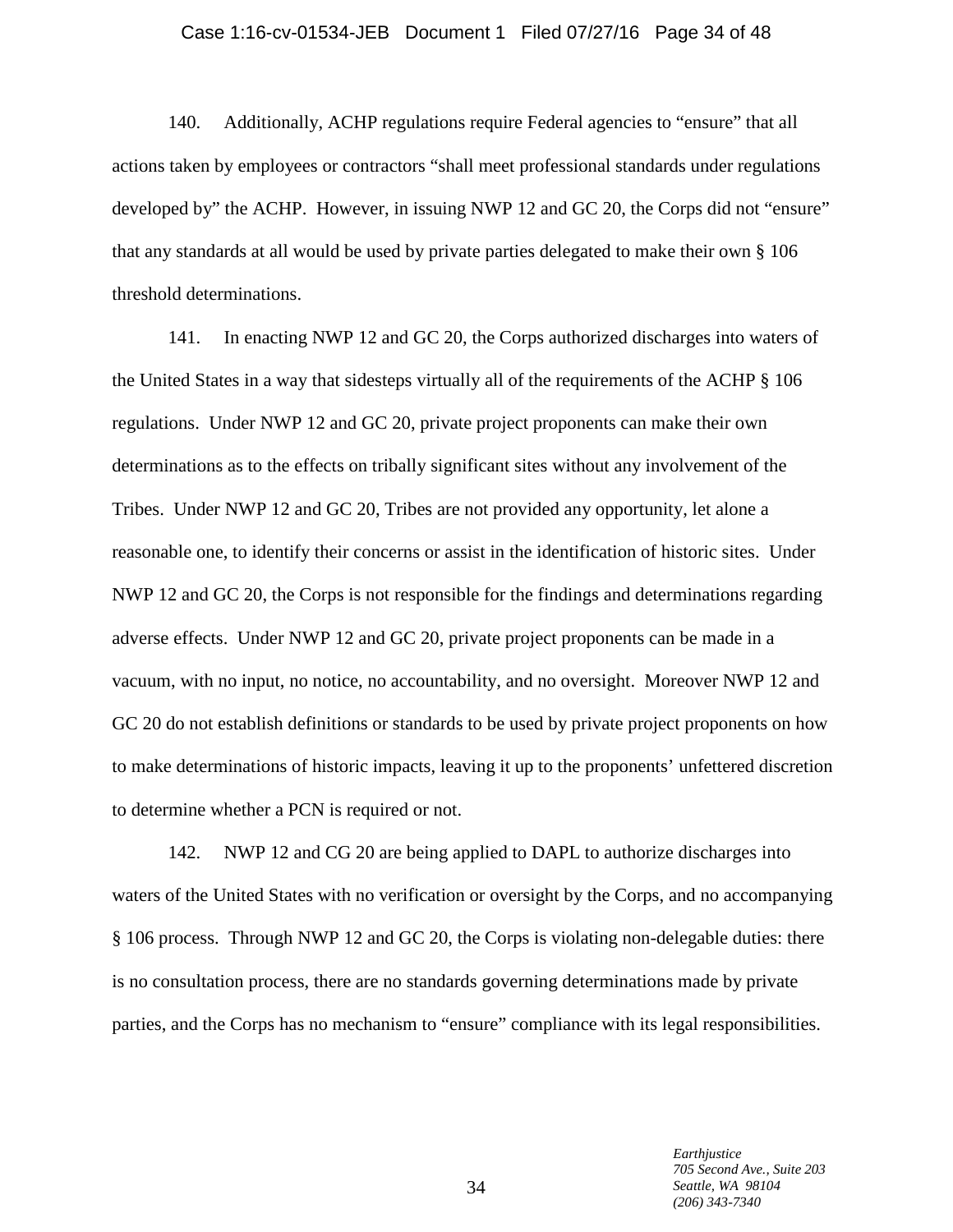# Case 1:16-cv-01534-JEB Document 1 Filed 07/27/16 Page 35 of 48

143. The Tribe is harmed by NWP 12 and GC 20 because they have led and will continue to lead to the destruction of culturally significant sites. Following NWP 12 and GC 20, DAPL proponents have conducted gravely deficient cultural surveys, with no involvement by the Tribes. DAPL proponents have not found historic properties that would be affected by pipeline construction in Corps' jurisdictional areas. Accordingly, they have not filed PCNs and sought verification at the vast majority of sites at which they will be discharging into waters of the United States.

144. The ACHP wrote to the Corps on May 6, 2016 to share the concern that Tribes like Standing Rock Sioux Tribe have not had the opportunity to share relevant information "in the vicinity of water crossings and within the project [right of way] that the applicant assumes will not require PCNs under General Conditions 20 and 31 [standards for PCNs] of the NWP protocols."

145. Issuance of NWP 12 is a "final agency action" within the meaning of the APA.

146. The Corps' delegation of its § 106 responsibilities to private parties in NWP 12 and GC 20 is arbitrary, capricious, and contrary to law in violation of the APA, 5 U.S.C. § 706.

# III. THIRD CLAIM FOR RELIEF – FAILURE TO REQUIRE CONSIDERATION OF INDIRECT EFFECTS UNDER § 106

147. Plaintiff reincorporates the allegations in all preceding paragraphs.

148. Under NHPA, federal agencies must consult on the effects of "undertakings" to historic properties. An undertaking is defined by rule to mean "a project, activity, or program funded in whole or in part under the direct *or indirect jurisdiction of a Federal agency*, including those carried out by or on behalf of a federal agency, those carried out with Federal financial assistance, and those requiring a federal permit, license or approval." 36 C.F.R. § 800.16(y) (emphasis added).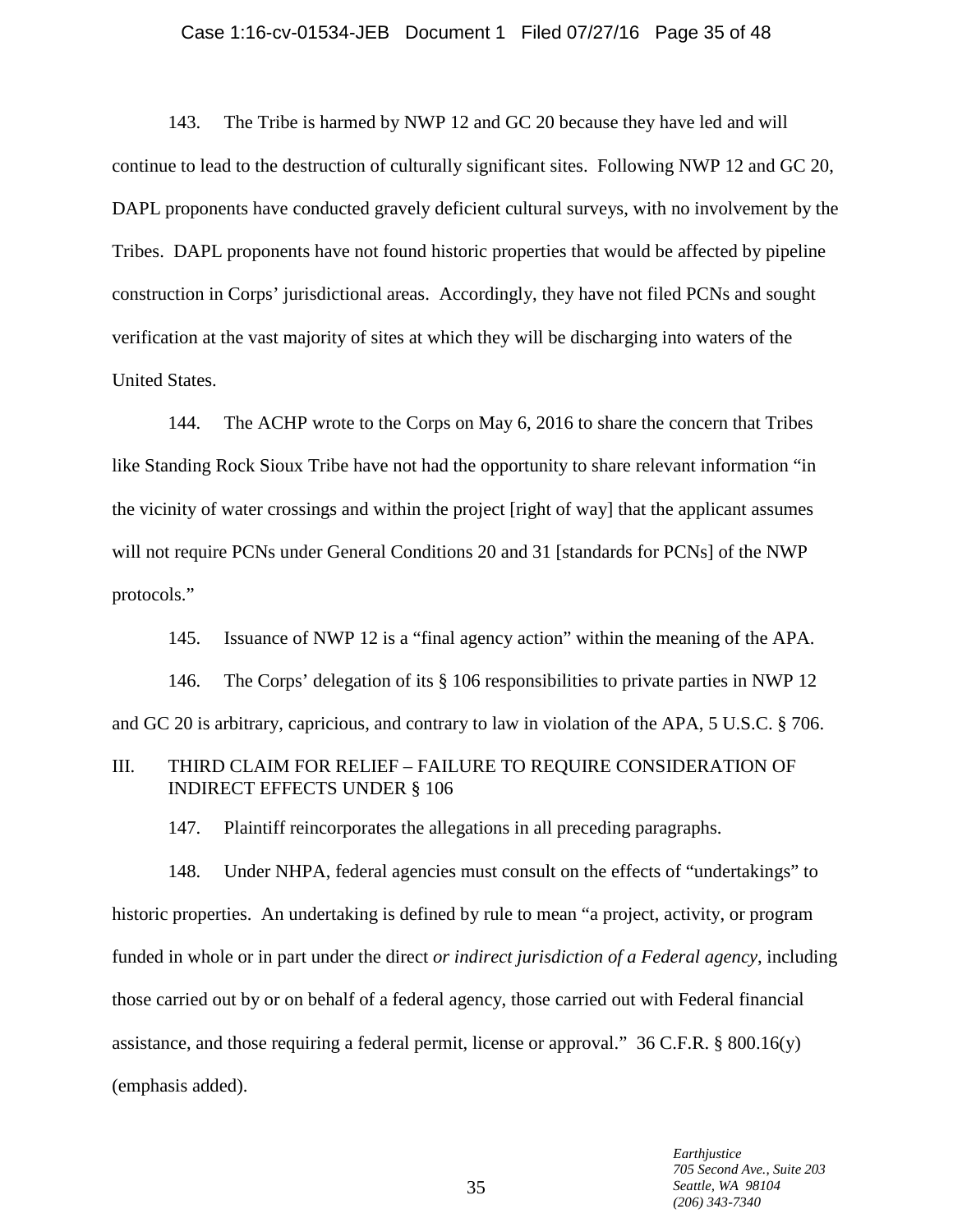# Case 1:16-cv-01534-JEB Document 1 Filed 07/27/16 Page 36 of 48

149. The entirety of a private pipeline project that requires Corps' authorization for hundreds if not thousands of discharges into waters of the United States is an "undertaking" for purposes of § 106 because it requires federal approval in order to occur and because it is under the "indirect jurisdiction" of the Corps.

150. GC 20 directs permittees to file a PCN with the Corps if the authorized activity will have the potential to cause effects to historic properties. However, the Corps directs permittees to only consider the direct effects of activities in jurisdictional waters, and not indirect impacts such as construction impacts in uplands.

151. ACHP regulations require consideration of indirect effects of agency undertakings, including areas in uplands outside of Corps jurisdiction. With respect to DAPL, in a May 19, 2016 letter, the ACHP confirmed that the entire 1,168-mile crude oil pipeline is the "undertaking" for purposes of § 106 consultation, and accused the Corps of "not differentiating appropriately between federal action and the undertaking…." The ACHP concluded that "the Corps' effects determinations, thus far, fail to consider the potential for effects from the larger undertaking on historic properties including those of cultural and religious significance to Indian Tribes."

152. Issuance of NWP 12 is a "final agency action" within the meaning of the APA.

153. As applied to DAPL, the authorization to discharge into waters of the United States, without consideration of indirect impacts on historic sites as required by § 106, is arbitrary, capricious, and contrary to law in violation of the APA, 5 U.S.C. § 706.

# IV. FOURTH CLAIM FOR RELIEF – VIOLATIONS OF NATIONAL HISTORIC PRESERVATION ACT WITH RESPECT TO JULY 25, 2016 VERIFICATIONS AND § 408 PERMITS

154. Plaintiff reincorporates the allegations in all preceding paragraphs.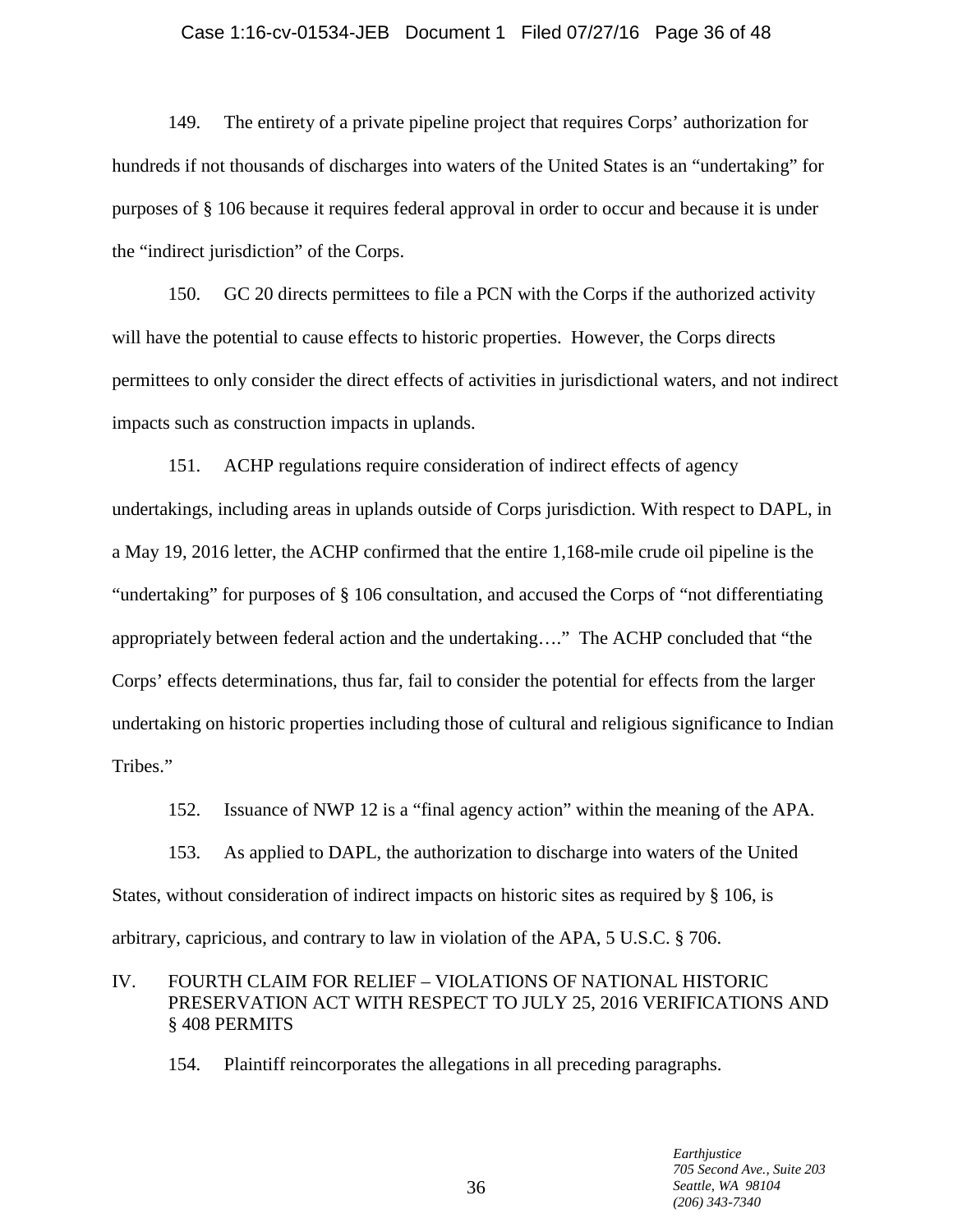# A. Incorrect Definition of "Area of Potential Effects"

155. Section 106 of the National Historic Preservation Act ("NHPA") requires that, prior to issuance of a federal permit or license, that federal agencies shall take into consideration the effects of that "undertaking" on historic properties. 54 U.S.C. § 306108. Issuance of § 408 permits and CWA/RHA verifications under NWP 12 are federal undertakings within the meaning the NHPA.

156. Early in the NHPA process, an agency, in consultation with the THPO, must determine the area of potential effects ("APE") of a federal undertaking. 36 C.F.R. § 800.4(1)(1). The APE is defined by regulation to include the area "within which an undertaking may directly or indirectly cause alterations in the character or use of historic properties…. The [APE] is influenced by the scale and nature of an undertaking and may be different for different kinds of effects caused by the undertaking." *Id*. § 800.16(d).

157. The Corps defined the APE for the Lake Oahe crossing unlawfully narrowly, and inconsistently with both the ACHP regulations and its own guidance.

158. The APE for the crossing includes only a tiny parcel immediately surrounding the HDD pits on each side of the river and a narrow strip for an access road and "stringing area" on the west side of the crossing. On the east side of the river, the APE is difficult to determine because in some of the Corps' figures, the "project workspace" includes both the access road and stringing area, while in others only the HDD pit is included.

159. The Corps unlawfully omits the actual pipeline route that will be entering and exiting the HDD borehole from the APE. Pipeline construction would involve 100-150 yard swath of industrial development—clearing, grading, excavation of a 6 to 10 foot trench, and construction work to shape and place the pipeline. Such development would destroy any historic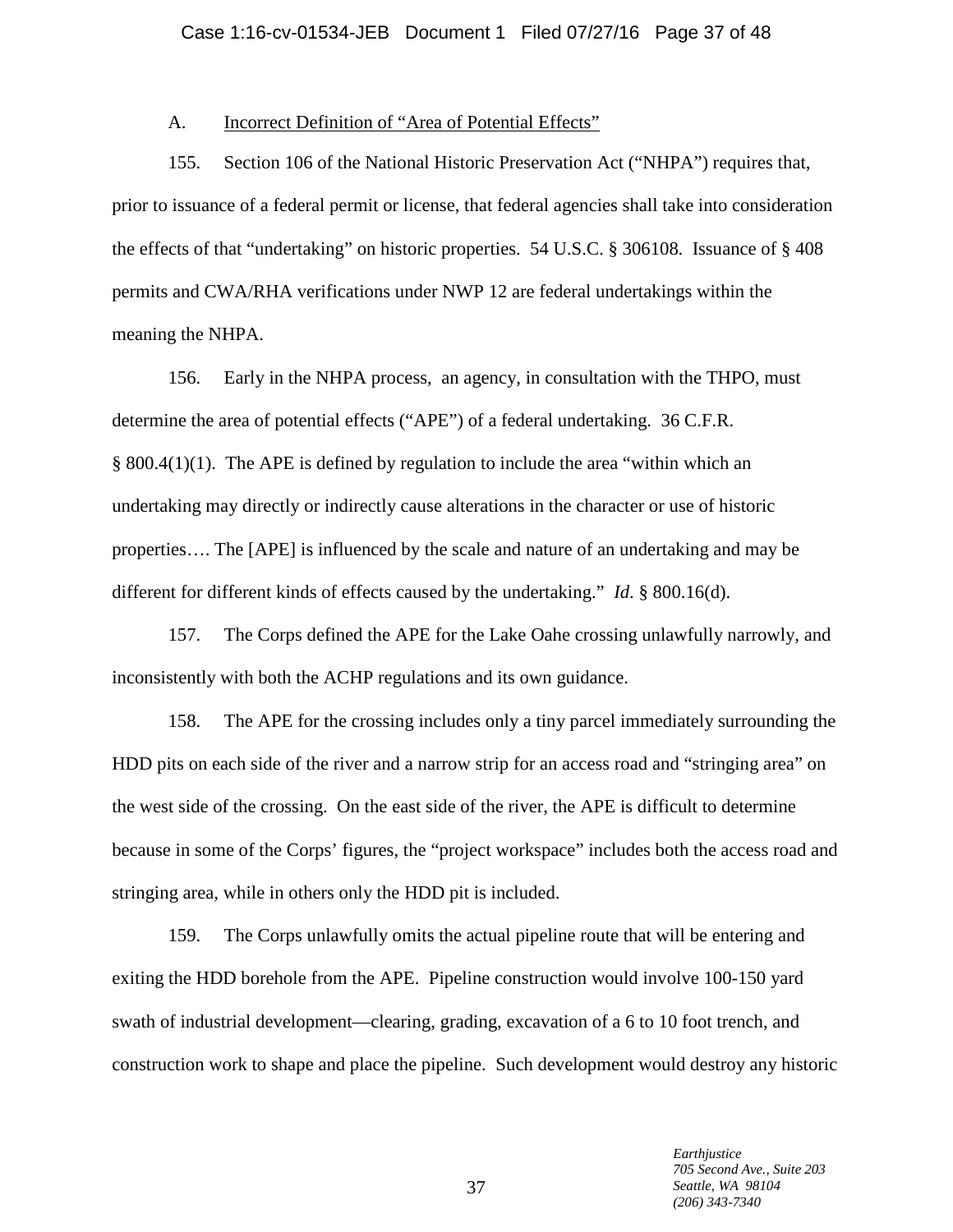#### Case 1:16-cv-01534-JEB Document 1 Filed 07/27/16 Page 38 of 48

or culturally significant sites in its path. But because these sites are outside the APE, the Corps' conclusion does not consider them.

160. The pipeline path should be in the APE because, even where the Corps lacks direct permitting jurisdiction over segments in between regulatory areas, pipeline construction in such areas is an indirect effect of the HDD process. *Id*. § 800.16(d).

161. The Corps' failure to consider the impacts to historic and sacred sites outside of the immediate and narrow confines of the HDD drilling sites was arbitrary, capricious, and not in accordance with law in violation of the APA and the NHPA.

B. Inadequate § 106 Consultation

162. The Section 106 process requires consultation with Indian Tribes on federal undertakings that potentially affect sites that are sacred or culturally significant to Indian Tribes. 36 C.F.R. § 800.2(c)(2). Consultation must occur regarding sites with "religious and cultural significance" even if they occur on ancestral or ceded land. *Id*. § 800.2(c)(2)(II)(D); 54 U.S.C. § 302707.

163. Under the consultation regulations, an agency official must "ensure" that the process provides Tribes with "a reasonable opportunity to identify its concerns about historic properties, advise on the identification and evaluation of historic properties….articulate its views on the undertaking's effects on such properties, and participate in the resolution of adverse effects." *Id.* § 800.2(c)(ii)(A). This requirement imposes a "reasonable and good faith effort" by agencies to consult with Tribes in a "manner respectful of tribal sovereignty." *Id*.  $§ 800.2(c)(2)(II)(B).$ 

164. The Corps' final permit decision is the product of a fundamentally flawed consultation process that does not meet the requirements of the ACHP regulations.

> *Earthjustice 705 Second Ave., Suite 203 Seattle, WA 98104 (206) 343-7340*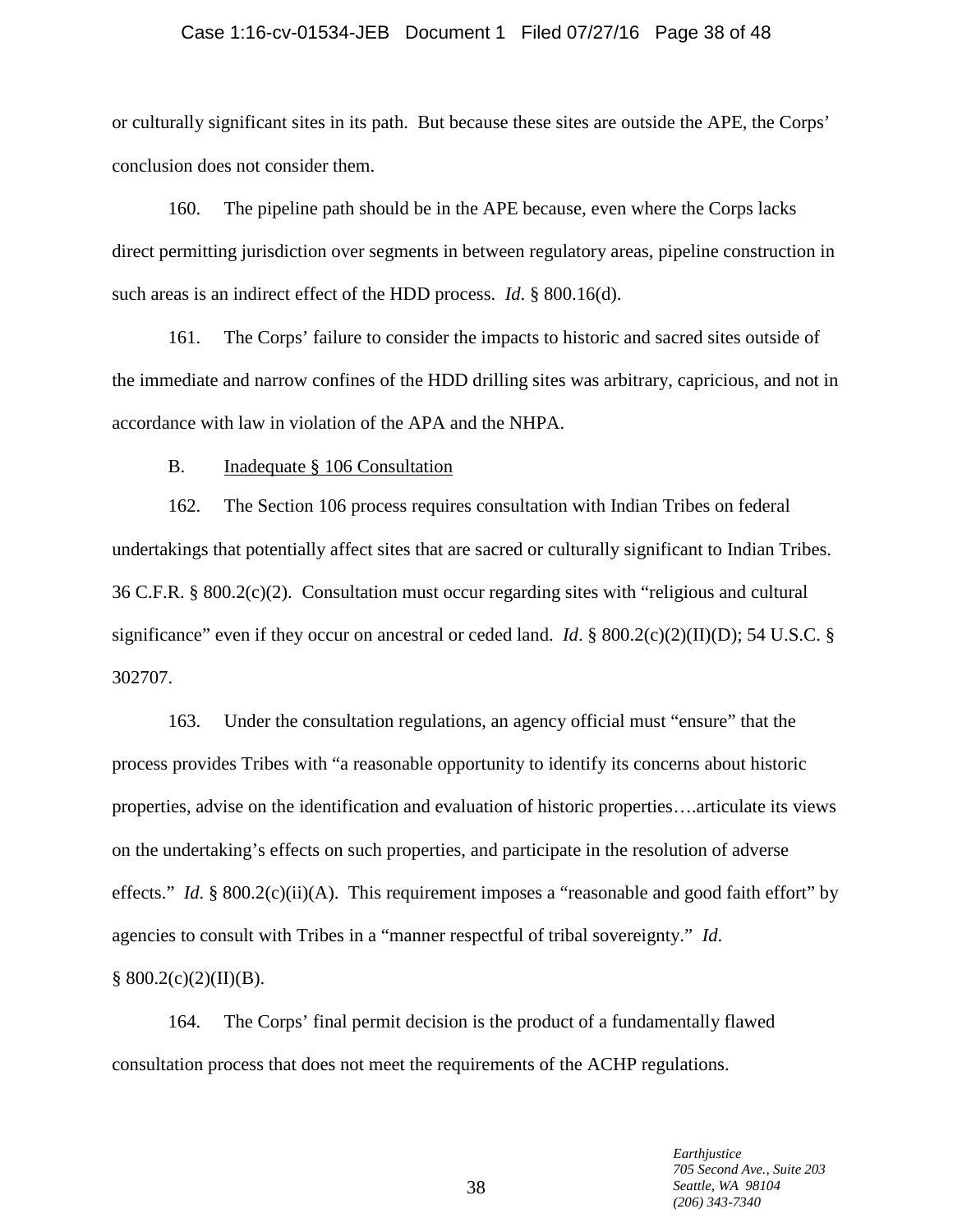#### Case 1:16-cv-01534-JEB Document 1 Filed 07/27/16 Page 39 of 48

165. Consultation never occurred at all on the bore hole testing. The Tribe was notified and the work was done before the Tribe's serious concerns were even received by the Corps.

166. Consultation did not start at the earliest phases of the process. Consultation did not occur on the "area of potential affects." Consultation did not occur on participation in the surveys or protocols for how they should be conducted. 36 C.F.R. §  $800(c)(2)(II)(A)$ .

167. Instead, the THPO was given a brief window to "comment" on the proponents' deeply flawed and completed surveys long after the route had been selected and construction scheduled.

168. The Corps' April 22, 2016 "no effect" determination contains citations to documents, like "Landt & McCord, 2016," that have never been provided to the Tribe.

169. The Tribe acted promptly and repeatedly to draw the Corps' attention to its serious concerns. It immediately responded to all correspondence from the Corps.

170. Information was not sought from the Tribe in determining the scope of its identification efforts, as required by 36 C.F.R. § 800.4(a), nor was the Tribe given a meaningful opportunity to assist the Corps in the identification of this culturally rich but largely unassessed site. *Id*. § 800.4(b).

171. The Standing Rock THPO formally objected to the Corps' finding of no historic properties affected on May 17, 2016. Although the regulations required the Corps to either consult with the objecting party to resolve the disagreement, or request action by the ACHP, neither of those things have ever happened. 36 C.F.R. § 800.4(d)(1)(ii).

172. The ACHP formally objected to the Corps' findings of no historic properties affected on May 19, 2016. Under ACHP regulations, such an objection must be taken into

> *Earthjustice 705 Second Ave., Suite 203 Seattle, WA 98104 (206) 343-7340*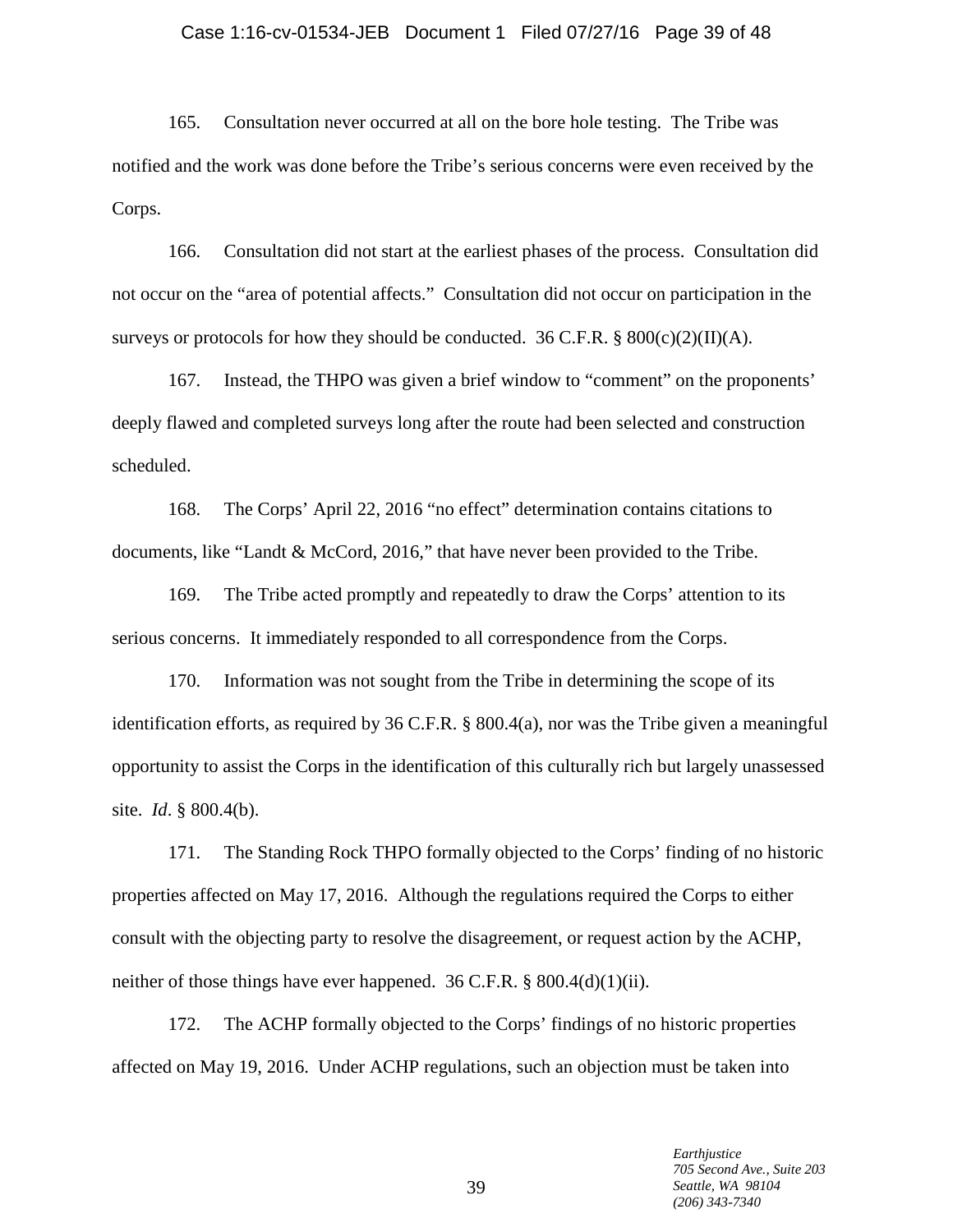# Case 1:16-cv-01534-JEB Document 1 Filed 07/27/16 Page 40 of 48

account by the Corps prior to reaching a final decision, and the Corps must prepare a summary of the decision and its rationale, along with evidence of consideration of the ACHP's objection. 36 C.F.R.  $§$  800.4(d)(1)(iv).

173. There are significant unevaluated properties in and near the Lake Oahe crossing work site, as well as the broader pipeline route. Some sites deemed "ineligible" by DAPL's private surveys may in fact be eligible. Some sites deemed unevaluated have in fact been evaluated and are potentially eligible.

174. The Corps' decision on the Lake Oahe crossing was arbitrary, capricious, and not in accordance with law in violation of the APA and the NHPA.

# C. No § 106 Consultation for Verifications

175. The Corps' NWP general conditions require completion of the § 106 process for NWP permit verifications and before work can begin. The proponent must present a PCN to the Corps wherever an activity "may have the potential to cause effects to any historic properties listed on, determined to be eligible for listing on, or potentially eligible for listing" on the National Register. 77 Fed. Reg. 10184, 10284 (Feb, 21, 2012).

176. The Corps has never consulted with the Tribe on issuance of verifications in its ancestral lands, which span the length of the pipeline. The Tribe is unaware of any formal § 106 findings for verifications outside of the two sites in North Dakota.

177. The Corps' decision that § 106 consultation had been completed on the 204 CWA verifications was arbitrary, capricious, and not in accordance with law in violation of the APA and the NHPA.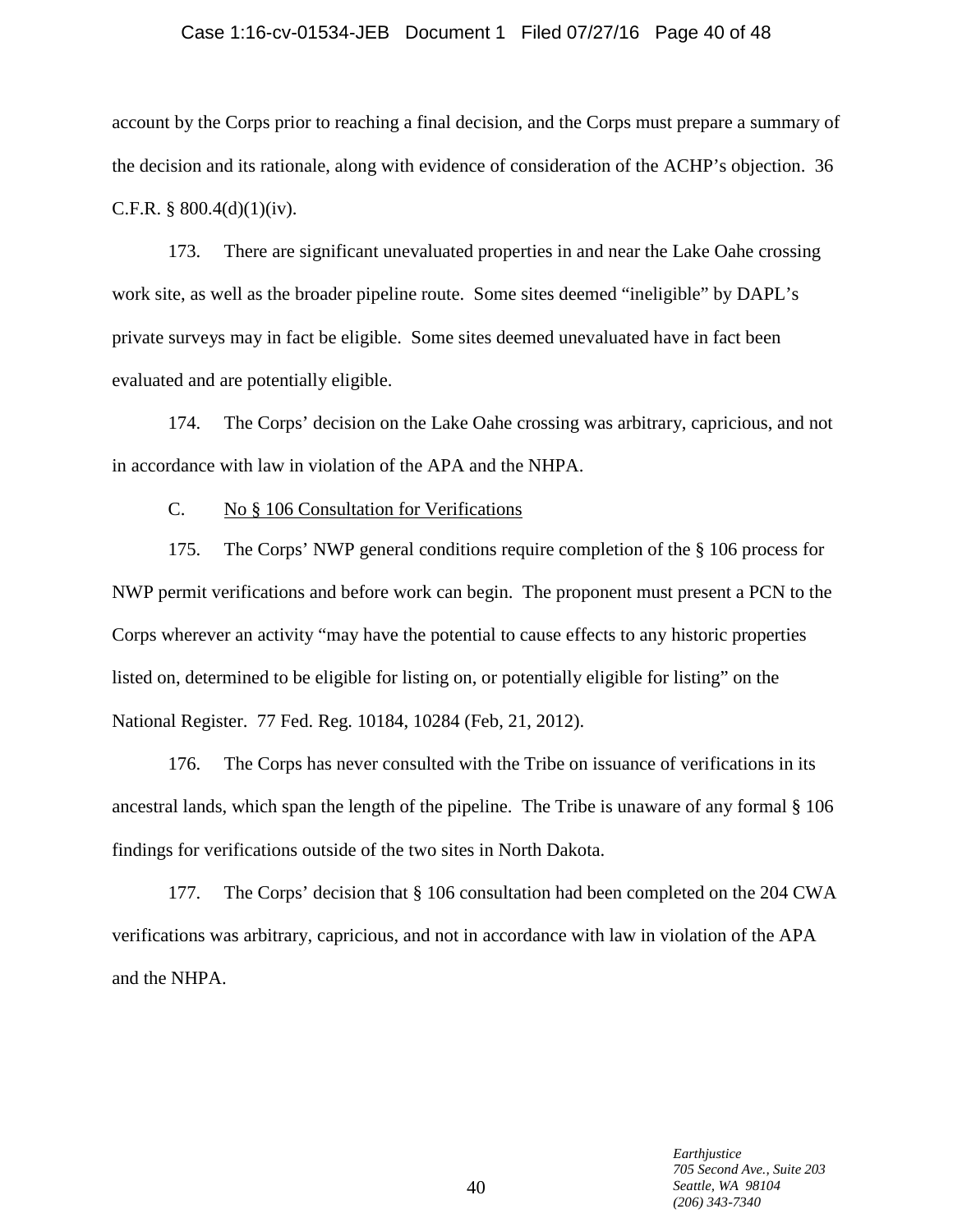# V. FIFTH CLAIM FOR RELIEF – VIOLATIONS OF NEPA WITH RESPECT TO JULY 25, 2016 VERIFICATIONS AND § 408 PERMITS

178. Plaintiff hereby alleges and incorporates and restates all previous paragraphs of this complaint.

# A. Failure to Consider Indirect Effects of Missouri River Crossings

179. NEPA requires consideration of indirect effects of agency decision. The Corps misapplied these legal standards in the final North Dakota EA. It looked narrowly at the impacts of the river crossings themselves, and did not disclose or consider the impacts of other components of the pipeline, either related to its construction or its operation to transport 570,000 barrels a day of crude oil over nearly 1200 miles.

180. Pipeline construction is an indirect impact of the Corps § 408 permits because it is proximately caused by the Corps' decision. Without the ability to cross the Missouri River, the pipeline could not be built. Pipeline construction is a reasonably foreseeable outcome of the Corps' decision.

181. Alternatively, pipeline construction could be considered an indirect effect of the Corps' § 408 permit because it is a future action that is reasonably certain to occur as long as DAPL receives Corps' authorization at the Missouri River crossings.

182. The Corps failure to consider and disclose the impacts of the pipeline's construction and operation is arbitrary and capricious and not in accordance with law in violation of the APA and NEPA.

# B. Unlawful Segmentation of Project Components

183. NEPA requires consideration of separate components of a single project in a single NEPA review. 40 C.F.R. § 1508.25. NEPA regulations state that connected actions should be considered in a single EIS, defining them as action that "cannot or will not proceed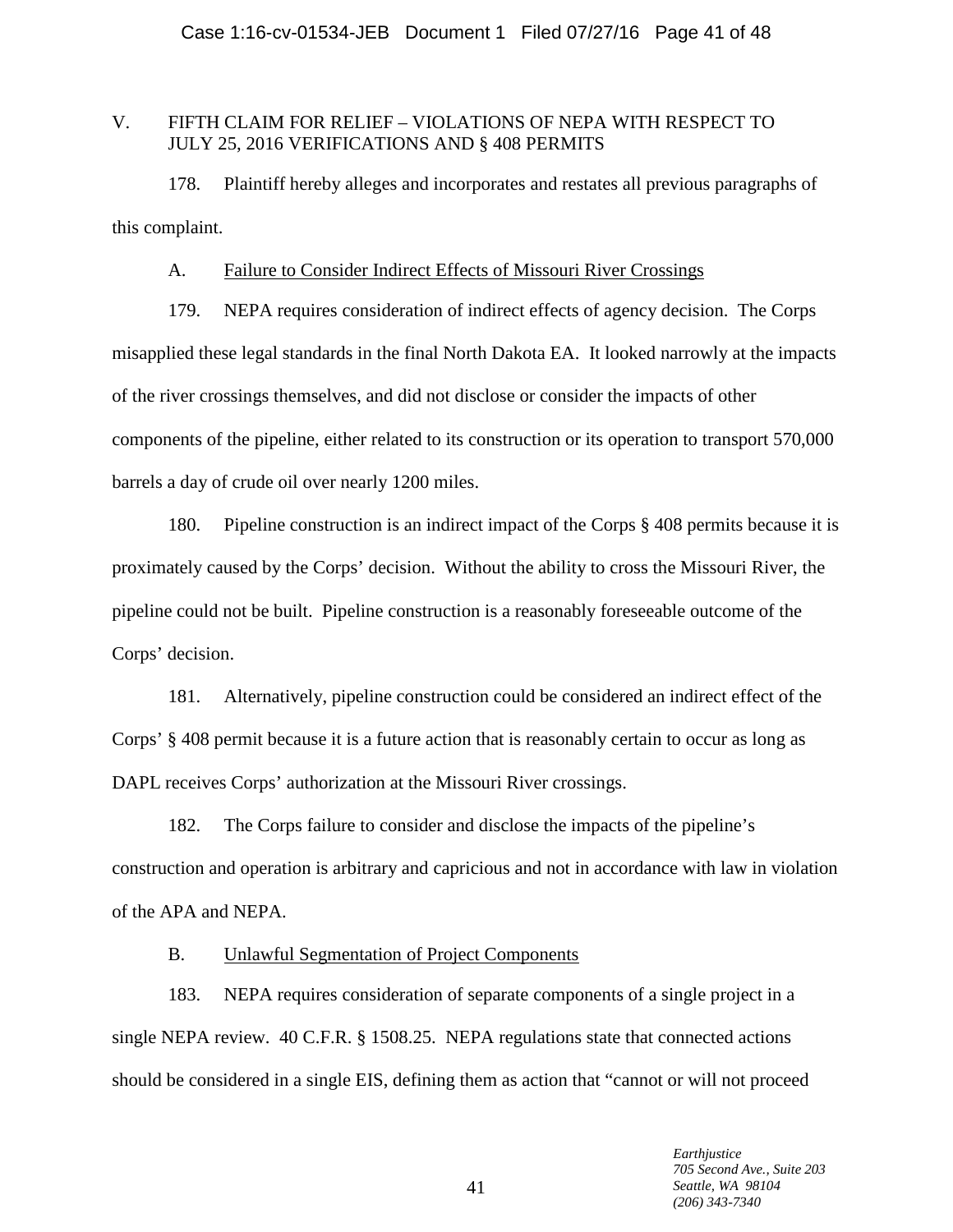# Case 1:16-cv-01534-JEB Document 1 Filed 07/27/16 Page 42 of 48

unless other actions are taken previously or simultaneously," and "are interdependent parts of a larger action and depend on the larger action for their justification." *Id*.

184. The Corps' permitting regulations also require it to reject applications that seek to segment a single project into multiple permits. 33 C.F.R. § 325.1(c)(2) ("All activities which the applicant plans to undertake which are reasonable related to the same project and for which a DA permit would be required should be included in the same permit application.").

185. The Corps has not adhered to these requirements, despite having them pointed out to them by the Tribe, multiple federal agencies, and others. Rather, it unlawfully segmented its NEPA review into separate components in North Dakota and in Illinois, each of which is proceeding independent of the other.

186. Moreover, the FWS issued its own EA and FONSI for a component of this pipeline project. That EA and FONSI did not evaluate the impacts of the FWS decision in the context of the Corps permits or the larger project which it was a part of.

187. The Illinois § 408 permit, the North Dakota § 408 permit, and the FWS grassland easements, are connected actions because they meet the criteria in 40 C.F.R. § 1508.25. NEPA requires them to be considered in a single NEPA document. They were not.

188. By unlawfully segmenting multiple components of the same pipeline project, the Corps has acted in a manner that is arbitrary, capricious, and not in accordance with law, in violation of NEPA and the APA.

C. Arbitrary Economic Analysis

189. NEPA and its implementing regulations require the Corps to produce environmental review documents that are factually accurate, well supported, and that fully discloses the impacts of an action to the public. 40 C.F.R. § 1502.

190. These standards apply equally to an agency's treatment of economic data. 40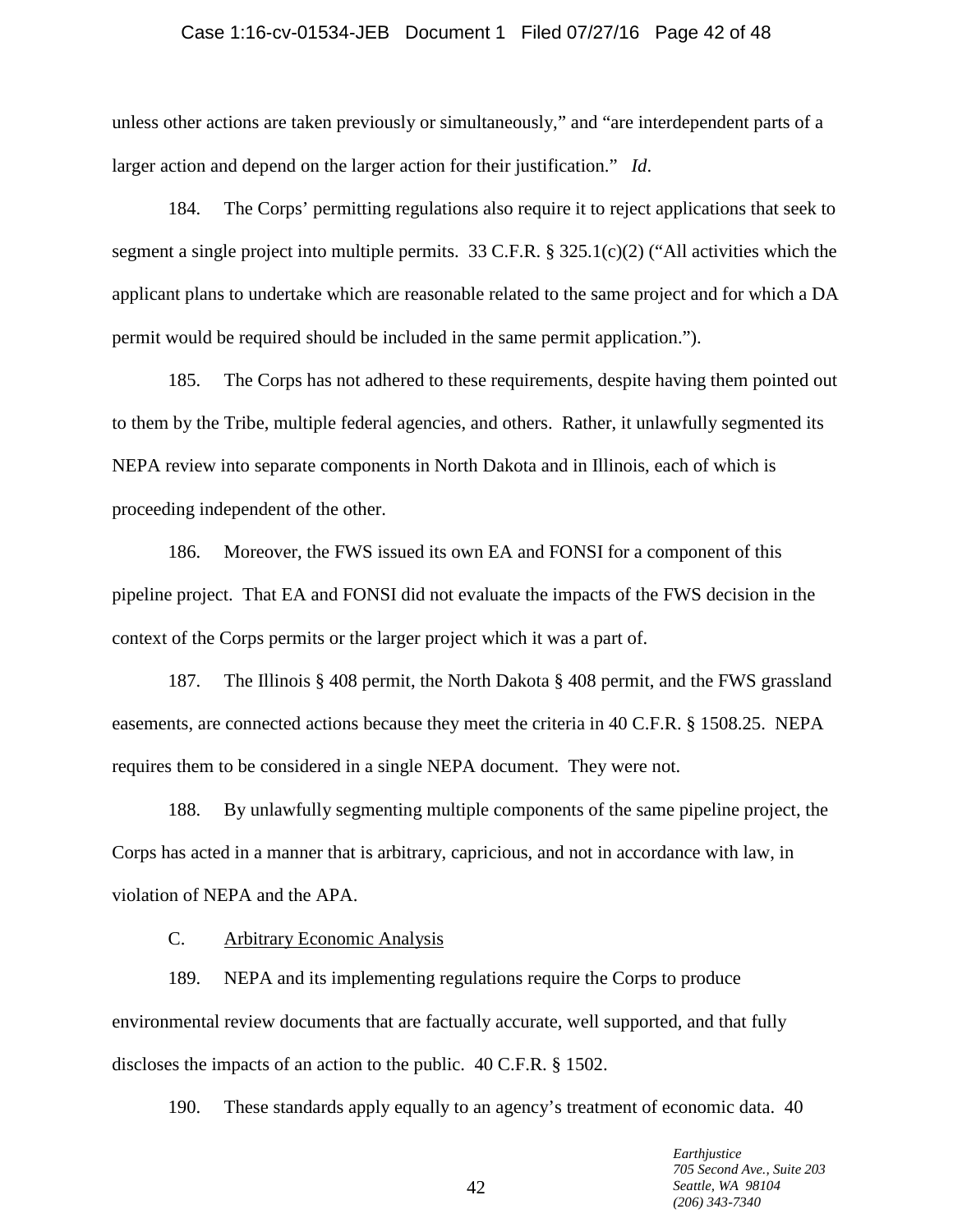# Case 1:16-cv-01534-JEB Document 1 Filed 07/27/16 Page 43 of 48

C.F.R. §§ 1502.23 (cost benefit analysis), 1508.8 (EIS must evaluate economic effects). An agency's failure to include and analyze information that is important, significant, or essential renders an EA and FONSI inadequate. 40 C.F.R. § 1500.1. These fundamental NEPA principles apply to both economic and environmental analyses in an EIS. 40 C.F.R. §§ 1502.24, 1508.8 ("effects" in an EIS must evaluate include economic impacts.).

191. In reaching its decision on the North Dakota crossings, the Corps looked very narrowly at only two tiny segments of the pipeline, ignoring the environmental and economic risks and harms of the pipeline as a whole.

192. However, it balanced these narrow risks and harms against the full economic benefit of the pipeline as a whole. For example, the EA cites the full \$3.78 billion investment "directly impacting the local, regional, and national labor force by creating nearly 12,000 construction jobs." Final EA, at 80. It repeats DAPL's public talking points about providing "considerable labor income and state income tax revenue – including the generation of more than \$13.4 million in ad valorem taxes." *Id*.

193. The Corps' decision to balance the full economic benefits of building and operating the entire pipeline against the economic risks of constructing tiny segments of that pipeline is arbitrary and capricious and not in accordance with law, in violation of NEPA and the APA.

# VI. SIXTH CLAIM FOR RELIEF: VIOLATIONS OF THE CLEAN WATER ACT AND RIVERS AND HARBORS ACT WITH RESPECT TO JULY 25, 2016 VERIFICATIONS AND § 408 PERMITS

194. Plaintiff incorporates by reference all preceding paragraphs.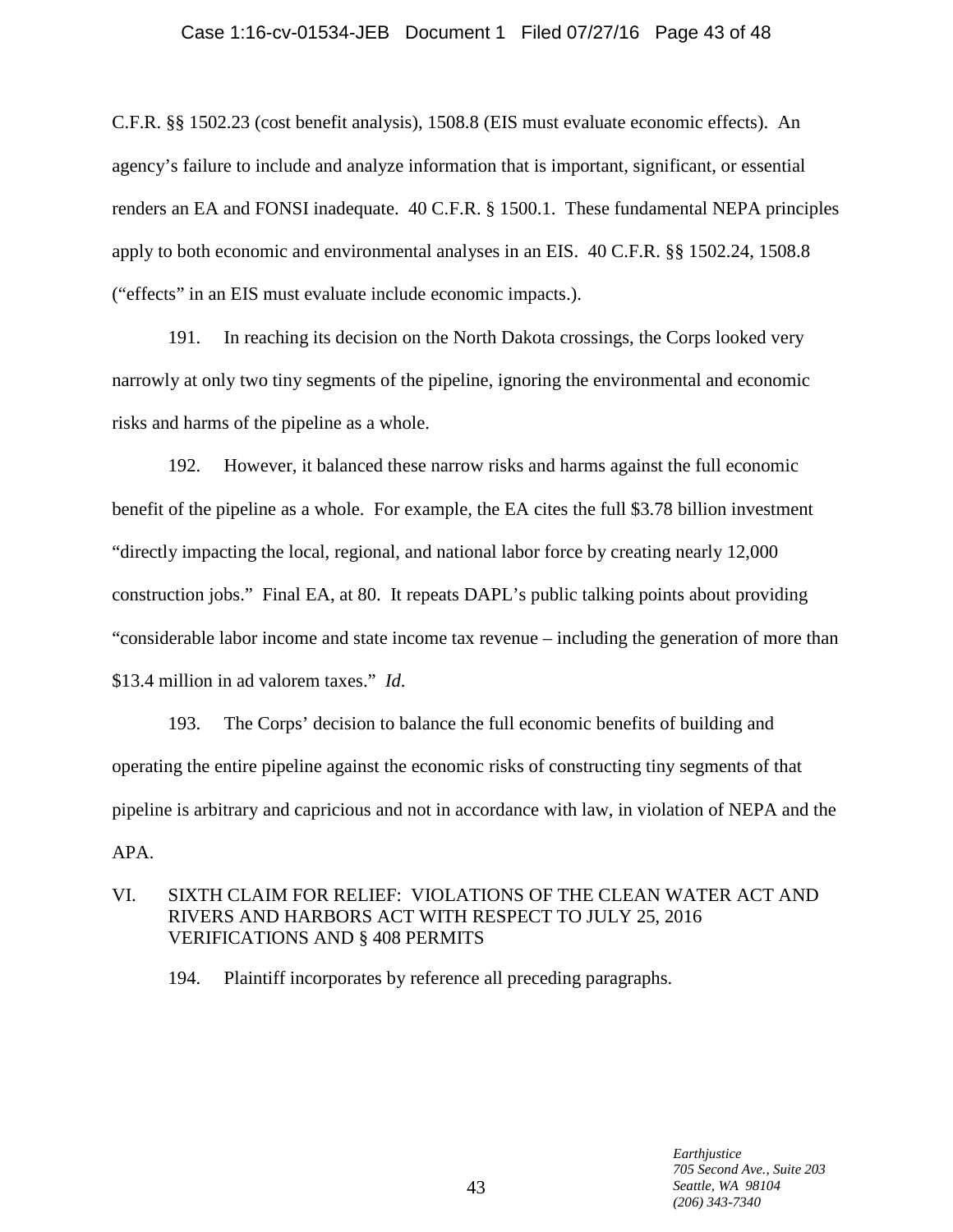# A. Arbitrary and Inadequate Public Interest Review for North Dakota Permits

195. Prior to issuance of a § 408 permit, or any other CWA/RHA permit, the Corps is required to conduct a "public interest" review consistent with its governing regulations, 33 C.F.R. § 320.4(a).

196. In conducting a public interest review, the Corps must consider the probable impacts of the proposed action, and weigh "all those factors which become relevant." *Id*. The Corps must balance the benefits "which reasonably may be expected to accrue" from the action against the "reasonably foreseeable detriments." *Id*. "All factors" which may be relevant to the proposal must be considered, including the extent of the public and private need for the proposal, and the existence of unresolved conflicts around resource use*.* The District Engineer is authorized to make an "independent review of the need for the project from the perspective of the overall public interest." *Id*. § 320.4(q)

197. The Corps' did not conduct a valid public interest review of the § 408 authorizations in North Dakota. To the extent it conducted any public interest review at all, it suffered from all of the same flaws as the NEPA review identified above. Specifically, the Corps conducted an arbitrary and segmented approach that ignored virtually all of the indirect effects of its decision, specifically, the construction and operation of the pipeline itself; and it conducted an arbitrary and one-sided economic balance in which the benefits of the entire \$4 billion pipeline were weighed against the impacts of tiny segments of the pipeline.

198. By failing to undertake a lawful and adequate public interest review of the actions proposed in its § 408 decision, the Corps has acted in a manner that is arbitrary, capricious, and not in accordance with law, in violation of the CWA and the APA.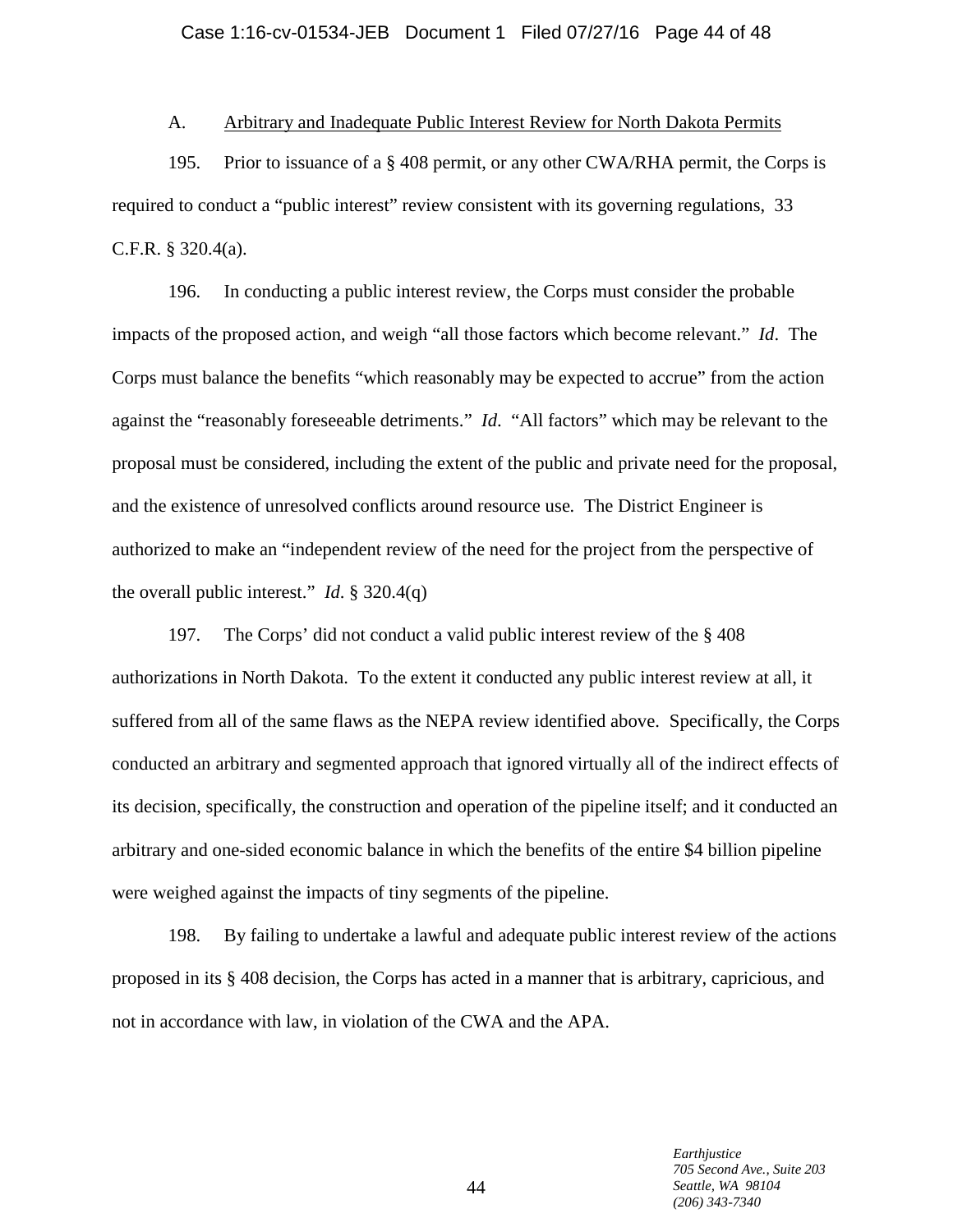# B. Unlawful Verification For Lake Oahe Crossing

199. In addition to a  $\S$  408 permit, the portion of the pipeline that crosses under Lake Oahe requires a Rivers and Harbors Act § 10 permit. 33 C.F.R. § 322.3(a)

200. On July 25, 2016, the Corps issued verification that the Lake Oahe pipeline crossing complied with the conditions of NWP 12, and hence was authorized under § 10 of the Rivers and Harbors Act.

201. In order to "qualify" for NWP authorization, proposals must meet a number of general conditions. 77 Fed. Reg. 10184, 10282 (Feb. 21, 2012).

202. The Lake Oahe crossing does not comply with these conditions and, accordingly, does not "qualify" for NWP 12. *See also* 33 C.F.R. § 330.6(a)(2) ("If the [Army Corps] decides that an activity does not comply with the terms or conditions of an NWP, he will notify the person desiring to do the work and instruct him on the procedures to seek authorization under a regional general permit or individual permit.").

203. General Condition 7 states that no activity may be authorized under a NWP that is in "proximity" to public water supplies. 77 Fed. Reg. at 10283. The Lake Oahe crossing is in close proximity to the Tribe's source of drinking water for a significant portion of the reservation community.

204. The potential impact on drinking water for the Standing Rock and many other Tribes and communities has also been emphasized by the Environmental Protection Agency and the U.S. Department of Interior, as well as the Tribal government and many of its members.

205. Further, General Condition 17 states that no activity authorized by a NWP may "impair tribal rights" including "reserved water rights." 77 Fed. Reg. at 10283. DAPL is routed just upstream of the Tribe's reservation boundary, where any oil spill would have devastating effects within the reservation. The Reservation necessarily includes the protection of adequate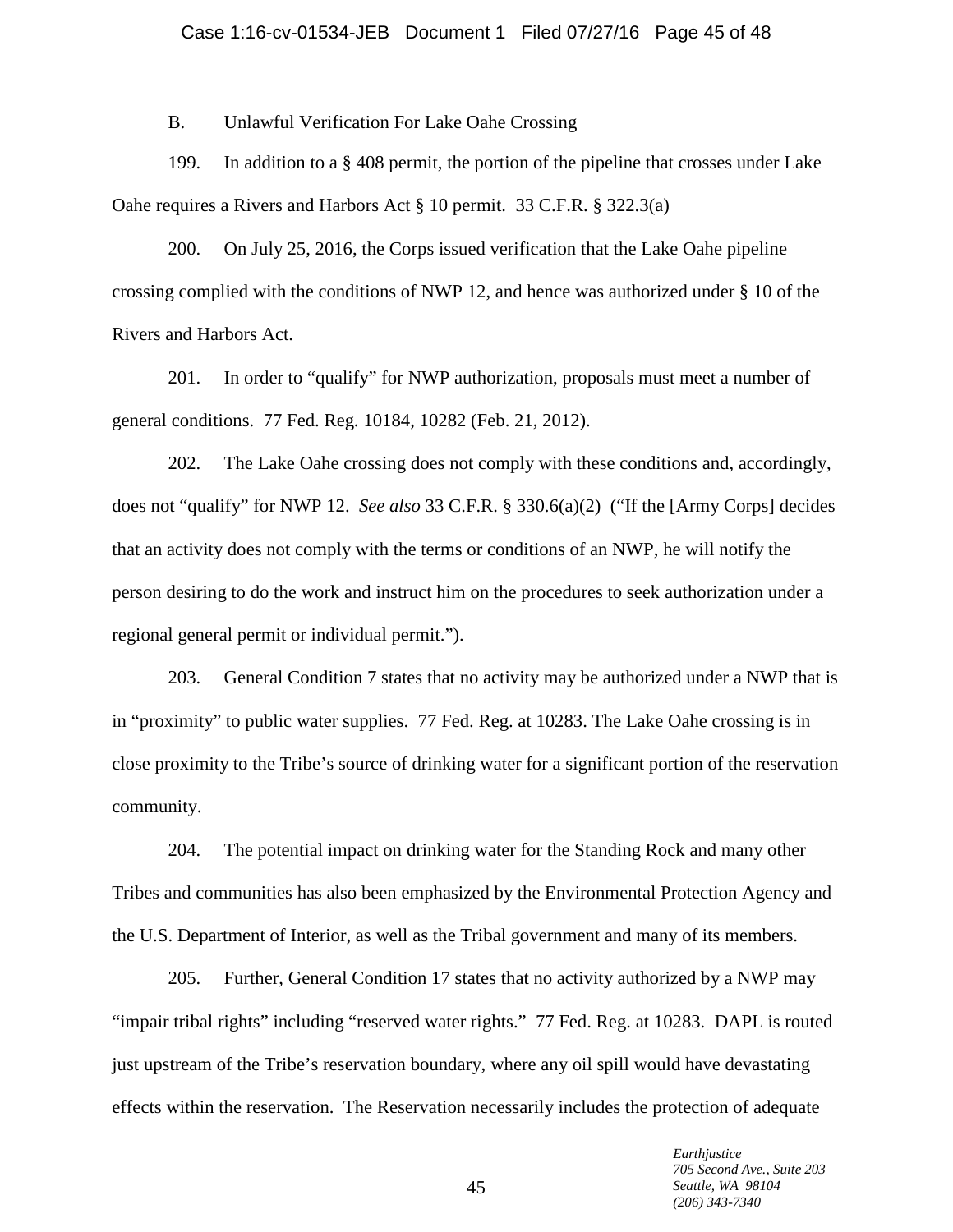# Case 1:16-cv-01534-JEB Document 1 Filed 07/27/16 Page 46 of 48

water quality. The Lake Oahe crossing does not "qualify" for a NWP 12 because of the risks to Tribal resources protected by treaty.

206. The Corps decision to verify that the Lake Oahe crossing was consistent with NWP 12 was arbitrary, capricious and not in accordance with law, in violation of the APA.

C. Issuance of Verifications for 204 Jurisdictional Waters

207. Under the Corps' regulations, a single project can only proceed under both an NWP and an individual permit where the "portions qualifying for NWP authorization would have independent utility and are able to function or meet their purpose independent of the total project." 33 C.F.R. § 330.6(d).

208. For the reasons discussed immediately above, the Lake Oahe crossing requires an individual permit. Moreover, Section 408 authorizations are individual "permits" within the meaning of this regulation. *See id.*, § 320.2(e); § 320.4 (general policies applicable to "all" Army permits).

209. No component of DAPL has "independent utility" or the "ability to function" without the other components of the pipeline. As a result of this, the Corps cannot authorize some portions of DAPL under NWP 12, and other portions as individual permits.

210. Because the Lake Oahe crossing requires an individual permit, no other component of the pipeline can be authorized under NWP 12.

211. Issuance of a verification by the Corps constitutes a final agency action within the meaning of the APA.

212. The Corps' verification of 204 additional crossings of jurisdictional waters was arbitrary and capricious and not in accordance with law, in violation of the APA and the CWA.

#### PRAYER FOR RELIEF

WHEREFORE, Plaintiff respectfully requests that this Court grant the following relief: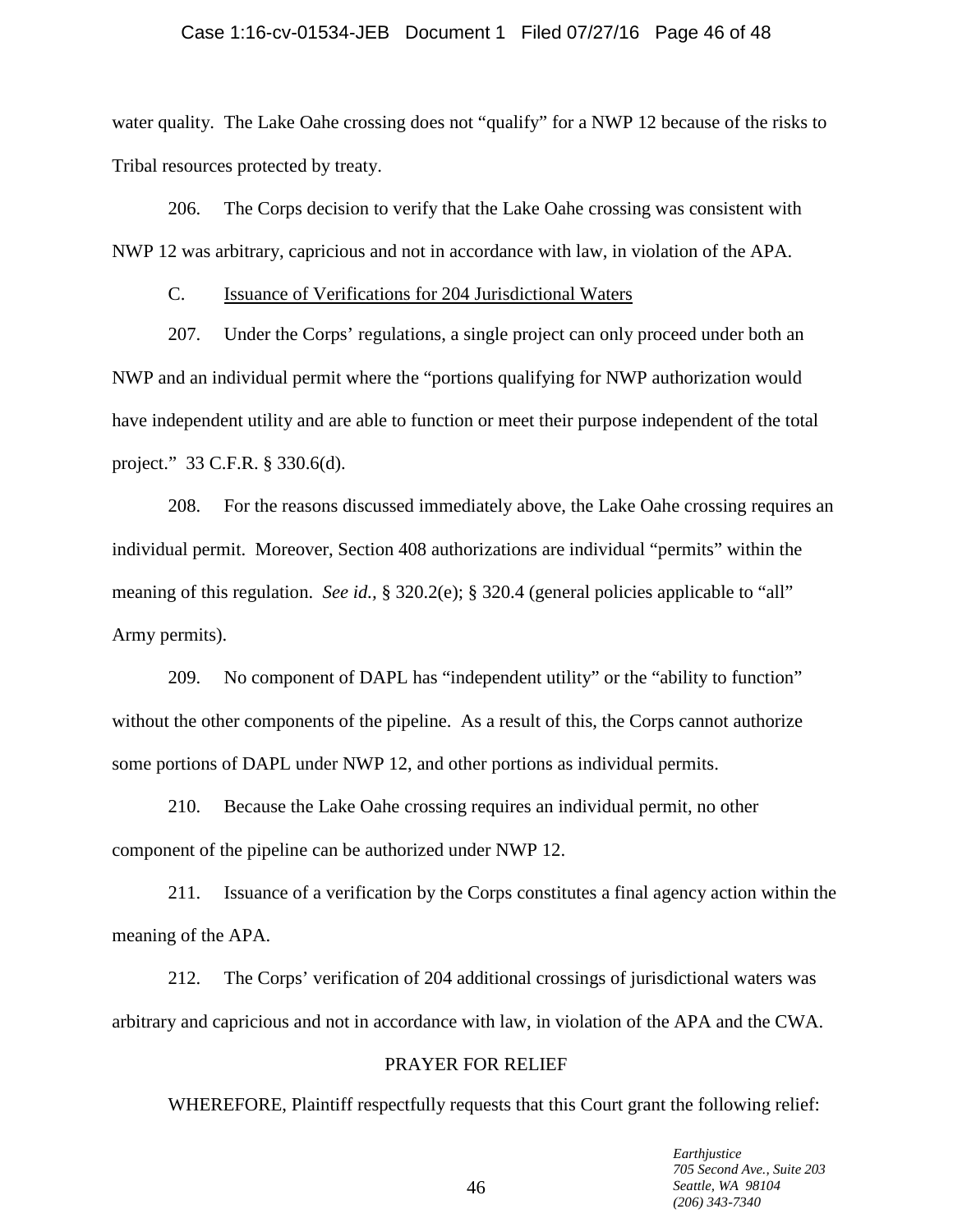#### Case 1:16-cv-01534-JEB Document 1 Filed 07/27/16 Page 47 of 48

1. Declare that NWP 12 is invalid as applied to DAPL because the Corps failed to comply with § 106 at the time of its issuance, in violation of the NHPA.

2. Declare that NWP 12 is invalid as applied to DAPL because the Corps unlawfully delegated its responsibility to comply with § 106 to private parties, effectively allowing discharge into waters of the United States without any consideration of impacts to historic properties, in violation of the NHPA.

3. Declare that NWP 12 is invalid as applied to DAPL because the Corps authorized discharge into waters of the United States without consideration of indirect impacts on historic sites, in violation of the NHPA.

4. Declare that the July 25, 2016 authorizations and verifications are arbitrary, capricious, and in violation of the NHPA, NEPA, CWA and RHA, and implementing regulations.

5. Vacate NWP 12 as applied to DAPL.

6. Enjoin the Corps to direct DAPL to seek either an individual permit covering all discharges along the entire pipeline route, or submit PCNs for all impacts to waters of the U.S., and fully comply with § 106 prior to finalizing such permit or verifications.

7. Vacate all authorizations and verifications related to DAPL pending full compliance with law.

8. Vacate the final EA and FONSI.

9. Retain jurisdiction over this matter to ensure that the Corps complies with the law.

10. Award Plaintiff its reasonable fees, costs, expenses, and disbursements, including attorneys' fees, associated with this litigation; and

> *Earthjustice 705 Second Ave., Suite 203 Seattle, WA 98104 (206) 343-7340*